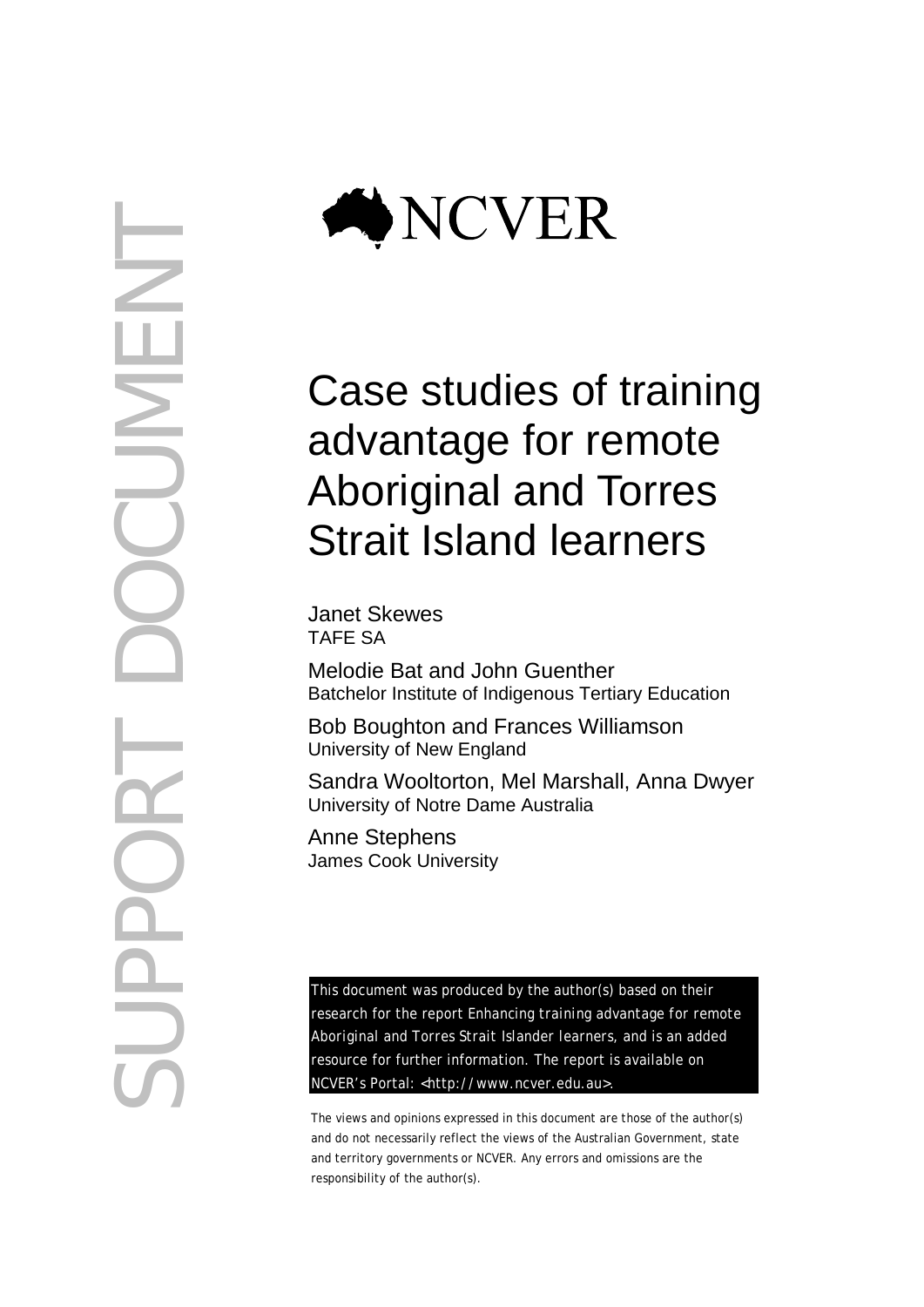**© Commonwealth of Australia, 2017**



With the exception of the Commonwealth Coat of Arms, the Department's logo, any material protected by a trade mark and where otherwise noted all material presented in this document is provided under a Creative Commons Attribution 3.0 Australia <http://creativecommons.org/licenses/by/3.0/au> licence.

The details of the relevant licence conditions are available on the Creative Commons website (accessible using the links provided) as is the full legal code for the CC BY 3.0 AU licence <http://creativecommons.org/licenses/by/3.0/legalcode>.

The Creative Commons licence conditions do not apply to all logos, graphic design, artwork and photographs. Requests and enquiries concerning other reproduction and rights should be directed to the National Centre for Vocational Education Research (NCVER).

This document should be attributed as Guenther, J, Bat, M, Stephens, A, Skewes, J, Boughton, B, Williamson, F, Wooltorton, S, Marshall, M & Dwyer, A 2017, *Case studies of training advantage for remote Aboriginal and Torres Strait Island learners — support document,* NCVER, Adelaide.

This work has been produced by NCVER on behalf of the Australian Government and state and territory governments, with funding provided through the Australian Government Department of Education and Training.

Published by NCVER, ABN 87 007 967 311

Level 5, 60 Light Square, Adelaide, SA 5000 PO Box 8288 Station Arcade, Adelaide SA 5000, Australia

**Phone** +61 8 8230 8400 **Email** [ncver@ncver.edu.au](mailto:ncver@ncver.edu.au)  **Web** <https://www.ncver.edu.au> [<http://www.lsay.edu.au>](http://www.lsay.edu.au/) Follow us: **M** [<https://twitter.com/ncver>](https://twitter.com/ncver)  $\frac{1}{\ln}$  <https://www.linkedin.com/company/ncver>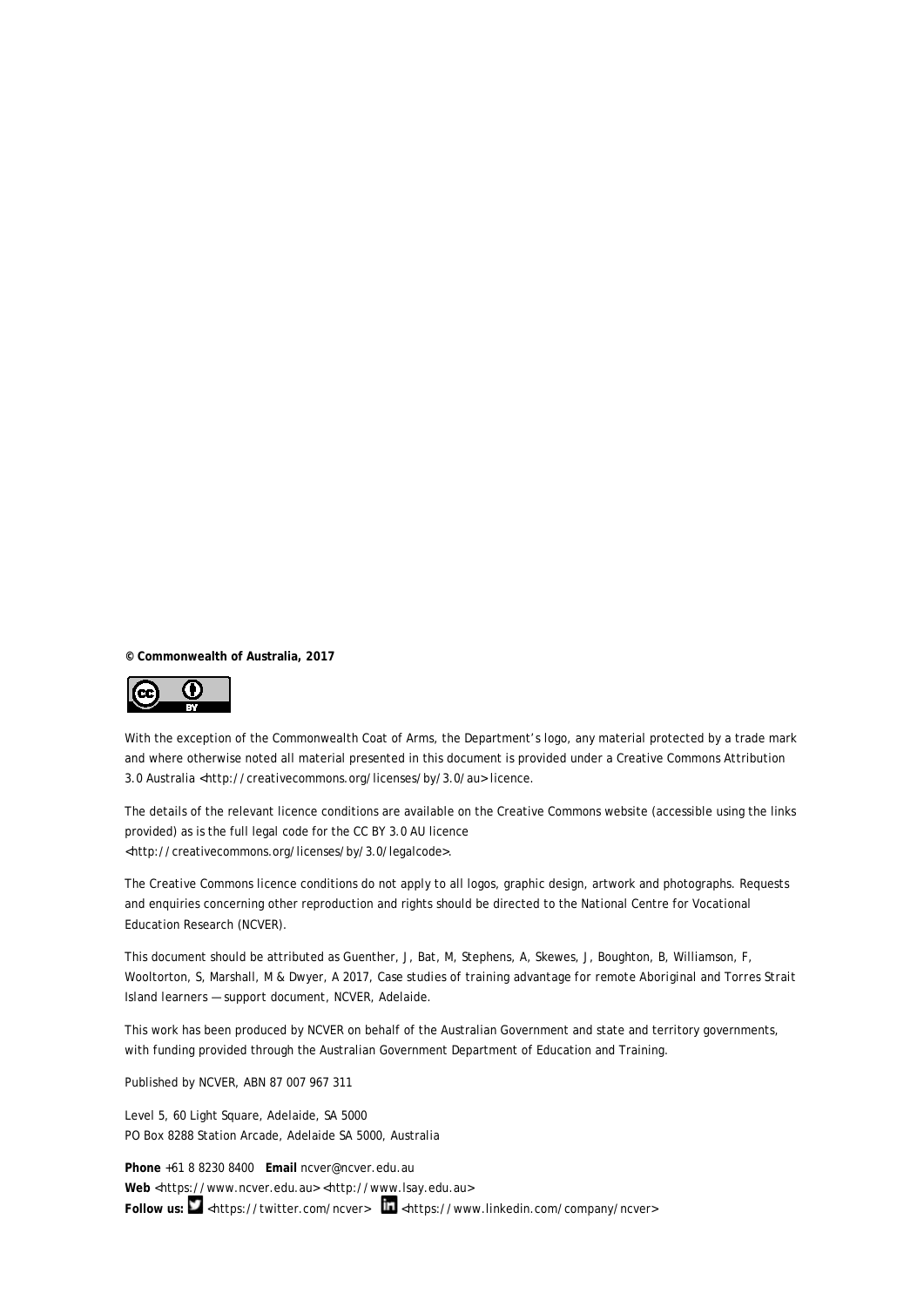# **Contents**

| Case study methodology                                                     | 5              |
|----------------------------------------------------------------------------|----------------|
| Research questions                                                         | 5              |
| Ethical clearance                                                          | 5              |
| Data sources                                                               | 5              |
| Case study one                                                             | $\overline{7}$ |
| On-the-job training for Anangu workers engaged in aged, and home and       |                |
| community care on the Anangu Pitjantjatjara Yankunytjatjara Lands.         | 7              |
| Case study two Aboriginal and Torres Strait Islander health practitioner   |                |
| training at Batchelor Institute                                            | 12             |
| Case study three Yes, I Can adult literacy campaign                        | 17             |
| Case study four Karajarri Ranger Training Program                          | 24             |
| Case study five Training in Indigenous Mental Health (Suicide Prevention): |                |
| the work of a Cairns-based Aboriginal College                              | 35             |
| References                                                                 | 43             |

# Tables

| 1 | Research respondents                                                                       | 6  |
|---|--------------------------------------------------------------------------------------------|----|
| 2 | Course completions by remoteness, 2009-2015 for the Batchelor Aboriginal                   |    |
|   | and Torres Strait Islander Health Practitioner Training program                            | 13 |
| 3 | Summary enrolment and completion data                                                      | 18 |
| 4 | TVA enrolment and completion figures for Aboriginal students in the                        |    |
|   | Bourke-Brewarrina region, 2015.                                                            | 18 |
| 5 | Summary of further training outcomes                                                       | 20 |
| 6 | Course structure for the Indigenous Mental Health (Suicide Prevention)                     |    |
|   | program                                                                                    | 37 |
|   | Box 1 Summary of core skills gained through the Indigenous Mental Health<br>Certificate IV | 39 |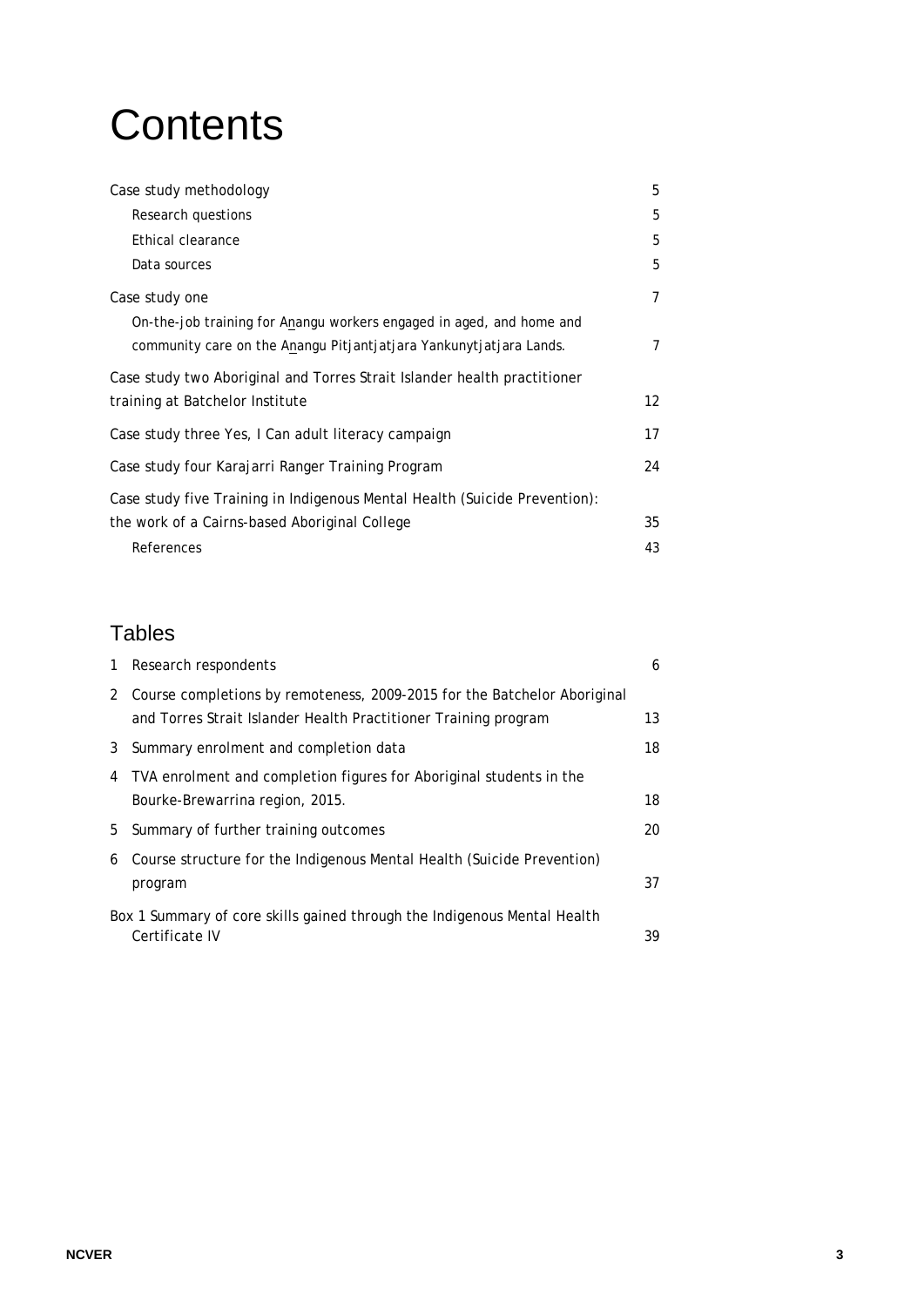# Introduction

The case studies that follow are a compilation of learnings derived from the research project, *Enhancing training advantage for remote Aboriginal and Torres Strait Islander learners*. The project, funded by the National Centre for Vocational Education Research (NCVER), was conducted by a consortium of researchers from five institutions: TAFE SA, Batchelor Institute of Indigenous Tertiary Education, University of New England, James Cook University and the University of Notre Dame Australia. The research was conducted during 2016 with participants from five locations: the Anangu Pitjantjatjara Yankunytjatjara Lands of South Australia, the Northern Territory, western New South Wales, the Kimberley region of Western Australia, and the Cape York and Torres Strait Island regions of Queensland.

Based on training programs considered to be successful, the project was designed in order to gain an understanding of the dynamics of retention and completion towards employability. Nationally, for very remote Aboriginal and Torres Strait Islander trainees, completion rates for VET courses are on average 16.6%, with an even lower figure for certificate I courses.

Full details about the project and its cross-cutting findings, with a literature review and additional statistical information, are contained in the report, available from the NCVER Portal at <https://www.ncver.edu.au>. The case studies presented here mostly present qualitative findings.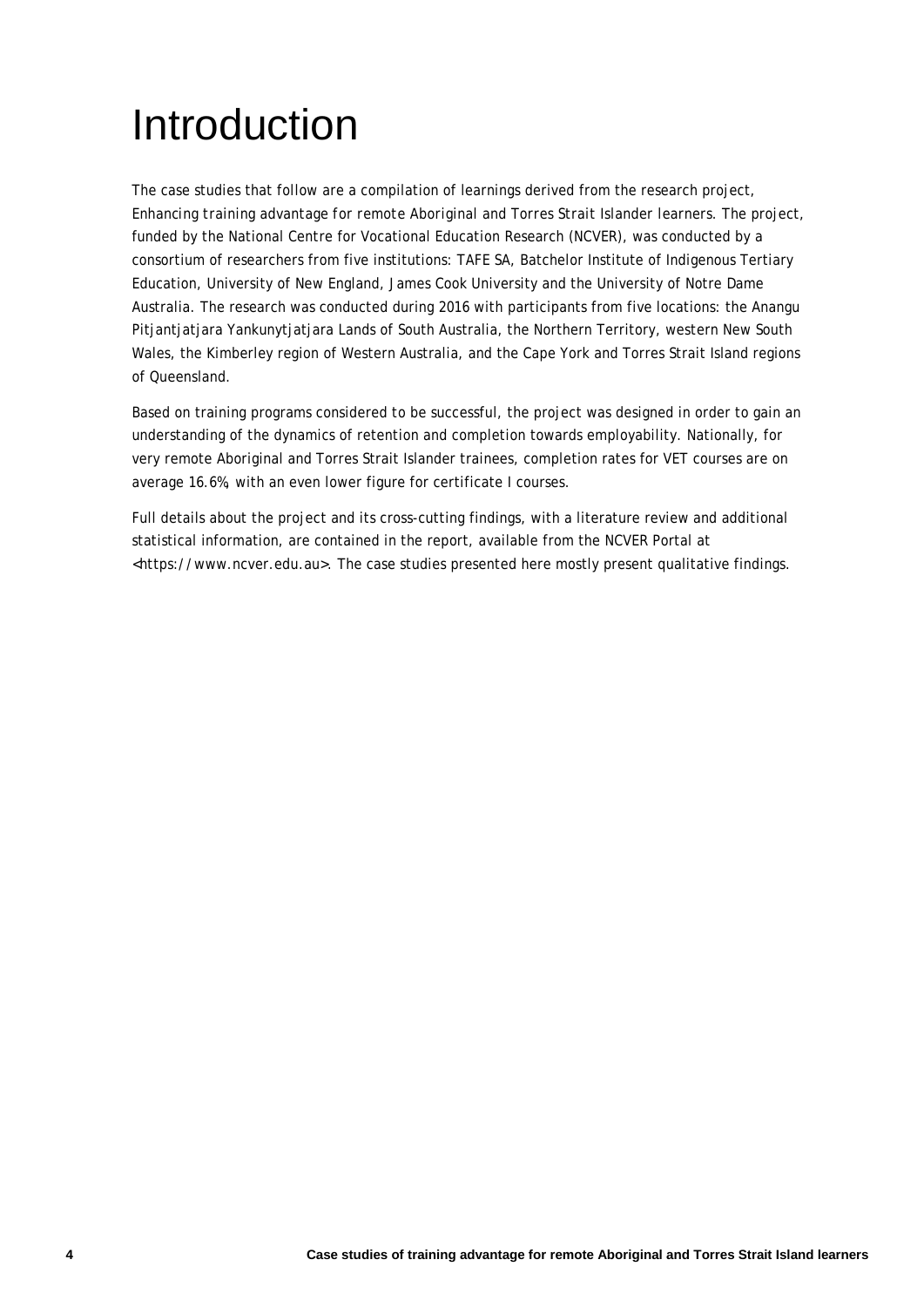# Case study methodology

# Research questions

Two main research questions drove the project. We refer to 'employability' in these questions rather than 'employment' partly because the issue of destinations beyond training is outside the scope of what was required and because it is difficult to track from the view of training providers. We recognise that outcomes other than employment may be important for participants (Miller 2005; Fredman 2014). At a national level though, the need for VET (Pocock et al. 2011), and even foundational literacy and numeracy skills (Shomos 2010), to increase productivity is paramount. While recognising the multiple reasons for engagement in training, our research questions explicitly make the connection between training and employability.

- How can retention and completion in post-school training be improved (to improve employability) for Aboriginal and Torres Strait Islanders living in remote communities?
	- Which models of adult training work well (or not) to achieve completion and employability outcomes in each site?
	- How do factors of funding, andragogy, individual agency, cultural attachments, geography, employment service delivery, English language literacy, digital literacies, and job availability effect improved engagement, retention and completion of training?
- What indicators of success other than completion would be important for training in remote communities (to improve employability)?
	- What do nationally available VET and employment data reveal about the link between completing a VET qualification and achieving employment outcomes for remote Aboriginal and Torres Strait Islander learners?

# Ethical clearance

Ethical clearance for the project was obtained for all participating organisations in applications to institutional ethics committees. Additional clearances were obtained as required in particular locations (for example, with Land Councils, and in central Australia, with the Central Australian Human Research Ethics Committee). In addition, the project established an Indigenous Advisory Group to guide the research process and to ensure that all ethical considerations were given appropriate oversight.

# Data sources

Each case study was based on an examination of documentary evidence (such as performance reports and evaluations) and a series of focus groups and interviews with VET trainees (past and present), employers, trainers, training administrators, job service providers, members of associated service providers, remote community representatives and relevant government agency representatives. Focus groups and interviews were recorded and transcribed for analysis in an NVivo (qualitative analysis software) database. Participant numbers for each case study are detailed below.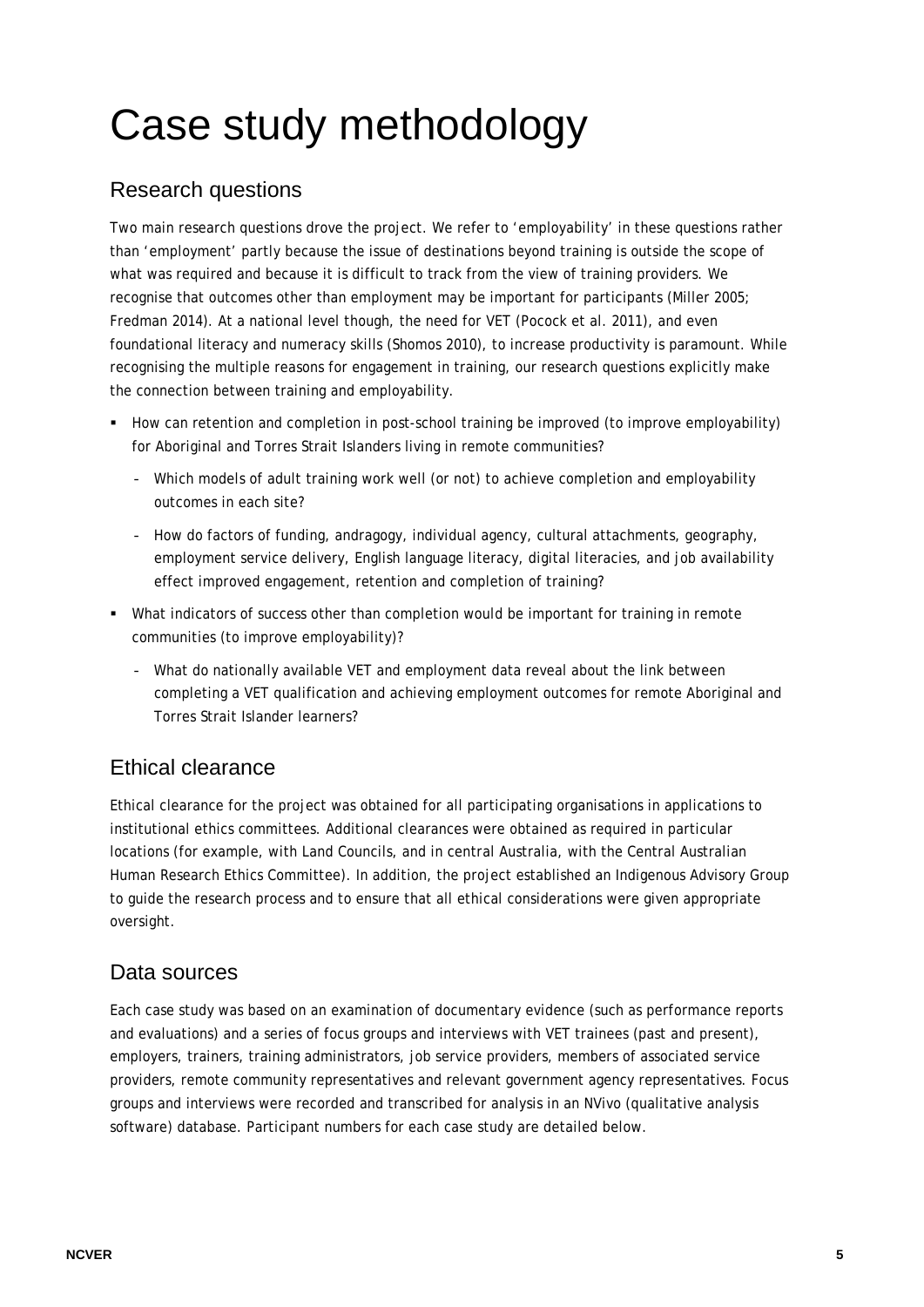#### **Table 1 Research respondents**

|                                                                                 | Aboriginal<br>health worker<br>training, NT | Ranger<br>training, WA | Indigenous<br>mental health<br>(IMH), QId | Yes, I can<br>literacy<br>campaign, NSW | Aged care and<br>home community<br>care training, SA |
|---------------------------------------------------------------------------------|---------------------------------------------|------------------------|-------------------------------------------|-----------------------------------------|------------------------------------------------------|
| Trainees                                                                        | 10                                          | 11                     | 3                                         | 6                                       | 6                                                    |
| Trainers/providers                                                              | 3                                           | 3                      | 5                                         | 3                                       |                                                      |
| Employers, job<br>services, community<br>organisations and<br>cultural advisors |                                             | 6                      | 3                                         | 5                                       | 2                                                    |
| <b>Total participants</b>                                                       | 14                                          | 20                     | 11                                        | 14                                      | 9                                                    |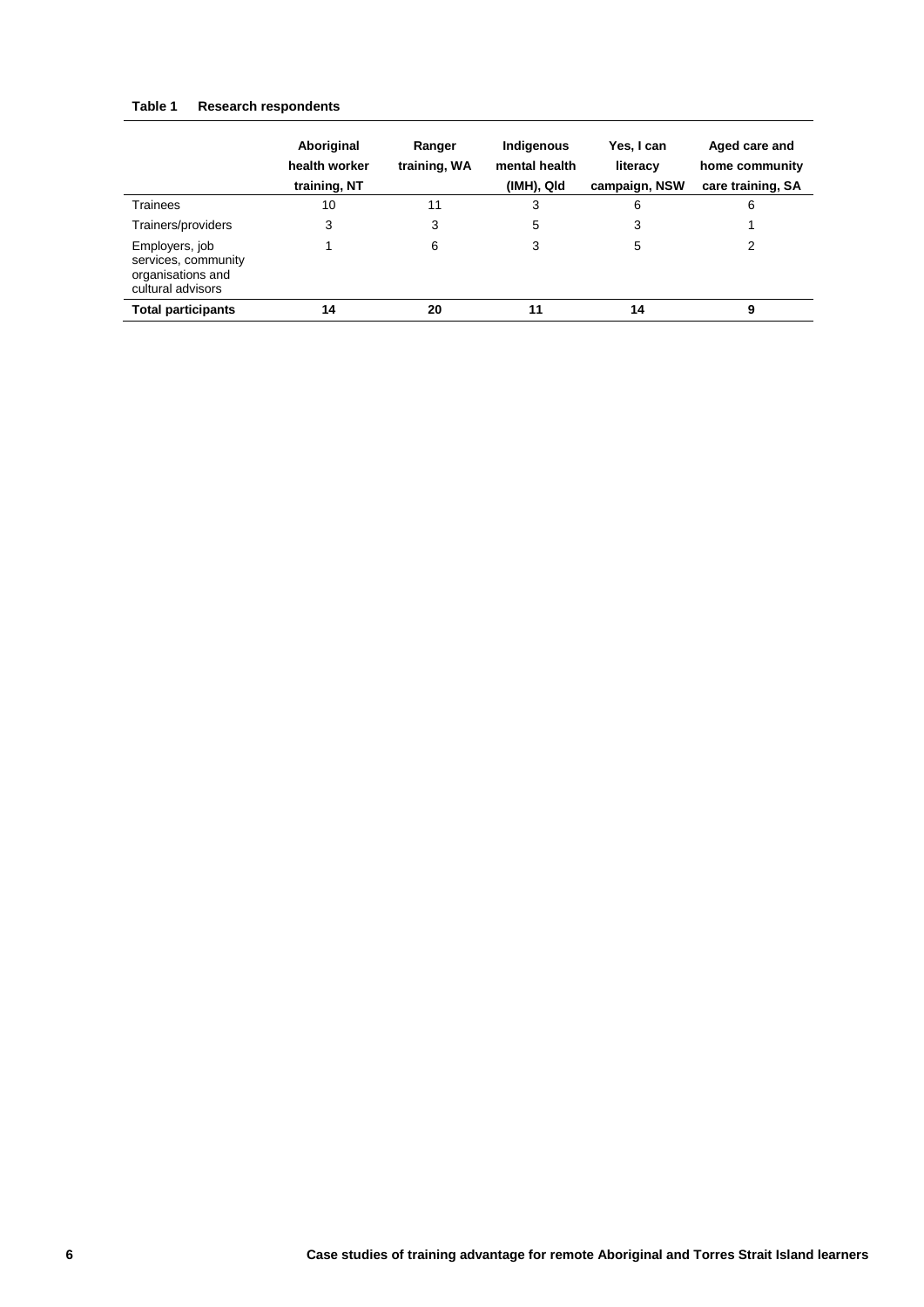# Case study one

# On-the-job training for Anangu workers engaged in aged, and home and community care on the Anangu Pitjantjatjara Yankunytjatjara Lands.

# **Background**

Since 2006, TAFE SA has been involved in delivering training to those working in the community services and health sector on the Anangu Pitjantjatjara Yankunytjatjara (APY) Lands. The case study for the research project focuses on the Anangu employees in aged, and home and community care with the Nganampa Health Council and the Department of Community and Social Inclusion (DCSI). Nganampa Health Council operates the nursing home, Tjilpiku Pampaku Ngura Aged Care Service, and it is also contracted to provide home and community care (HACC) services for those eligible at Ernabella and has been doing so since 2009. Since 2009 the Department of Community and Social Inclusion has provided home and community care services for those eligible at Amata, Fregon, Mimili, Indulkana, Kalka and Pipalyatjara.

Over the past 10 years the delivery of training has involved a team with one lecturer having been involved from the outset. Initially units from the Certificate II in Community Services and the Certificate III in Aged Care were delivered and over time additional qualifications have been added; in 2015 the qualifications with registrations and included in the research project were:

- CHC20112 Certificate II in Community Services
- CHC30312 Certificate III in Home and Community Care
- CHC30212 Certificate III in Aged Care
- CHC30408 Certificate III in Disability.

Funding since 2011 has predominantly been via various iterations of the Commonwealth Aboriginal and Torres Strait Islander Health Workforce Development funds and the focus of this funding is the development of workers engaged in aged and community care. The funding covered the delivery of a training program, with the lecturer travelling to the APY Lands on four trips per year and spending up to three weeks visiting each of the six communities to deliver short intensive workshops and catch up with students and supervisors. Ongoing conversations between the lecturer and the workplaces were held to discuss coordination and the availability of students, training needs and student progress.

The case study has a focus on 2015 and interviews were conducted with a management representative and Anangu employees from the Nganampa Health Council, the Department of Community and Social Inclusion and the TAFE SA principal lecturer. Interviews with the Anangu employees involved two of the five from Nganampa Health Council's nursing home at Ernabella and the team of four employed by the Department of Community and Social Inclusion at Mimili. At both sites service delivery includes the provision of home and community care services in their respective community, and at Ernabella the additional service of residential care is provided in the 13-bed nursing home.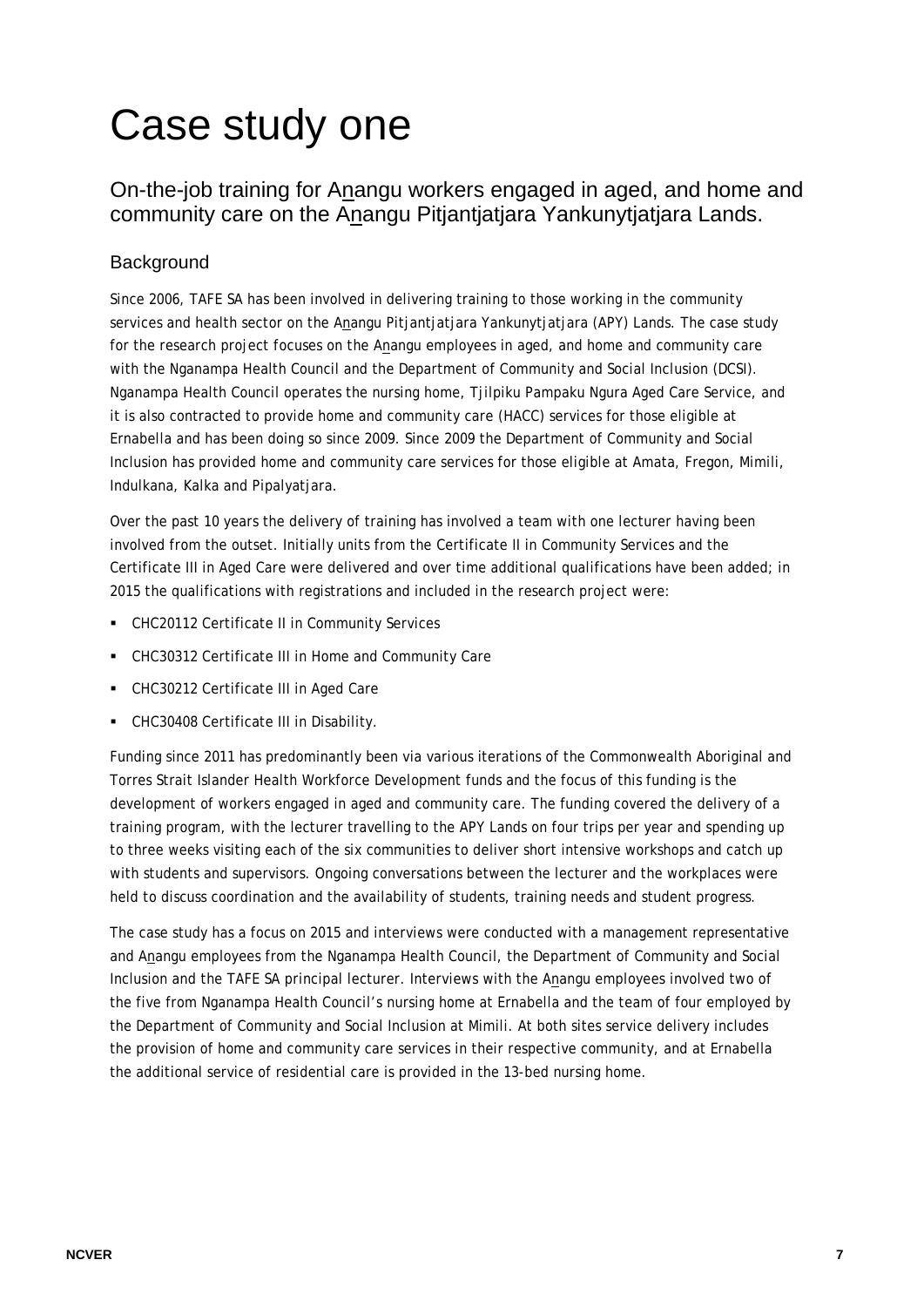### Quantitative data

In 2015 there were 50 Anangu registrations against the qualifications listed above, which led to 44 part-time students enrolling, and seven completions. Most students are women in their mid-30s registered in the Certificate II in Community Services.

### Anangu employees

Recruitment of Anangu to positions is based on interest and ability to gain a police clearance; there is no requirement to hold a qualification or to have undertaken previous training and this practice is the norm for the Nganampa Health Council and the Department of Community and Social Inclusion. Once employed, and the employment status is as a casual, the employee is expected to register in a parttime study program, which is supported by the employer, with employees paid for the hours of training attended. Anangu employees are registered in units to either cover training as requested by the employer and/or units where the student demonstrates competency. At each workplace there are three to five Anangu employees and when training is taking place the employees have reduced work tasks to enable them to attend. An underlying intent of the training program is the completion of qualifications, and the continuity of the principal lecturer facilitates the immediate workforce development need, along with the ability over time to extend students and support their skill development and increased competency.

Most the six employees interviewed were regarded as long-term employees, of three or four years. Each employee is regarded as a successful worker and learner. They spoke positively about working and learning and both groups mentioned how they want to learn more, with comments such as: 'Makes us feel good to come to work every day to learn more'. A number had graduated with at least one qualification and had clear memories of the event held in their honour at the workplace and with family and other invited guests: 'getting the Certificate made us feel happy, excited and strong'.

Students spoke of how they enjoyed the training: 'We would always be happy when Sue [principal lecturer] comes'. At times the principal lecturer would bring another lecturer with her to deliver specialised training such as manual handling and the students spoke about this, as it was seen to be a positive contribution to their learning: 'The visitors, they could've felt a little bit shy but they kind of just joined in … They weren't scared, we weren't scared of them, all of us just worked as a good team'.

Course content was referred to by the students and they commented on the link between the training completed and day-to-day work tasks, for example: occupational health and safety — from the use of fire extinguishers and fire exits to cleanliness; how to complete incident reports; working with clients and emotional care; and code of conduct. At times the principal lecturer took the group to the TAFE SA Learning Centre to utilise the available online resources and this was mentioned with the example of learning about body parts.

The students commented on how they could attend most training sessions but acknowledged that they had missed a few, with funerals cited as the reason.

During the interviews references to the value of the training were made; for example, at times in the community when a family member is sick they may be approached for advice and how they 'talk to them about going to the clinic to get their blood pressure checked'. The other context given was in relation to work where they know they make a difference to service provision; for example, 'sometimes the patients tell us about the food and we interpret and let the nurses know what that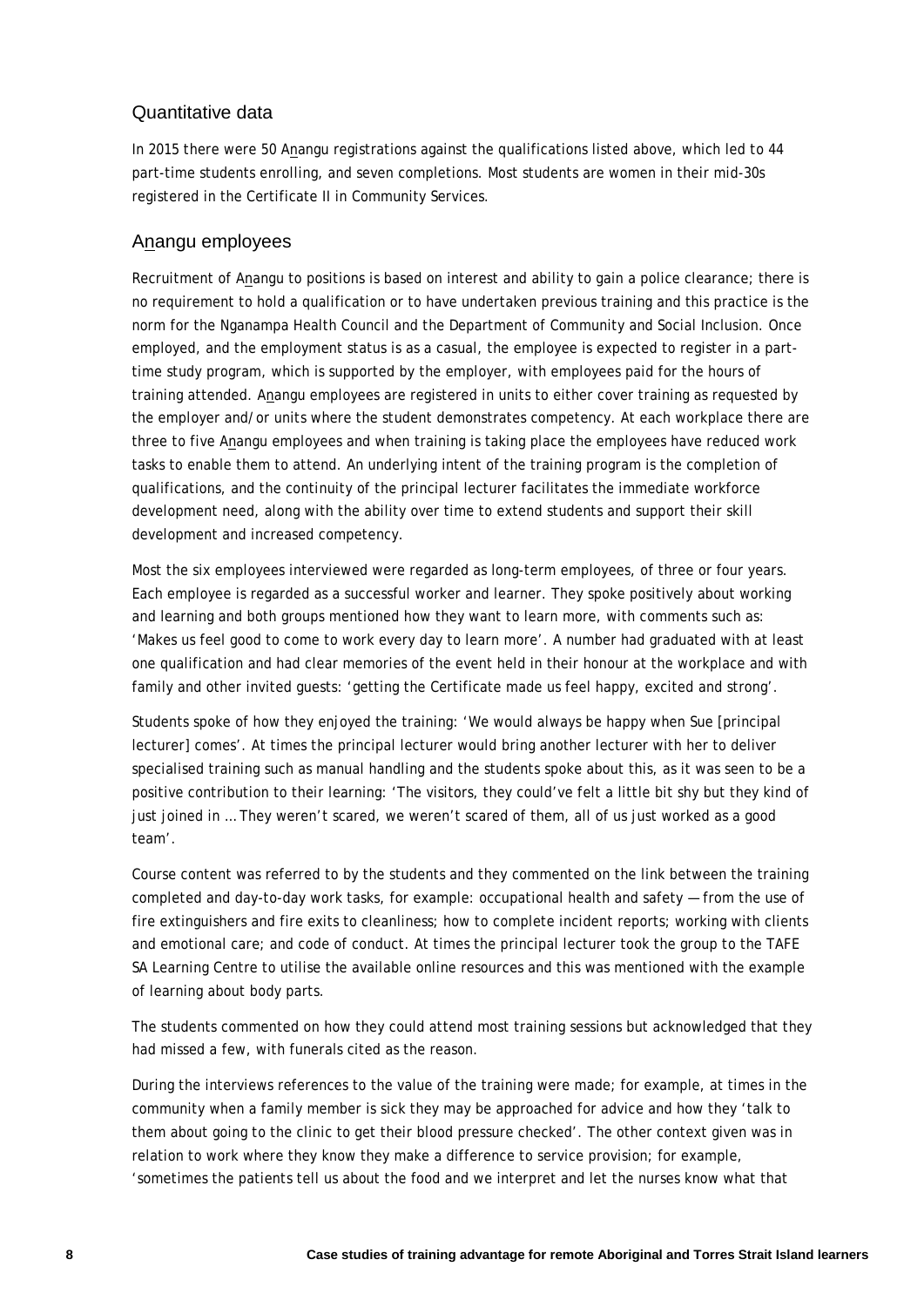person needs like what sort of food the person likes'. Their confidence in their knowledge and skills and knowing they make a difference to their elders and families was a clear message.

There was an understanding of the need for the certificate III and its portability within the aged care industry on and off the APY Lands. A couple of the aged care workers, one with the certificate III and another close to finishing, commented on how in the future they may leave the APY Lands to work in another aged care facility.

#### The employers

In the interviews with the employer representatives the importance of the training and as it pertains to the requirements of working in aged and community care were discussed. Nganampa Health Council relies 'heavily on local Anangu staff who come to work without qualifications and for a permanent position the certificate III is required'. The Department of Community and Social Inclusion cited the importance of the training program in meeting workplace health and safety requirements — with both understanding the requirements and being able to put these into practice. Both employers regarded training as part of work.

Funding through Commonwealth Aboriginal and Torres Strait Islander Workforce Development funding has been via one contract after another and the employers were concerned about the future funding of the program and 'if the program does not continue not sure how we can continue to support Anangu employees'. The success of this program is viewed in terms of student achievement and the ability of the employers to develop the workforce for working in a regulated industry context.

Comments regarding the training program covered the ability of the lecturer to tailor the program and accommodate changing circumstances: 'Flexibility has enabled employees to continue with their study even if they have had to leave the workplace for periods of time or are unable to attend the training when the lecturer is in the community'. The continuity of the principal lecturer facilitating student outcomes was acknowledged; also mentioned was the value of the training model, whereby the 'combination of training and employment works as it makes the training meaningful'. The link between the training done on the job and having this recognised against accredited units was valued.

Appropriate trainers are essential as the 'trainer needs to understand how to work with Anangu, be practical, use relevant examples, and can style the program to suit people with different abilities'. In addition, the 'trainer needs to be able to deliver a program with a group of varying literacy and numeracy levels'. One employer gave the example of how they normally 'employ older people who don't have the computer skills and study skills for online learning, so need hands-on learning' and having a trainer who can support these learners over time enables their confidence as learners to increase. The integral link between training and employment is evident and, for example, 'they [the employees] need this training for completing the paperwork and Sue was very good on teaching them how to complete the paperwork. This is not something I could do. I relied on TAFE to do this'.

Employers recognised the time involved to gain a qualification: it 'takes a couple of years, and personal circumstances means that they are not always available — cultural and family pressures'. The work patterns of the employees are accepted and worked around, which enables workers to take time off work and then return, and this pattern of work is accommodated by the training program as well. The following comment was made in relation to a query concerning students who have left the program: 'those who have dropped out are not working or have moved on'. Data to understand why Anangu did not continue with employment and training have not been collected.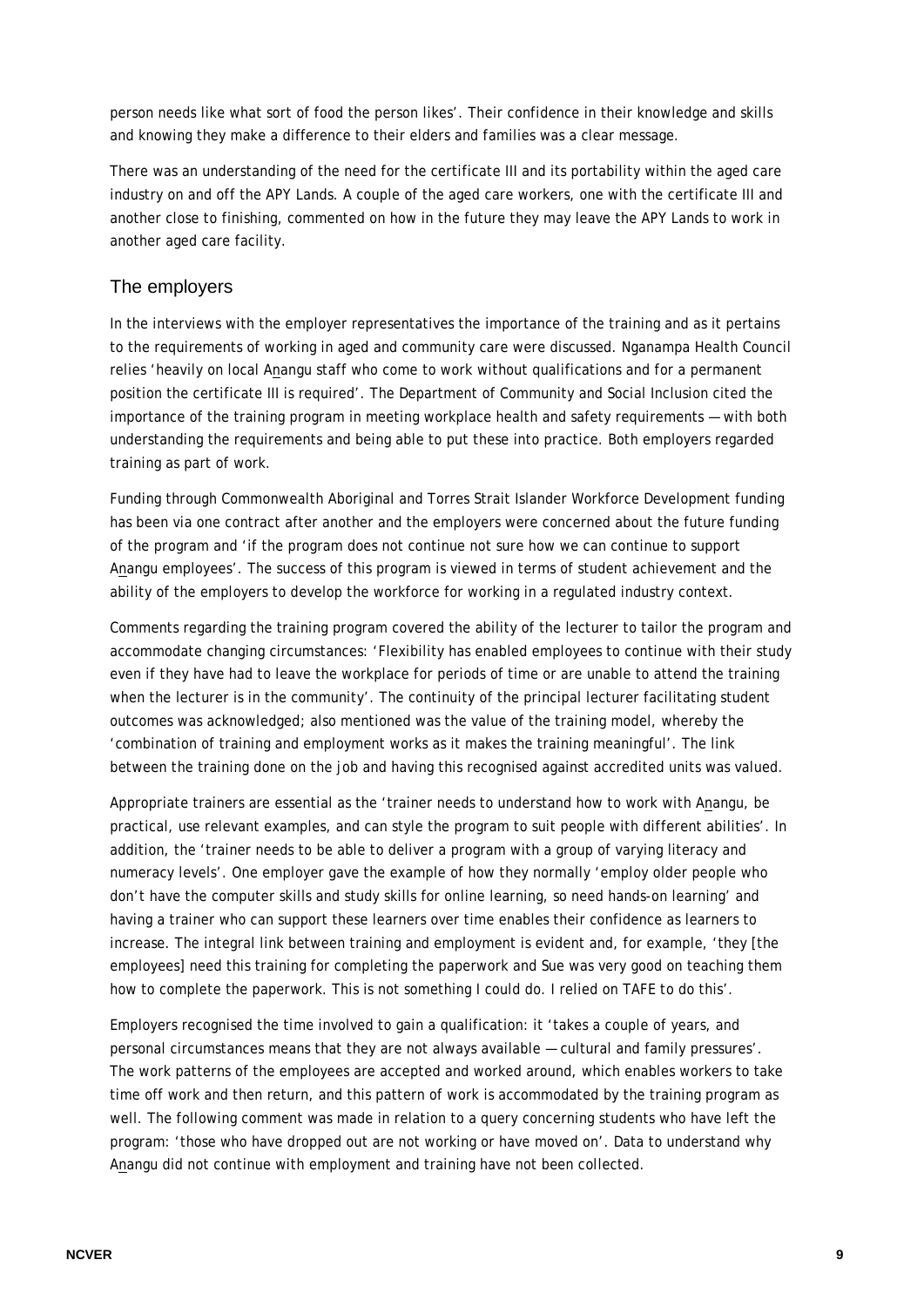The interest in the training program was acknowledged, as 'it's easy for people not to turn up if they do not want to attend'. In addition, the training is perceived to have supported staff to remain at work, with the comment on how the 'retention of Anangu staff has improved in the past couple of years'. 'Employees on completion ask about other work that they can do' to further their qualifications, and at Nganampa Health several Anangu staff have the certificate III and are working towards the Certificate IV in Disability. There were several comments concerning student success and the completion of qualifications: how the 'employees are wanting the qualification and are very proud when they complete' and 'a couple of the staff who have been working here and have the training and very employable and could be employable anywhere out of the APY Lands'.

#### Lecturer and what makes the program work

The principal lecturer has spent her career living in remote locations and in Aboriginal communities, and her practice draws on this experience and knowledge. She took on the role in 2009 and over the years the program has evolved in conjunction with the employers and the students. In the interview she talked about delivery and the importance of relevance.

I talk to the workplace about what their needs are so that I can address those needs while we're training … like when we are doing care plans … we can actually go through the plans in the workplace so that everything I focused on is linked to their workplace. Its accredited training and we can actually look at what the workplace is doing and put it into practice as we're doing it. Changes to workplace practice have resulted in the workplaces changing their ways of doing things because we actually have a discussion around it. The students can actually see why we're doing it. They get the theory behind the practical.

She works closely with industry and responds to their training needs and, in addition, she explains 'to industry what training you're actually doing and why, and asks them how they do it in the workplace'. Gaining the information from the workplace and incorporating this into the training program supports the students as learners and employees. For the lecturer, 'the measures of success are students accessing Moodle on their own as independent learners, students moving onto higher level qualifications, retention and staying in the industry area'.

Managing the coordination of the delivery of the training program is challenging, as there is 'lots of travel'. At times 'combining students from one community with another will work, but is dependent upon understanding which community teams will travel'. However, for most of the training, combining work teams is not possible as there is a need to consider the workplace, as the 'students still need to look after the aged'. There was the mention of being 'organised and keeping records as vital for being flexible and knowing exactly what a student covered in class and what they achieved'.

#### Summary of the success factors

Training provides the employer and employees with a strategy to meet industry requirements and, over time, qualifications are completed. The importance of workplace health and safety training, and this remembered by all, is a reflection on the emphasis given to industry standards. There appears to be a shared understanding of why the training is conducted.

The training program and methodology are connected to day-to-day operations and all acknowledge how the training is supporting the employees with workplace tasks: 'doing TAFE gives people confidence and a sense of achievement'. Increased confidence in the Anangu employees was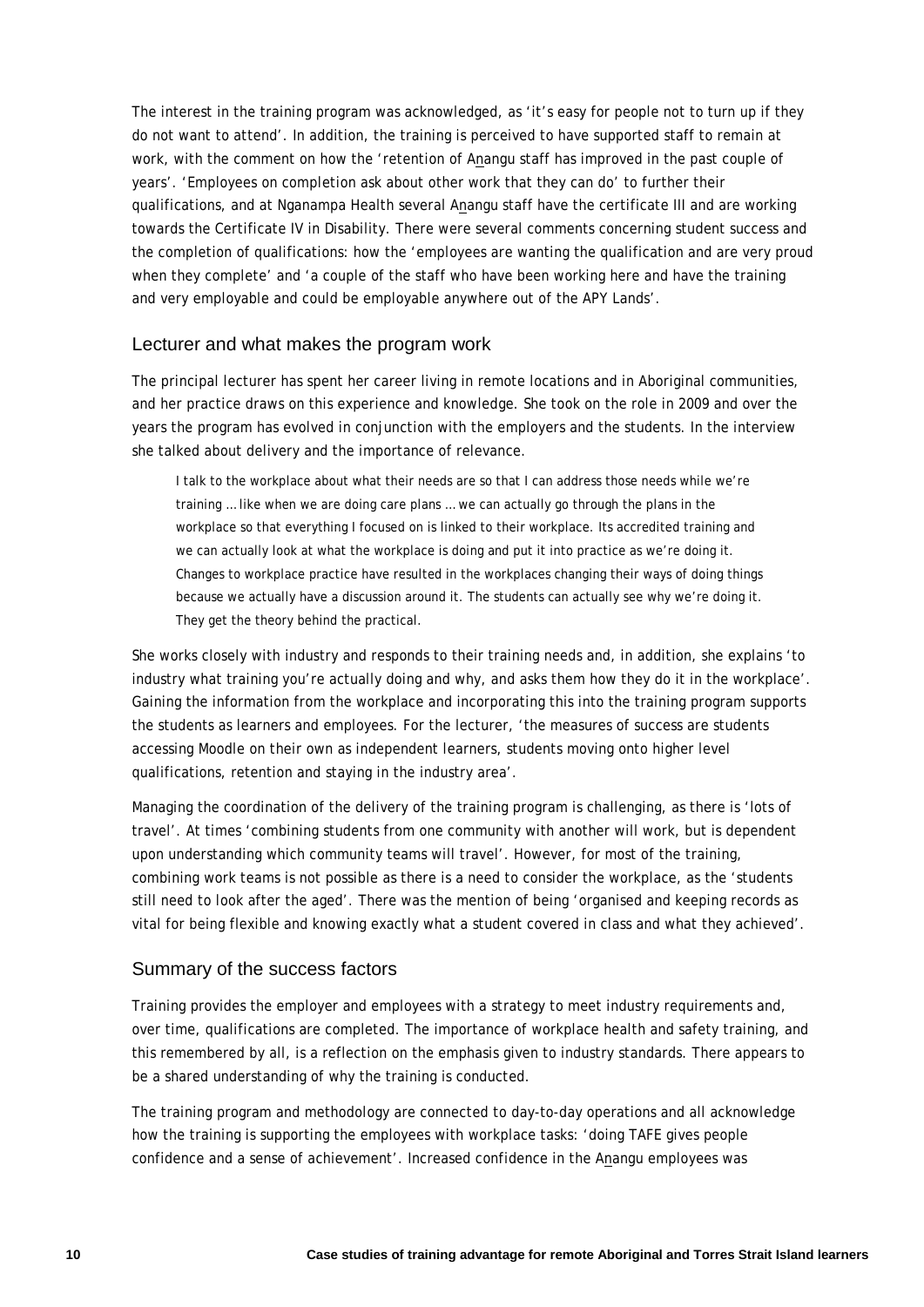highlighted and in addition there were examples provided on how the 'Anangu employees make a difference to their community and the provision of services'.

Employers supported employees and paid for attendance at training. Other support provided by the workplace included celebrating the completion of a qualification, and the verbal compliments provided by management for work done. Retention of Anangu employees was referred to, with training viewed as a contributing factor.

Students and employers mentioned lecturers' flexibility and responsiveness to the workplace and individual learners. The ability of the lecturer cannot be underestimated.

## **Conclusion**

The importance of qualifications and accredited training for those engaged in aged and home and community care provide a barrier to employment for Anangu. On the other hand, to provide a culturally appropriate service there is a need to employ Anangu. The delivery of training over time supports both the employer in meeting requirements and the employee in being able to take on increased responsibilities with the knowledge and skills to perform tasks.

Success factors identified in this case study illustrate the different perspectives on the value of training and, although the certificate III is recognised and valued, there are more factors at play.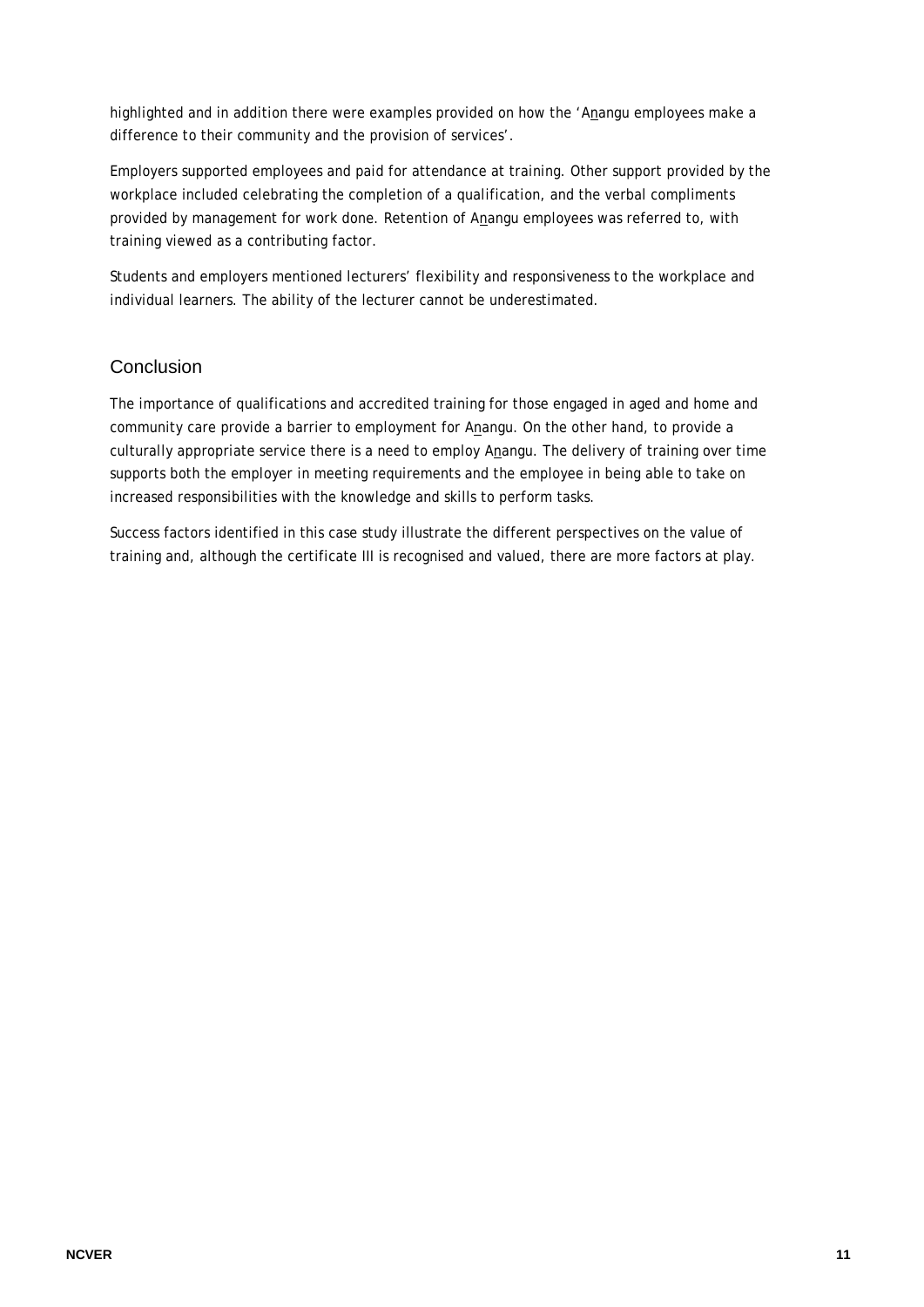# Case study two

# Aboriginal and Torres Strait Islander health practitioner training at Batchelor Institute

## Introduction

The role played by the registered Aboriginal and Torres Strait Islander health practitioners is integral to the Australian health workforce and profession (Anderson 2011). As key health practitioners in both remote and urban contexts, these professionals provide both stability in a workforce that experiences constant turnover and a bridge between health care practices, as well as between languages and cultures and between community and non-local staff. The Aboriginal and Torres Strait Islander Primary Health Care (ATSIPHC) program is also a significant pipeline into the health profession and one that has been identified for further investment and recognition (Australian Productivity Commission 2005; Anderson 2011).

Batchelor Institute has been delivering training to health workers in the NT for 16 years and has trained many of the health workers currently registered in the NT. To complete the Certificate IV Aboriginal and Torres Strait Islander Primary Health Care qualification, students must complete 21 separate units of competency, of which 14 are core and seven are electives. Further to this is the requirement from the Australian Health Practitioner Regulation Agency (AHPRA) around clinical placement hours. Students enrol full-time in the course, which is delivered through a mixed-mode approach with eight two-week residential blocks per year with work placements occurring between blocks.

This course is one of high importance and has high enrolment numbers; however, completion rates are below the national average. In contrast, this program is seen as successful within the institute and with students and key stakeholders. This seeming contradiction provides an interesting tension and facilitated an interrogation of the concept of 'success' in a training program that has a professional registration as an outcome.

## Differing perspectives on the program

To elicit different perspectives on success in this program, data were sourced from both retention and completion rates, as well as through interviews with students, trainers and one key employing agency. These data are presented below, along with a discussion of what the data indicated.

## *Data on retention and completion*

The data below, in [Table 2,](#page-12-0) were gathered across years and remoteness indicators.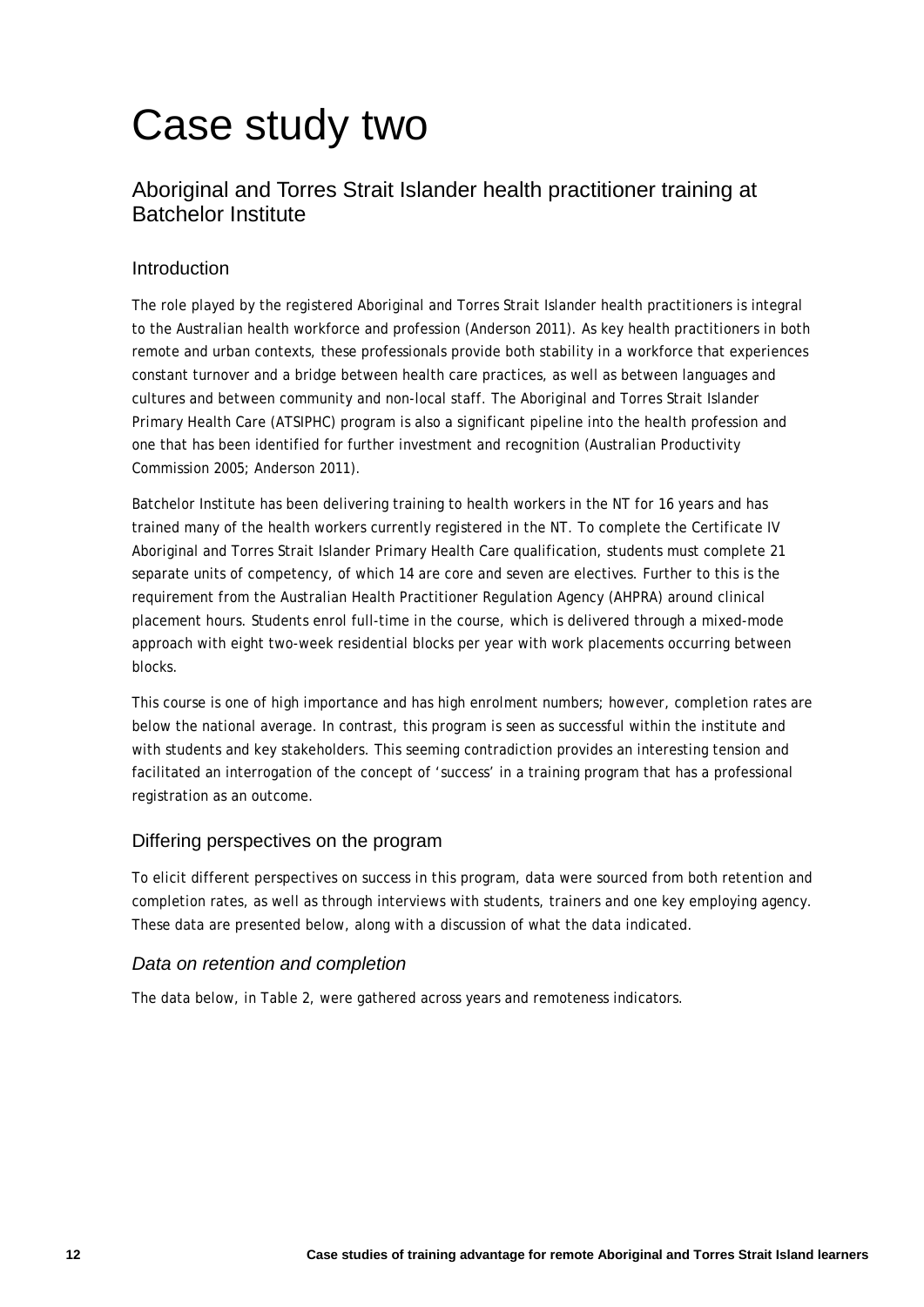| <b>Remoteness Indicator</b> | 2009 | 2010 | 2011 | 2012 | 2013 | 2014 | 2015 | <b>Total</b> |
|-----------------------------|------|------|------|------|------|------|------|--------------|
| Interstate*                 |      |      |      |      | 2    |      | 3    |              |
| Remote 1                    |      | 2    |      | 6    | 6    | 5    | 0    | 20           |
| Remote 2                    |      | 4    | 2    | 3    | 6    | 11   |      | 34           |
| Urban                       |      | 8    | 2    | 3    | 3    |      | 8    | 32           |
| Total                       | 8    | 14   | 6    | 12   | 17   | 24   | 12   | 93           |

<span id="page-12-0"></span>

| Table 2 | Course completions by remoteness for the Batchelor Aboriginal and Torres Strait Islander Health |
|---------|-------------------------------------------------------------------------------------------------|
|         | <b>Practitioner Training program, 2009–15</b>                                                   |

Note: \*Interstate includes all remoteness areas.

Taken at is simplest measure, by comparing each year's completions to enrolments, an indicative measure of completion was generated. This is not an accurate measure, given that most students take between two and two-and-a-half years to complete, but it suffices for the purposes of this case study. For the 2015 year, out of 40 enrolments, there were 12 course completions, which gives a completion rate of 30%, well below the national average. The peak year for completions was 2014, particularly for the very remote cohort.

#### *The students' perspectives*

The factors that contribute to successful completion, as well as some other measures of success, were elicited from interviews with students, trainers and employers.

A group of 10 students, who are studying full-time in the course, participated in a focus group interview for the project. This group was in their final months of their program and were on track to complete the program. Of the 10, nine were on some form on traineeship, with only one student a 'self-referred' student, who was a student returning to study to re-enter the workforce as they had let their registration lapse.

Throughout the interview, it was evident that the students who held traineeships found the course much easier because they had built-in support mechanisms in their workplaces and did not have to participate in finding clinical placements. Having said that, the students on traineeships spoke of differing levels of support in their workplaces.

Several the students came from families where at least one member was a health worker or had previously been a health worker. Where there wasn't a health connection, there was another in the family engaged in professions and management. All of them spoke about the role of family and community support in helping them to complete the course.

Many students acknowledged that they found it difficult being away from home for the 16 weeks per year for two years and that it put pressure on their families. On the benefit side, students also said that doing residential workshops gave them the opportunity to get their study done without any interruptions.

When asked why there were only about 15 students left from the original group of 40, the students said that a multitude of factors had contributed to students 'dropping out' and that these included financial issues and family issues in the most part. They also stated that they have created a strong network between themselves and some of those who left the program — and that this professional network will continue. They also all identified that there were other things that they had got out of the course, including an increase in their self-confidence and an awareness of their positioning as role models within their families and communities.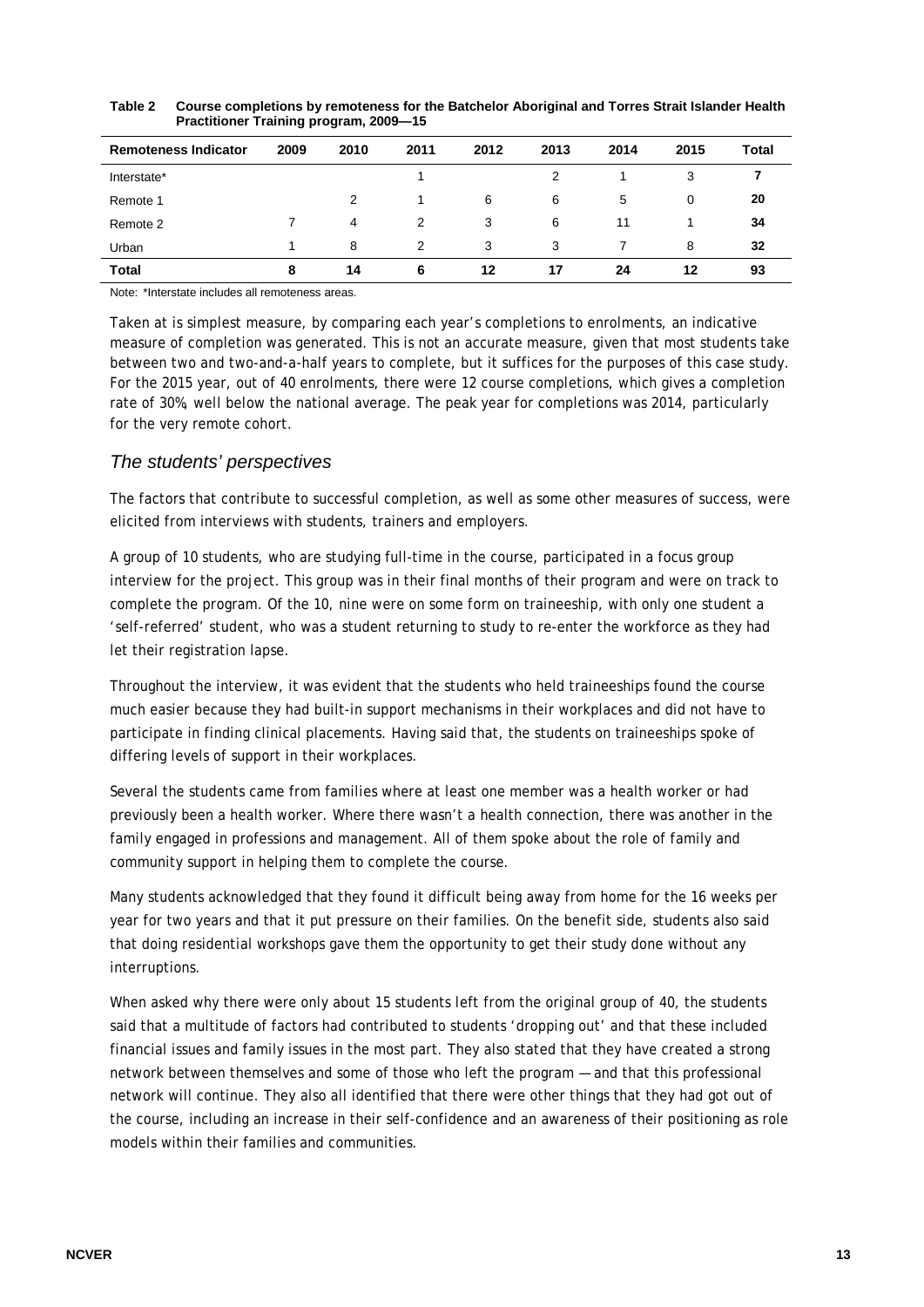When asked what could be improved in the program, students identified that the key issue that could be changed was to strengthen the connection between the institute and the workplace, particularly in relation to the large number of observations that need to be done in the workplace and the repetition of some of these observations. Some also identified that they would like stronger communication with their workplace so that where there is a turnover in staff, the clinic staff are clear on their expectations.

### *The trainers' perspectives*

It is not surprising that much of this was confirmed by the training staff and the manager of the program. Reducing the number of observations was identified as a need. Also, the communication with the workplace and the employer was identified by the three staff interviewed — two Aboriginal trainers who had both been Aboriginal and Torres Strait Islander primary health care workers, and the program manager who is a non-Indigenous nurse educator. All three are very experienced trainers and health practitioners.

All three identified that the key reasons for students leaving the program were personal reasons, which included issues such as students becoming homesick from being away from home and Country for so long, and their partners becoming jealous for them. They also talked about English language, literacy and numeracy being an issue for many students.

One interesting factor raised during the interviews was the lack of self-responsibility when students did not turn up to workshops, even though all of their travel, which is fully funded, was booked. In 2016, fees have been introduced and the manager reported that this is having a positive impact, with students having to take stronger ownership of their studies.

Another issue confirmed by the training staff was the importance of the relationship between the RTO and the workplace and that if there isn't a good relationship, or there is high turnover of staff, then this impacts negatively on the students. The training staff identified also the specific role and importance of the workforce development coordinators, who are employed to support the trainees and the workplaces to help with programs.

The training staff also identified that students develop their professional identities through their training and their knowledge about workplace behaviours and expectations, particularly their legal responsibilities relating to their health practices.

When asked about the program itself, the trainers cited professionalism, communication, teamwork, respect and strong leadership as key factors to the program running well. They also spoke of the importance of the role that the graduates play in the health of their communities — that the graduates develop self-confidence to become strong advocates for health in their communities and that this is fostered throughout the course.

Some aspects that could be changed in the course were identified as: using technology more to support students when they are back at work; training the clinical staff in mentoring; and strengthening the relationship with the workforce development coordinators.

#### *A major employer's perspective*

In an interview with a senior member of the employing agency's workforce development team, the issue of strengthening the support structures was highlighted as a key area for improvement in the program. This was seen as pivotal to the success of the program, as was being able to provide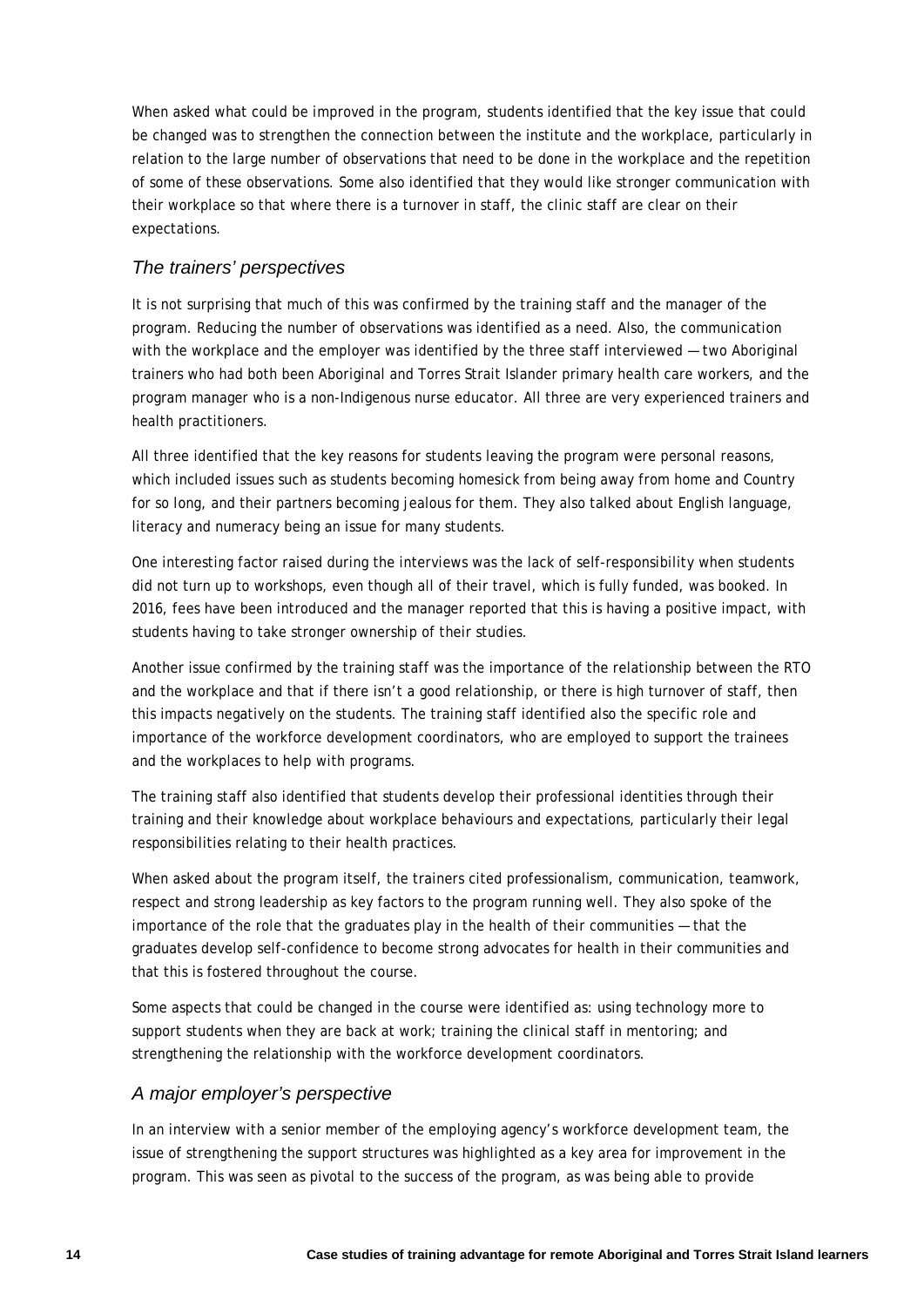continuity of support even when there is the high turnover of clinic support staff, which is the reality for many communities.

The other key issue highlighted in the interview were the extremely high standards expected from the regulator and the training qualification, and that being unable to meet those standards had contributed to the high attrition rate. So, on the one hand, the program was a success because it was graduating job-ready health practitioners, but, on the other hand, recruitment to the course was difficult because of the low education levels in many remote communities. Strengthening the pathways into the course was one recommendation made during the interview.

## **Discussion**

Through interviews with students, trainers and employers, it was shown that several elements contribute to the success of the program, with the key element being a culturally appropriate training approach (D'Aprano et al. 2015), which focuses on relationships and learning together. Also evident is that the program is affected when there is a lack of coordination between the registered training organisation (RTO), the health centre and the central employing agency.

For many students, the issues which prompt them to leave the program are personal factors rather than education and training approaches. To minimise the impact of these issues, the program has evolved to incorporate appropriate support mechanisms, which comprise a combination of factors designed to address retention and completion rates in this program.

Retention and completion are highest where several factors combine to support students:

- **Workplace and pathways** 
	- being employed through a traineeship
	- the coordinated support with the workplace
	- strong pathways into the course.
- **Workshops as on-campus intensives** 
	- the workshop-based program allowing a focused study opportunity.
- Personal support
	- the relationships between students and staff
	- family support and role models within the family.

#### **Conclusion**

This short case study has highlighted the need to interrogate the term 'success' in our policy-making approaches. This program is successful because it is contributing 15 new nationally registered Aboriginal and Torres Strait Islander primary health care practitioners to the health sector each year, with those workers having a wider and positive impact across their communities. In contrast to this is the low completion rate in the program, which is a typical indicator of lack of success in the training sector.

This case study has described a well-organised, appropriate and rigorous program, one that meets the needs of the profession, but which can be improved, particularly through a strengthened coordination between the RTO, the health centre and the central employing agency. Work on the supported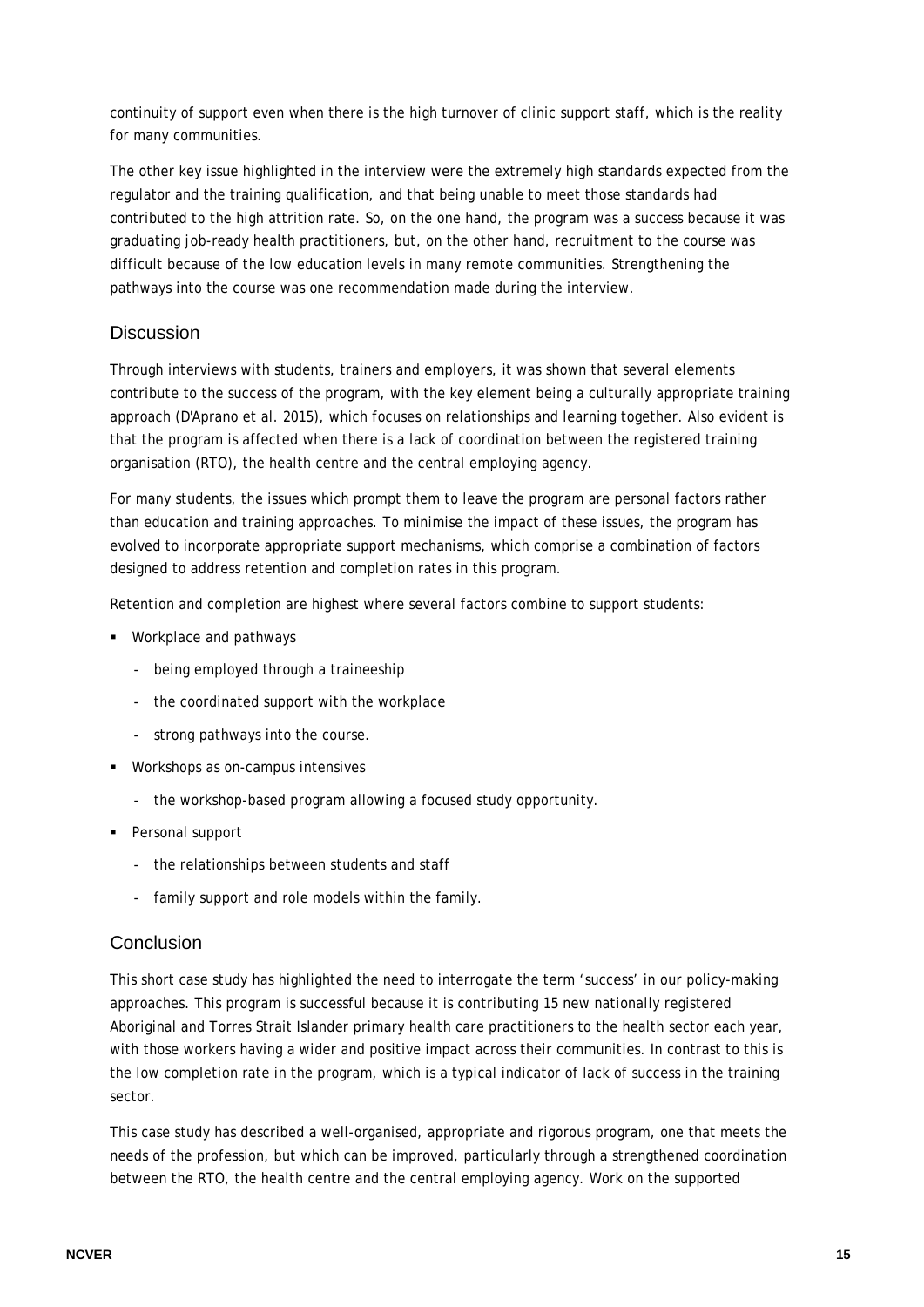pathway into and the mentoring through the program and after graduation and the strengthened communication will make a strong impact on the retention of some students in the program. For many students, however, the issues which prompt them to leave the program are not ones over which the program has any control, so must be seen as a reality of training at this level in this space.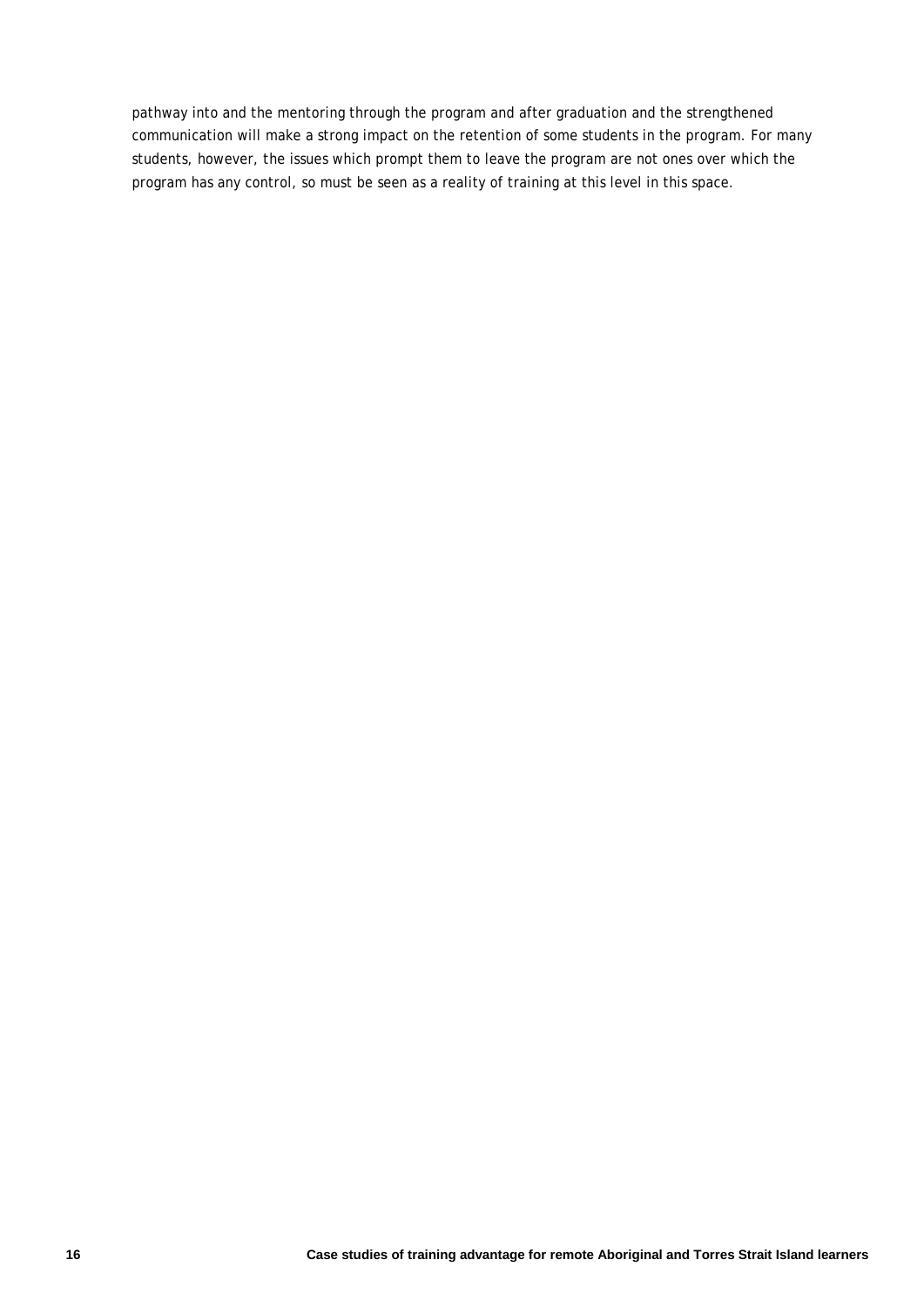# Case study three

# Yes, I Can adult literacy campaign

## Introduction

Yes, I Can (or Yo Si Puedo) is an adult literacy campaign that aims to achieve population-level change (Boughton & Durnan 2014). It was first piloted in Australia in 2012 in Wilcannia, a community in the Murdi Paaki region of northwestern NSW (Boughton et al. 2013). The pilot followed a model originally developed in Cuba and deployed in the national literacy campaign in Timor-Leste (Boughton 2010).

Following a period of preparation, the campaign rolls out at a community level in three phases. Phase one, called 'Socialisation and mobilisation', engages the whole community in addressing the problem, by means of extensive community education. It includes training local leaders and staff in the model and visits to every household by local staff to discuss the issue of literacy and gauge the level of interest. Phase two involves '64 basic literacy lessons', taught to classes of 15—20 adults by specially trained local facilitators using Yes, I Can audiovisual resources. Phase three, called 'Post literacy', engages the partner organisations working with the campaign team to provide opportunities for the new graduates to consolidate their literacy in structured activities and work experience, with the aim of building pathways into further education, employment and socially useful community work. The campaign continues until everyone who has expressed a need has had the chance to participate or until the organisation leading the campaign has achieved the target reduction in 'illiteracy'.

## The case study

After successful pilots of the campaign model in Wilcannia in 2012, the campaign was extended to Bourke and Enngonia, and is currently in Brewarrina. This case study centres on the Yes, I Can adult Aboriginal literacy campaigns in Bourke and Brewarrina between 2014 and 2015, utilising existing quantitative data and documentation held by the University of New England and the Literacy for Life Foundation, covering the period 2014—15. This data are supplemented by 11 in-depth interviews, conducted in April 2016 with a total of 15 participants representing a range of key stakeholders (trainees, trainers, community leaders, employment service providers and others).

# Findings

## *Enrolments and completions*

In the first instance, interest in a program is often measured by enrolments. The Yes, I Can literacy campaign has a target of approximately 40% of the adult population (aged 15 years and over) in each community, based on the proportion of adults estimated as having low literacy (Boughton 2009). In Bourke, this translates as 112 people and in Brewarrina, 194. Target populations are reached through an extensive door-to-door household survey administered as part of Phase one of the literacy campaign. This approach results in a much greater awareness of the campaign in the community at a 'grassroots' level and a relatively high number of expressions of interest. Since the campaign began in Bourke (four intakes to date), there have been a total of 98 expressions of interest. Of these, 69 people have gone on to enrol, representing an uptake of just over 70%. In Brewarrina 77 people expressed an interest in participating in Yes, I Can after being surveyed and, of those, there were 19 enrolments, representing a 24% uptake. This figure will rise with each subsequent intake of students.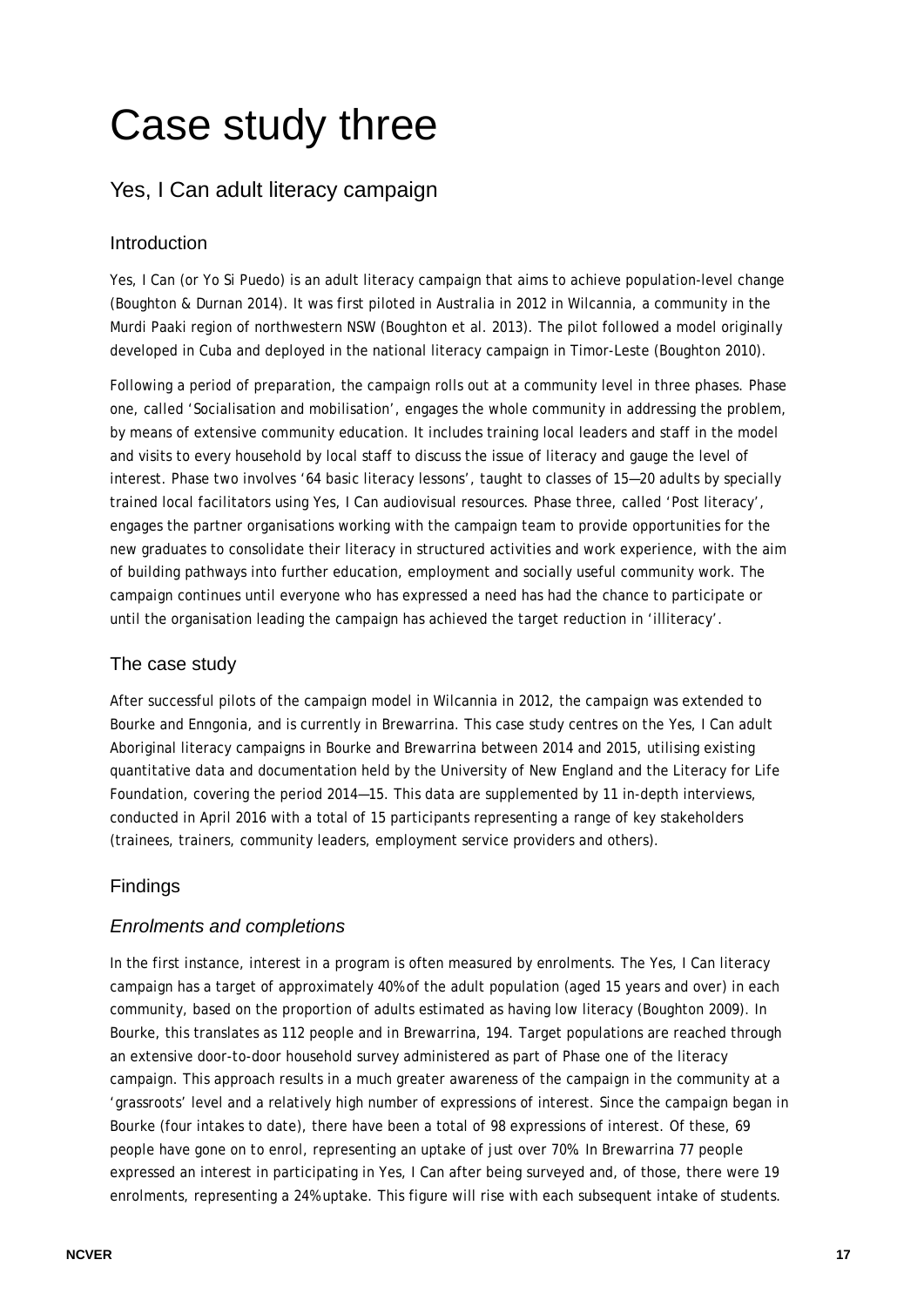Completions are a key measure of the success of a program. To successfully complete the Phase two lessons, students need to achieve several reading and comprehension tasks and independently compose a personal letter to a given standard. Table 3 shows the relatively high retention rate in Phase two of the campaign across both sites and over the three intakes between 2014 and 2015.

| <b>Intakes 2014-15</b> | Enrolled* | Completed | <b>Retention</b> |
|------------------------|-----------|-----------|------------------|
| Bourke 3               | 19        | 17        | 89.5%            |
| Bourke 4               | 13        | 8         | 61.5%            |
| <b>Brewarrina</b>      | 19        | $15***$   | 78.9%            |
| <b>Total 3 intakes</b> | 51        | 40        | 78.4%            |

**Table 3 Summary enrolment and completion data, Yes, I Can programs in Bourke and Brewarrina, 2014-15** 

Notes: \* it is important to note that Yes, I Can limits enrolments to around 20 participants for each intake, as this is considered by the Cuban advisors and local staff to be the maximum number that the local facilitators can effectively manage. \*\* One of these completers has an intellectual disability, did not reach the required level, and has opted to re-enrol in the next intake. Consequently, the 'graduation' number is 14, which results in a different retention figure, 73.7% for Brewarrina Intake 1, and 76.5% over all three intakes that comprise the current case study.

It should be noted that completions in Bourke intake four were affected by a spate of violent deaths directly impacting on the students. However, the fact that eight people completed the Phase two lessons despite the extremely disrupting and distressing events shows how successful the campaign is in terms of retention. The achievement of Yes, I Can becomes even more apparent when compared with the total VET activity (TVA) figures for Aboriginal students in Bourke and Brewarrina. Table 4 reveals that the retention rates for Yes, I Can are more than four times the average for Aboriginal students in TAFE programs in the same region.

**Table 4 TVA enrolment and completion figures for Aboriginal students in the Bourke-Brewarrina region, 2015.** 

|                     | Cert. I | Cert. II | Cert. III | Cert. IV | Diploma or | <b>Total</b> |
|---------------------|---------|----------|-----------|----------|------------|--------------|
|                     |         |          |           |          | hiaher     |              |
| Enrolments          | 78      | 291      | 109       | 46       | 171        | 700          |
| Completions         | 4       | 81       | 51        | 9        | 6          | 94           |
| Apparent retention* | 5.1%    | 27.8%    | 46.8%     | 19.6%    | 3.5%       | 13.4%        |

Source: NCVER (2016).

Note: \*This figure is not the actual retention rate. It is based on enrolments and completions in a given year, and should be treated as indicative only. These data should be treated with caution as year-to-year fluctuations may lead to spurious results.

Expressed another way, the overall attrition rate for VET courses is 86.6% compared with 21.5% for Yes, I Can. These rates are the result of many aspects of the campaign, not the least of which is the flexible delivery of the Phase two lessons. The days and times the classes are held are determined by each community and in the intakes comprising the current case study classes ran for three days per week, with one day reserved for catch-up classes. The timetabling of catch-up time each week means that participants do not fall behind, despite missing some classes. It also represents an acknowledgment of the environment beyond the class, including the priority that family takes in Aboriginal culture. As one facilitator explained: 'we've had someone that couldn't come to class stuck home with the grandkids. I visited them and did a lesson'. This example of flexible delivery was not at all uncommon and indicates a key difference between the Yes, I Can model and conventional adult education programs.

Such flexibility in the campaign signifies more than contingency planning. It also indicates the level of care and investment the local facilitators and coordinators have in the campaign and the participants. Such care inspires commitment on the part of the students, as this anecdote shows: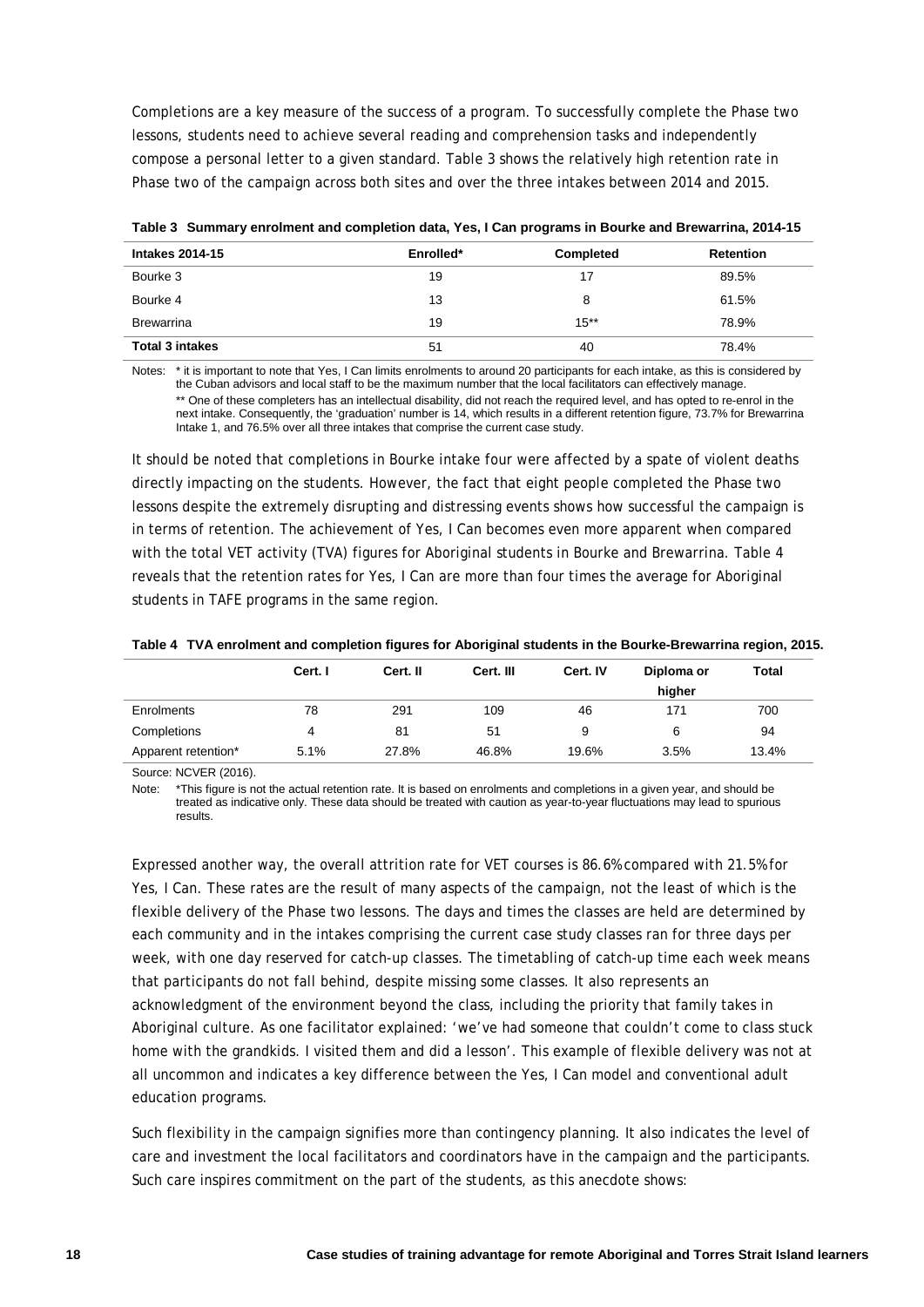Two months we lost L while she supported her daughter in law through her pregnancy but when L came back, interestingly enough, she just begged us to let her finish the course so we did a special program for her. (Non-Aboriginal trainer, national)

An ethics of care and concern, called solidarity by the campaign leadership, is one of the principles underpinning the Yes, I Can model. This care and concern produces a reciprocal commitment that contributes to the high retention and completion rates. While it is often not feasible for adult education providers to follow up non-attenders in the ways described above, the small, flexible and, most significantly, community-led nature of Yes, I Can means this level of support is possible. Moreover, in the communities in which Yes, I Can operates, a culture of mutual support or solidarity is a product of the historical experience of oppression and marginalisation. As one participant expressed, 'our philosophy is no one wants to be left behind, we don't want anybody to be left behind, we don't want people on the fringes left behind' (Aboriginal community representative and government employee).

#### *Literacy outcomes*

The literacy outcomes for participants need to be viewed in the context of the aims and methodology of the campaign. The Phase two Yes, I Can lessons comprise a basic literacy course for students who are typically below Level one on the Australian Core Skills Framework ACSF), in the three domains of reading, writing and learning. Initial steps are very small, beginning with motor skills, then vowels and consonants. After several weeks of instruction, students undertake a series of scaffolded tasks to demonstrate competence in reading comprehension and writing, culminating in the production of a simple letter to a friend, including description and opinion. As part of the Wilcannia pilot study, these tasks were mapped by a qualified ACFS consultant, at the equivalent of Level two ACSF (McLean 2012 cited in Boughton et al. 2013).

For many participants, their literacy achievement is of huge significance, as this extract from the personal letter written at the end of the lessons demonstrates:

I did a lot of practice in the lessons and it taught me to do better in my reading and writing and it stopped me from being shame and learnt me how to spell and write sentences and paragraphs. (Male participant, Bourke)

While the development of foundation literacy skills certainly contributes to the employability of graduates, the reality is that, for many participants, their literacy level upon exiting Yes, I Can is short of what is required by the labour market. According to the national trainer:

So many of these people haven't had any general education so I don't think in six months any course can purport to overcome the fact that people basically haven't had any education post primary. Even for people who went to school, they didn't learn anything or they learnt so little. You can't make up in six months what the rest of us have done in thirteen years.

However, the literacy gains achieved as a result of attending Yes, I Can allow graduates to manage everyday text-based encounters better, as these comments illustrate:

For lots of providers, in order to complete, you have to gain a qualification but Yes, I Can was more personalised and tailored. It was about developing the skills that people could use in their everyday life like reading to their grandkids, reading the bills, reading the medicine bottle.

(Non-Aboriginal employment services, Dubbo)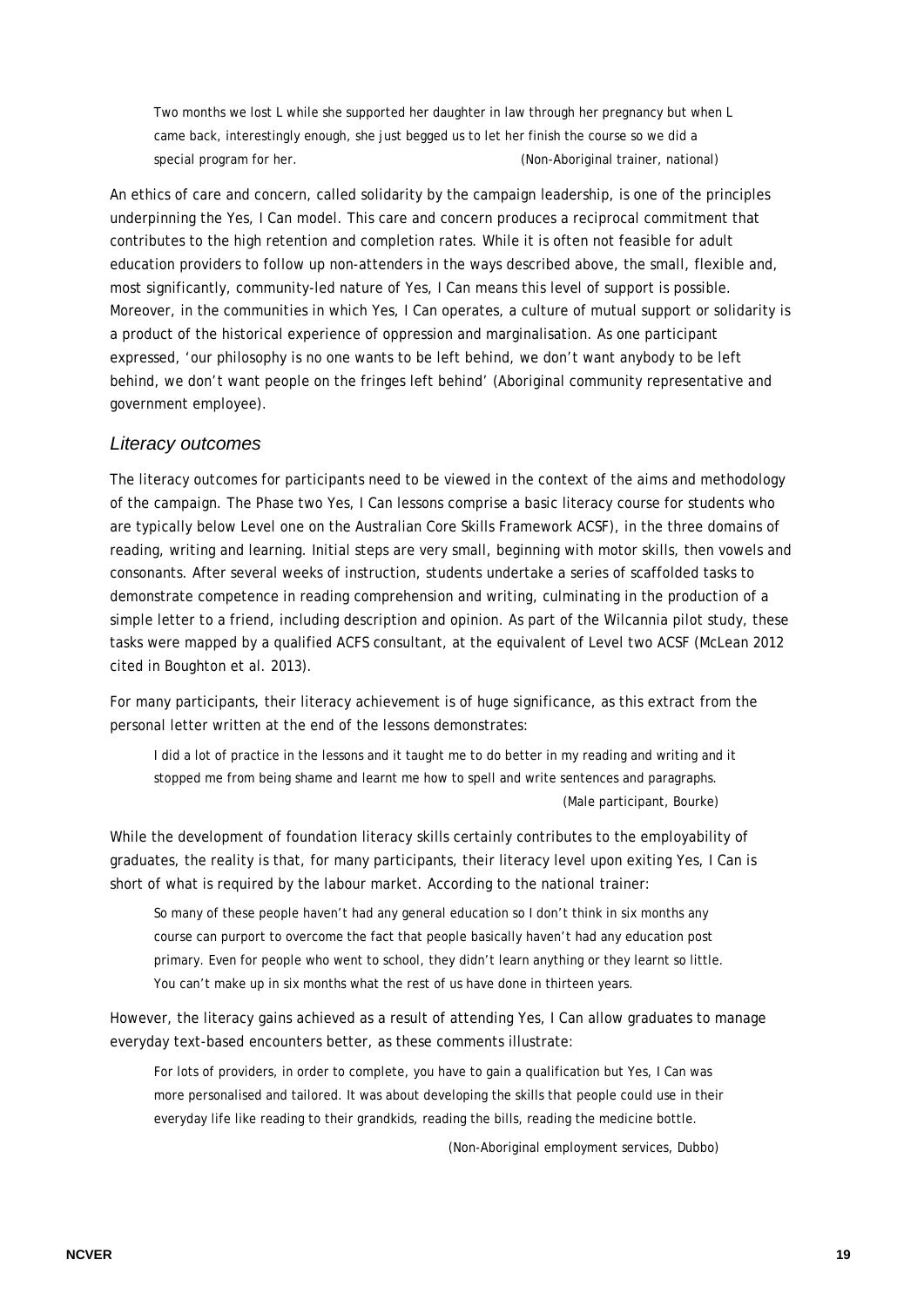This finding echoes others that highlight the value of prevocational training in allowing participants to engage more meaningfully in textual activities for family, religious and community reasons (Kral & Falk 2004).

### *Work skills and further training*

As outlined earlier, Phase three of the Yes, I Can campaign model, also known as 'post-literacy', aims to continue the gains of Phase two (the literacy classes) by giving participants the opportunity to use their newly acquired skills and knowledge. Consisting of a further 12 weeks of six to eight hours per week of structured activities, Phase three focuses on work skills but also includes activities and excursions of cultural, historical and creative interest. In Bourke, a total of 16 of 25 graduates participated in work experience at various local sites. This experience provides students with opportunities to envision different futures for themselves and their families.

The experience of Yes, I Can built participants' confidence to attempt more training. Table 5 indicates the numbers of graduates who went on to further training.

|                   | Number of<br>participants<br>/graduates | % in further<br>training | Qualifications enrolled in    |
|-------------------|-----------------------------------------|--------------------------|-------------------------------|
| Bourke Intake 3   | 2/17                                    | 11.7%                    | Cert 3 in Children's Services |
| Bourke Intake 4   | 2/8                                     | 25.0%                    | n/a                           |
| <b>Brewarrina</b> | 8/15                                    | 53.3%                    | Year 10 (at TAFE) $(1)$       |
|                   |                                         |                          | Cert. III (at Tranby) (7)     |

**Table 5 Summary of further training outcomes, Yes, I Can, Bourke and Brewarrina 2014—15**

As an employment service provider commented: 'people were more receptive to new training and courses like the White Card and Barista course. They seemed more confident in approaching it and on the first day, weren't as shy with the trainer as they would have been'. Participation in Yes, I Can also provided knowledge and skills to understand the expectations and conventions of formal adult education, as one participant stated: 'if I hadn't gone to the Yes, I Can program, I wouldn't have understood most of the things in the TAFE course program'.

# *Community healing*

Bourke and Brewarrina are communities that have experienced highly charged political environments, including several so-called 'race riots' (Cowlishaw 2004; Morris 2013). This, combined with a rapid decline in the rural economy and a major rise in structural unemployment and associated poverty, has produced increased racial tension in both locations, as well as conflict within the communities themselves. Therefore, the fact that Yes, I Can brought different factions and clans together was something many people chose to comment on. For example, a community leader in Brewarrina said that Yes, I Can was:

Bringing communities together, for some people that maybe a few months before hadn't even congregated in the same room or spoke to each other. I saw that as part of a healing, bringing Aboriginal people together. (Aboriginal community leader, Brewarrina)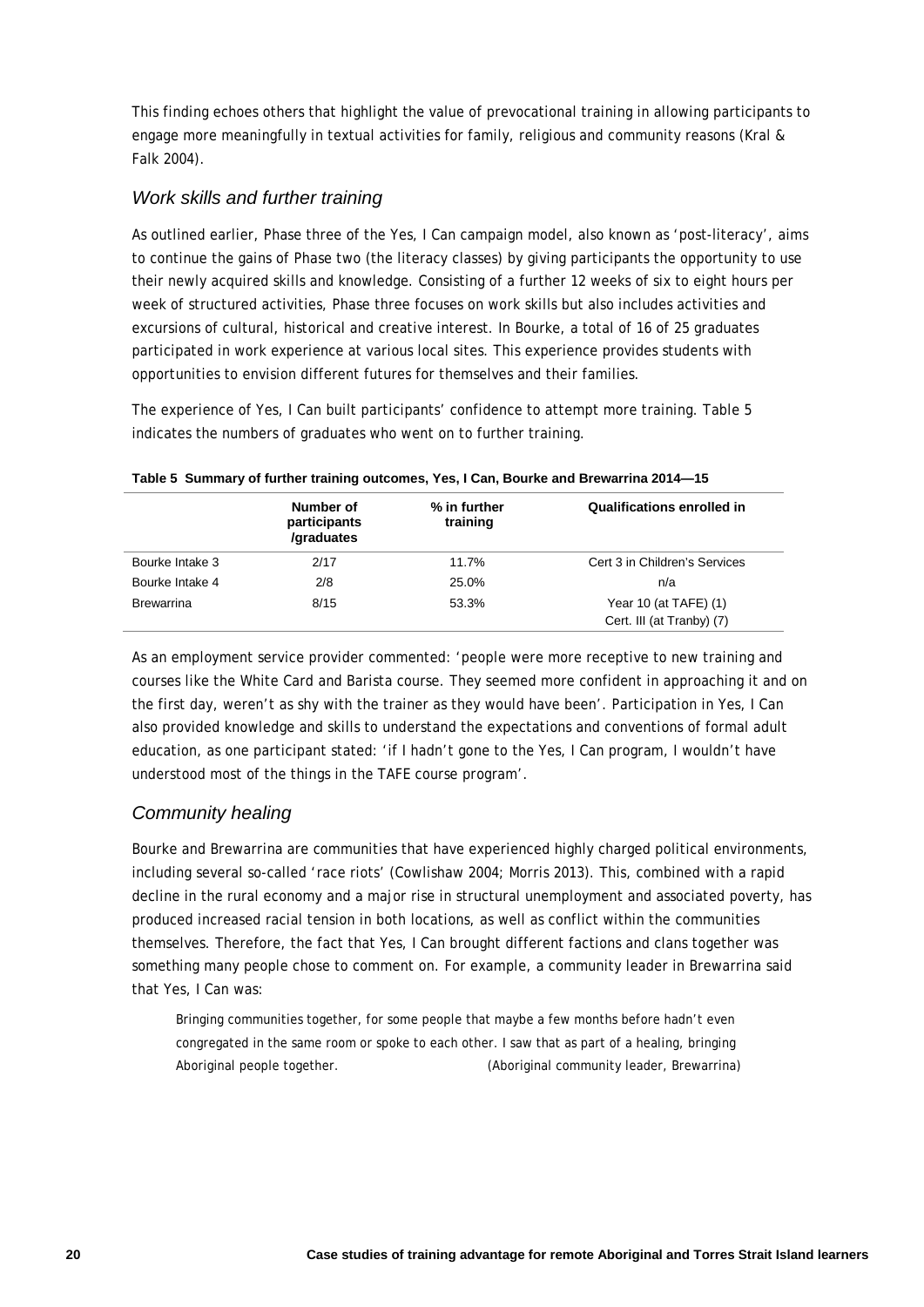A similar coming-together was experienced in Bourke, according to one of the participants:

Most of these fellows around here that I did the course with, I went to high school in Bourke with most of them. But I hadn't spoken to them for years. We all grew up and went different ways. I met most of them there in the class. They all live around here but hardly speak to one another. That's where we all started laughing in that room. (Male participant, Bourke)

These outcomes are not serendipitous but rather a carefully considered aspect of Yes, I Can. Local staff receive training and mentoring in the management of conflict-sensitive environments. This training also feeds into locally made decisions about the campaign.

Beyond a reduction in community conflict, many informants commented on the sense of community created by Yes, I Can, which extended beyond the classroom and students. The physical space that housed the classes also became a point of convergence and, in effect, drew in even the most isolated and marginalised in the community:

It's not only the program, it's the environment that's created. It's a place for people to come and have a yarn, a cup of tea, have a feed together. There are broken people in this community; very broken people, but through this Yes, I Can I've seen participants where even though they were broken, they've been pulled in. They've been embraced and pulled into the environment. They don't have to sit in the class all day but when they're in the space, it just has a positive effect. (Government employee and Aboriginal community leader, Bourke)

#### *Capacity-building and engagement*

A striking feature of Yes, I Can is the extent to which it builds capacity in communities. The delivery of the campaign is the responsibility of local Aboriginal people. Most of these local staff have had little or no experience with paid employment prior to joining Yes, I Can and so require significant ongoing training, support and encouragement from the campaign leadership, as well as from the community as a whole. In fact, the local staff were very much co-learners in Yes, I Can. Those individuals engaged as classroom facilitators (two per campaign) and coordinator (one per campaign) underwent a similar process of growth and empowerment, as one of the trainers from the Bourke and Enngonia campaigns articulated:

It was challenging for me because I was always doubting myself that I could do the job. But it's made me see things differently, see the community differently, just opened my eyes up. It empowers you. I didn't even speak up much the way I do now. Not only does it open yourself up as a person and see things differently but it also opens you up to be able to speak to all these other organisations around. It's the confidence that it gives you.

(Aboriginal trainer, Bourke and Enngonia)

Much of this growth in local capacity is due to the highly structured training and ongoing support provided by Yes, I Can, as well as the structured nature of the lessons themselves. This helps the local staff to quickly become competent in the delivery of the lessons. And while such a highly structured and even scripted learning environment might appear at first glance to be incongruent with effective adult learning principles or even principles of self-determination, this very structure creates a space where people are not only capable but comfortable and therefore willing to take on responsibility for the campaign in their community.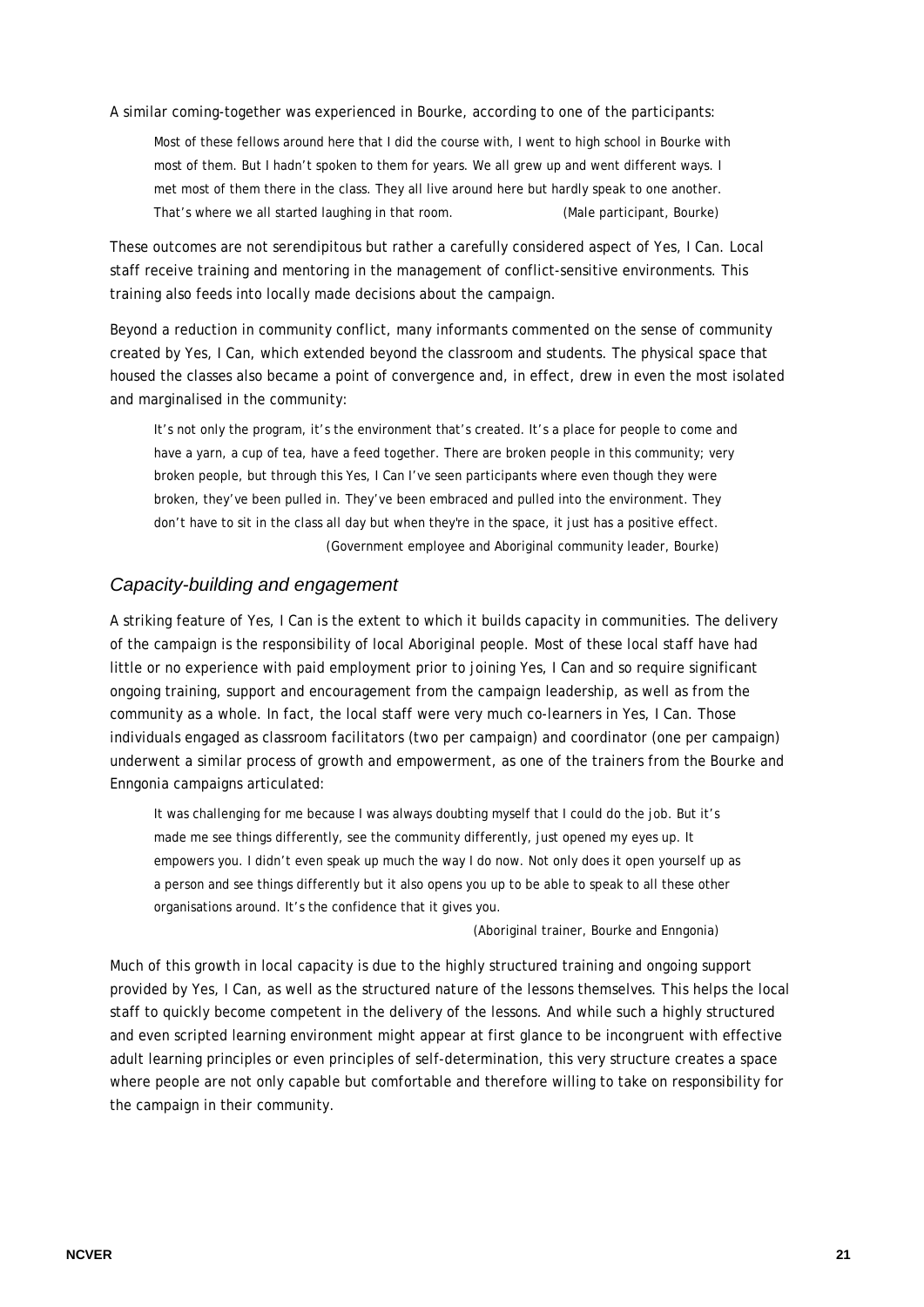This balance between high support and high autonomy is one of the keys to Yes, I Can's ability to build capacity in each community. The national trainer expressed this well:

I think the part that is important is that it's Aboriginal people teaching. It's in their space, they control it, even though they probably know that I'm the big boss behind the background, I'm not in their face. I don't deal with anything to do with the class. The class knows me and I help them in the first few weeks but we don't take the lead role. We don't have the rules; the local staff have the rules. The rules is not contained the rules of the rules of the rules of the rules of the rules of the rules of the rules of the rules of the rules of the rules of the rules of the rules of the rules of the rules

Respect and trust are also a key component of the working relationship between the Yes, I Can leadership team and the local campaign staff. This relationship, as with the campaign, acknowledges the complexities and challenges faced by local staff and works with, rather than against, these:

We're all working here to do something good. If you can't do it today then you go out, that's okay, and come back when you're ready. The first lesson of Yes, I Can is the gate is open. We just keep on harping on about the gate is open all the time, even for our staff. When our staff muck up, when I say muck up they might get on the piss or can't get their shit together and most workplaces would say 'out' whereas here the gate is open. You make the decision but our gate is open. It's your decision if you walk through. (Non-Aboriginal trainer, national)

The approach allows local people to step forward and take control of their choices. In many instances, this manifested as greater participation and engagement in community and services. According to one of the project officers at Aboriginal Affairs NSW:

Initially, some people would attend, they did have an issue with alcohol or others, but as they gradually developed their participation, it made a difference in their lives. You see a complete turnaround. On from that, you see people now getting their driver's licence. And filling out their own Centrelink forms, going to the bank, being able to talk to the tellers about their statements and things like that. (Aboriginal community leader and government employee, Bourke)

#### *Personal confidence and a sense of purpose*

Growth in individuals' confidence emerged as one of the most striking impacts of Yes, I Can. Many people interviewed described the transformation of withdrawn people into more confident and engaged members of the community:

Especially with some of the elders, people of very few words. Now they're not scared to walk out the front and read a piece of paper or express their feelings and ask questions and things like that but also like younger people that have been locked away feeling worthless, seeing them also come forward and speak and tell their stories and things like that.

#### (Aboriginal community leader, Brewarrina)

Integral to Yes, I Can's ability to build participants' confidence is the highly scaffolded pedagogy, already detailed, which moves in a steady, predictable pace from the elementary to the more complex, with frequent opportunities for practice and consolidation. The effect of the pedagogy on confidence was outlined by one of the local trainers:

I think the way the lessons are set out, I think that gives them a little bit of confidence that it's not hard to do and knowing that the encouragement by the facilitators and each other. It's not too overwhelming for them or we explain it in that way. (Aboriginal trainer, Bourke)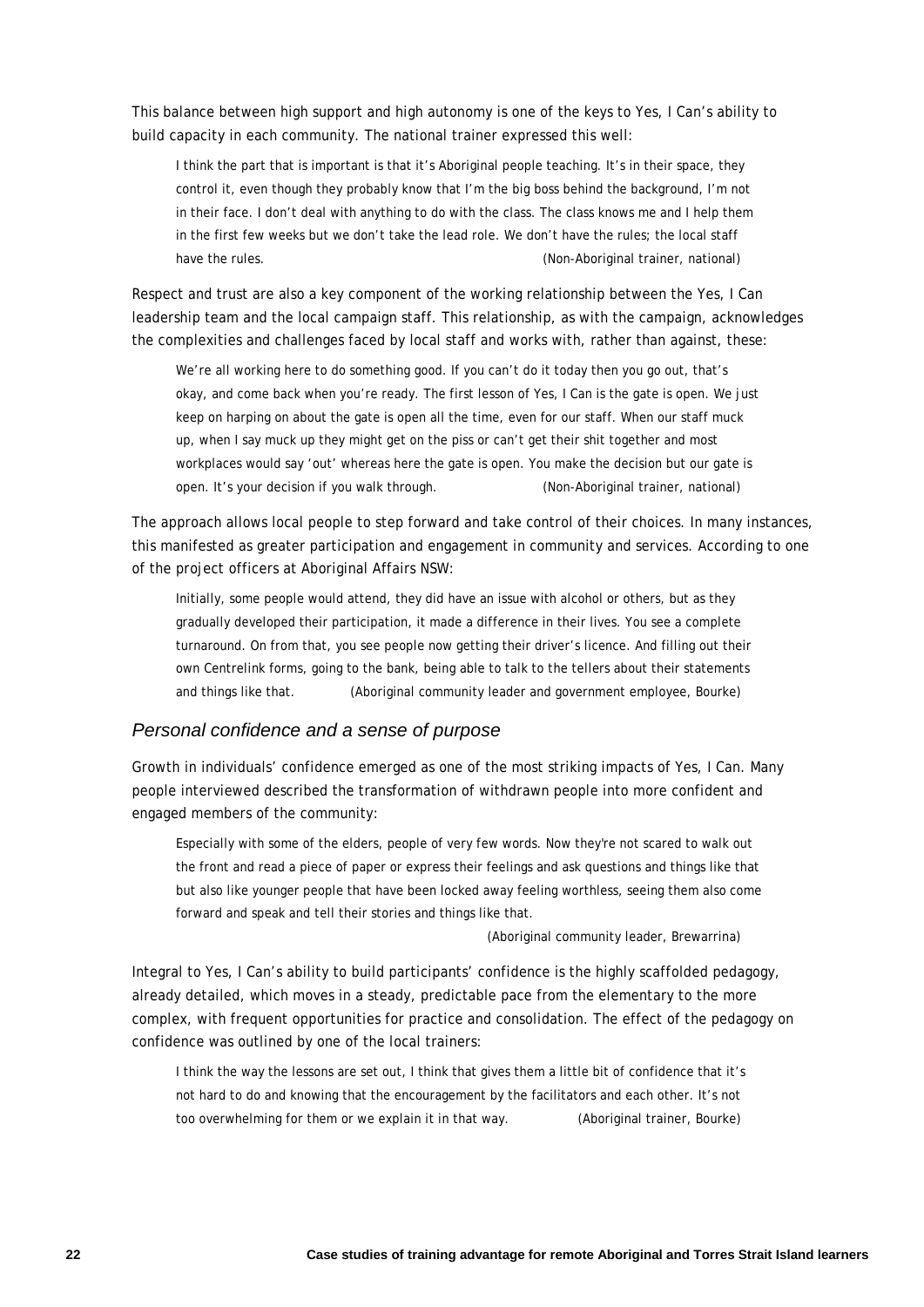Attending Yes, I Can also provided many with a sense of purpose:

What they [participants] always say is it's a sense of purpose. It gives their life some structure and purpose that they otherwise don't have. You get up and you shower and you get yourself nice because you're going out and you're going to something. I've had people in Wilcannia and Bourke, people would just start course in really unkempt and sort of, as time has gone on and very quickly, they then start grooming themselves and washing their shirts and not wearing torn clothes. Even one of our students in Bre, it was so obvious, one of the other students said have you got a girlfriend, mate? He was suddenly really sprucing himself up. So you know, that's a little thing but it's about dignity; it gives people a sense of dignity. I think that's the big thing. They have a purpose, they come together, they get an identity that gives them dignity. They're not the drunk or the most marginalised, they are the literacy people. I think there's a strong belief in the possibility of a better life and I think that is what the literacy campaign gives its students. (Non-Aboriginal trainer, national)

#### **Conclusion**

Yes, I Can is an example of a successful prevocational learning program. Forty of 51 adult participants completed the Phase two lessons in Bourke and Brewarrina in 2014—15, representing a retention rate of 78.4% compared with 13.4% for TAFE in the same region (certificate I to diploma or higher). The level of community buy-in (a direct result of the socialisation and mobilisation activities and local delivery of the campaign model) and a pedagogy of contingency, characterised by high degrees of support, flexibility, relevance and autonomy, are largely responsible for these figures. In terms of concrete outcomes, graduates typically raised their literacy from the equivalent of ACSF pre-level one to level one or two, and a small number went on to further training and work experience. While modest in terms of numbers, these results are set against a backdrop of communities with chronic and entrenched disadvantage and job scarcity.

The outcomes of Yes, I Can detailed in this case study present a strong argument for the measurement of success in adult education in remote Aboriginal communities beyond completion and employment rates. The many impacts of Yes, I Can in terms of the development of community capacity, engagement and cohesiveness suggest that a different perspective is warranted. This different perspective is best articulated by a community leader in Brewarrina:

I think for the first time the people have clear visions for themselves in their own mind, away from just waking up every day and going on drinking. I've seen one young guy down there that I've known all my life and you know, he was an alcoholic. Just to see the difference in him now even participating in the meeting and speaking out about issues that affect them as Aboriginal people, probably for the first time ever and feeling valued about what input they can have into it, it's amazing and to see him write a story that you know, of his life and the way things have impacted on his life and things, they are empowered. Outside of that, who's going to listen to those people?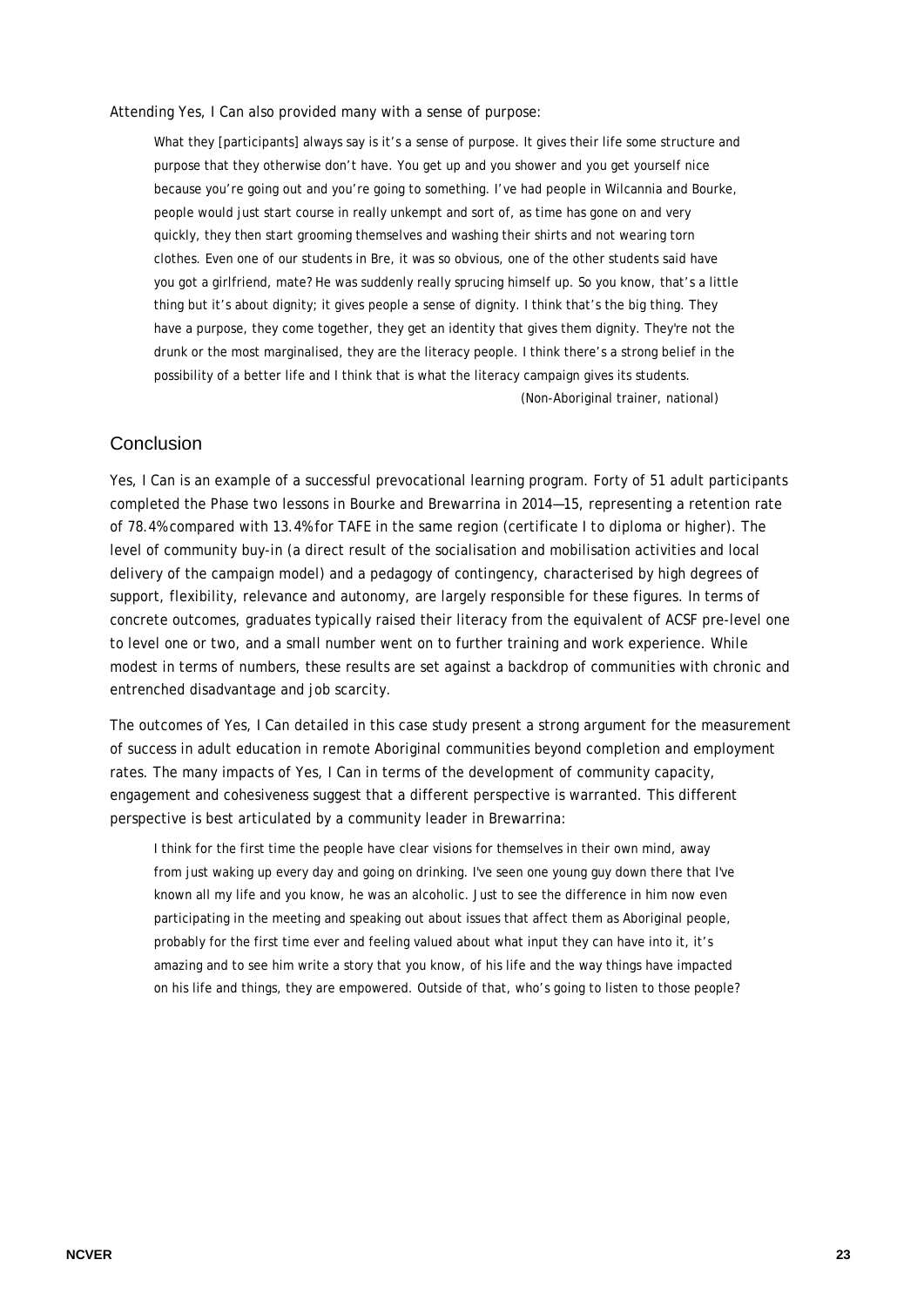# Case study four

# Karajarri Ranger Training Program

# Introduction

The Karajarri people are the traditional owners of the area that extends from the coast to the desert in the west Kimberley region. People from four other language groups, the Karajarri people's traditional neighbours, also live there, being the Nyangumarta, Mangala, Juwaliny and Yulparija. People from these connected language groups were welcomed to live as 'one' with Karajarri people on Karajarri country during the early days of colonial settlement of the Kimberley. The Karajarri people care for Country, carry traditional knowledge and monitor impacts on Country. As Traditional Owners, they are responsible for Country and the effective use of it to sustain life. The other tribes also have traditional Caring for Country knowledge, which is carried in their language, kinship systems and worldview. Therefore, ranger positions are open to all residents of Karajarri lands, including the traditional neighbours, who are now residents of Bidyadanga community.

The Karajarri rangers, with whom this study was undertaken, are based in Bidyadanga Community (formerly La Grange Mission), 200 km south of Broome. The Karajarri Ranger Program is highly regarded — inside Bidyadanga and all over the Kimberley — for the quality of ranger work and the 'best practice' demonstrated in training. Additionally, the program inspires many children across the Kimberley — they now want to become Caring for Country professionals — as rangers, on-Country scientists, linguists, and heritage practitioners or otherwise. The rangers are considered to be outstanding role models, and the intention of this evaluation was to determine why the program is so successful.

# The case study

In this case study report we describe the overarching research questions and sub-questions, research design, and the arrangements for provision of training, followed by the findings. Finally, we draw these together in a discussion which answers the overarching research questions and conclude by summarising the education concepts that are very clearly part of the success of the Karajarri Ranger Program.

Two overarching questions are being addressed in this study. The first is: how can retention and completion in post-school training be improved (to improve employability) for Aboriginal and Torres Strait Islanders living in remote communities? The sub-questions are:

- Which models of adult training work well (or not) to achieve completion and employability outcomes in each site?
- How do factors of funding, andragogy, individual agency, cultural attachments, geography, employment service delivery, English language literacy, digital literacies, and job availability effect improved engagement, retention and completion of training?

The second overarching question is: what indicators of success other than completion would be important for training in remote communities (to improve employability)?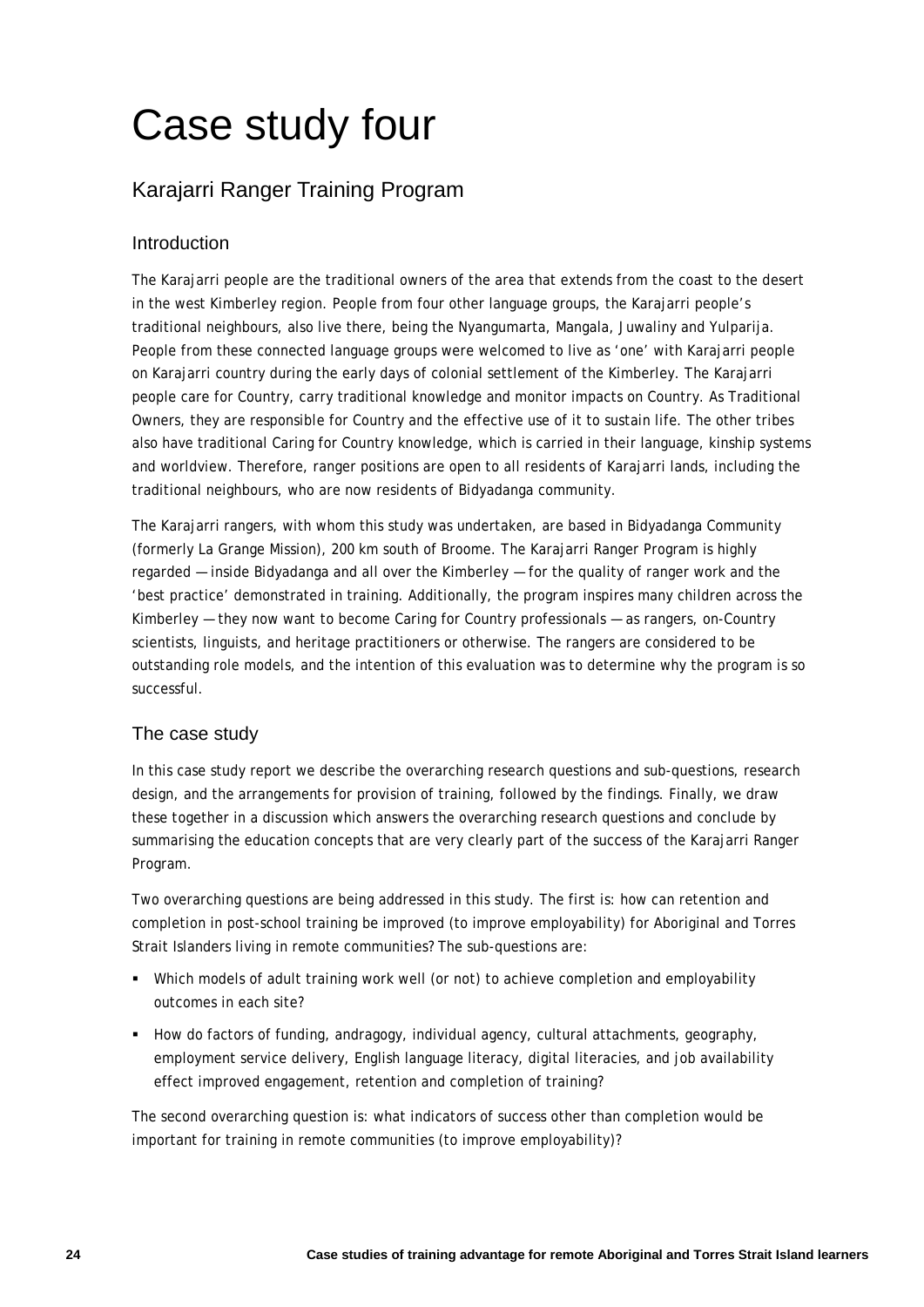The research design used five focus groups and 12 individual interviews with the rangers. Data were supplemented by conversations with senior rangers and coordinators to augment the limited quantitative data available from the training providers. The focus groups were conducted with the group of rangers, divided into a men's group and a women's group; a group consisting of the ranger cultural advisors; a group of ranger coordinators and lecturers from the various training organisations; a council office member; and a group of Bidyadanga community members who are not directly connected to the ranger training program. The intention was to gather information from a range of perspectives, thereby ensuring comprehensive data to identify the various elements contributing to the successful overarching program.

Lecturers from North Regional TAFE (formerly Kimberley Training Institute or KTI) provide the training in Certificates II and III in Conservation and Land Management, as well as literacy and numeracy support. The method of delivery is flexible and involves lecturers predominantly coming to the rangers in the community, rather than the reverse. Much of the training is conducted 'on Country' with 'classrooms' on site in the bush rather than at a desk in a building. The on-the-job training that is provided to, and subsequently by, the rangers as part of the program is crucial to the program's success.

While lecturers are provided from North Regional TAFE for teaching and certifying the skill base of the rangers, they are not the only educators in the program, nor are they central to it. Rather, the cultural advisors and senior Karajarri Traditional Owners play this role. These elders are involved in nearly all levels of training for the rangers, guiding and teaching the lecturers and rangers themselves in the bush settings. Throughout this evaluation, all parties identified the cultural guidance and teachings as one of the key success factors of the program. Their involvement at this level in the ranger training program is one that is resourced through both the Working on Country (WOC) and Indigenous Protected Area (IPA) funding for the overarching Caring for Country program.

Additional partnerships provide specialised training opportunities, all of which also involve the senior cultural advisory group. This includes government agencies such as the WA Department of Parks and Wildlife, Fire and Emergency Services, the Department of Agriculture and Forestry Western Australia and the Australian Quarantine Inspection Service; research institutes such as Murdoch University, the University of Western Australia, and our own Nulungu Research Institute at the University of Notre Dame Australia; links with non-government organisations such as World Wildlife Fund and Environs Kimberley; as well as shared training opportunities with the local community council and pastoral stations. In this way, additional courses are also made available to rangers and others in the community such as 4WD, first aid, coxswain/skippers tickets and the like.

#### Findings

The research findings are presented here, beginning with enrolments and completions and followed by the emergent sub-themes gathered into three general themes, which are clear in the qualitative information gathered.

## *Enrolments and completions*

Records of enrolments and completions have previously been kept across the entire Kimberley Ranger Network; however, this information has been misplaced recently as systems shifted. While records are incomplete, some AVETMISS data were made available and participants have advised researchers of the names of rangers since the program commenced in 2005. A synthesis of that information was used to compile the statistics referred to here. Since the program commenced in 2005, 35 Bidyadanga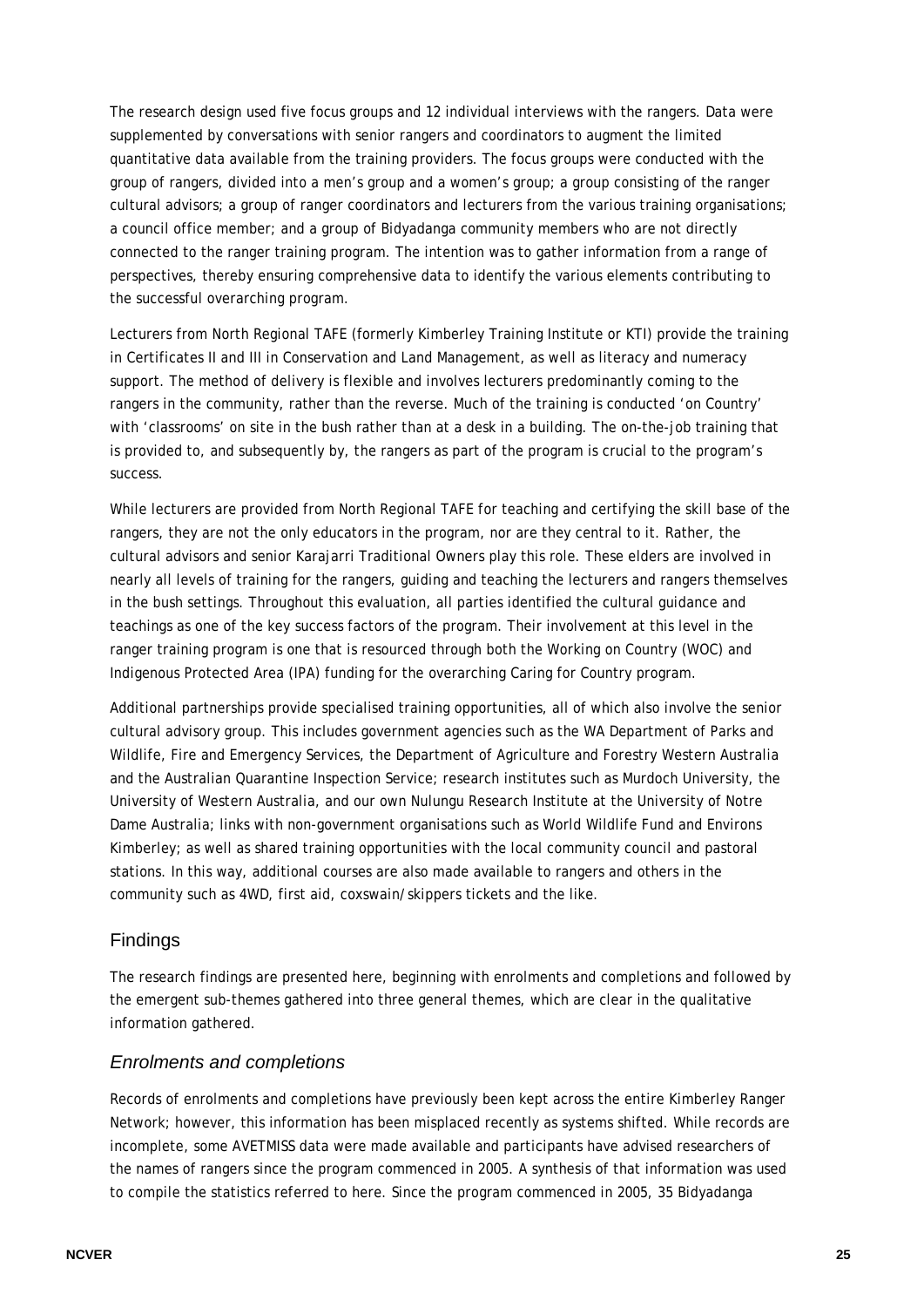rangers have enrolled in certificate II, 12 have enrolled in certificate III and two have progressed to certificate IV. Sadly, four long-term rangers have passed away since the first program started. Twelve rangers are currently employed and all are enrolled in courses. Four are enrolled in certificate II and six are enrolled in certificate III. The remaining two have been invited to participate in advanced group study, which includes rangers from other programs and enrolment in certificate IV. One ranger has been continuously employed since 2006, and she is a Senior Cultural Ranger.

Of the current group three rangers are new this year, while one first enrolled in 2005, left in 2006 but returned in 2011. Seven of the current group first enrolled in 2011 or 2012 and have maintained continuous enrolment. Of the four people who commenced in 2011, one has now completed certificate III and the other three are making good progress towards completion.

From these statistics, we can see that rangers can take variable lengths of time to complete certificates, but there is ongoing learning towards further qualifications. Over a third of the Karajarri rangers who have ever participated in the program are still employed in it. Of the previous Karajarri rangers who are still alive, some are now full-time mothers with young ones and most others are employed in a range of different positions in Bidyadanga or other communities. At least one previous ranger is employed on a mine site. These statistics suggest that the training is satisfactory from the point of view of the employability of the rangers outside the ranger context.

## *Training model*

In this section, we present and interpret information and perspectives about the training model from the focus group discussions and interviews, using the themes that are common to each contributing group or individual. Of note is the fact that the rangers are employed prior to enrolling in the certificate courses.

The model of training which is effective for the Karajarri rangers comprises a collaborative two-way<sup>[1](#page-25-0)</sup> learning model, which is culturally aligned with Aboriginal traditional governance structures and involves substantial on-Country work. Learning involves non-Aboriginal (*kartiya*) science and administration, which includes English literacy and digital skills, alongside traditional ecological knowledge (TEK) and Indigenous technical knowledge (ITK). The latter two are culturally based and provide a foundation on which the *kartiya* areas of study are laid, contributing greatly to the success observed. The training model comprises elders as authoritative teachers, rangers as knowledge holders and interpreters, education providers as equal learners, peer learning, and rangers as bothways learners.

#### **Elders as authoritative teachers**

The role of the elders as holders of ITK and TEK is one of the most significant elements of the Karajarri Ranger Training model. The elders, who are respected cultural bosses, are regarded as authoritative teachers by everyone — rangers and education providers alike — because of their deep knowledge and understanding of Country. [2](#page-25-1) For example:

That was learning two-ways, you know, when we took over, we tell them all the names of the Country we learnt as kids, you know? It comes down to your grandmother … Yeah, because they're saying here cultural advisors play a bigger role to guide rangers on Country. Their role is also

-

<span id="page-25-0"></span><sup>1</sup> We refer to 'two-way' learning in the sense that the education providers and the rangers are both learning. That is, learning goes two ways and it is a reciprocal relationship. We also use the term 'both-ways', where we recognise that the rangers need to learn Aboriginal cultural knowledge and Western scientific knowledge.

<span id="page-25-1"></span><sup>2</sup> Country is written with capital C when referring to an Aboriginal meaning of country, to convey depth of respect.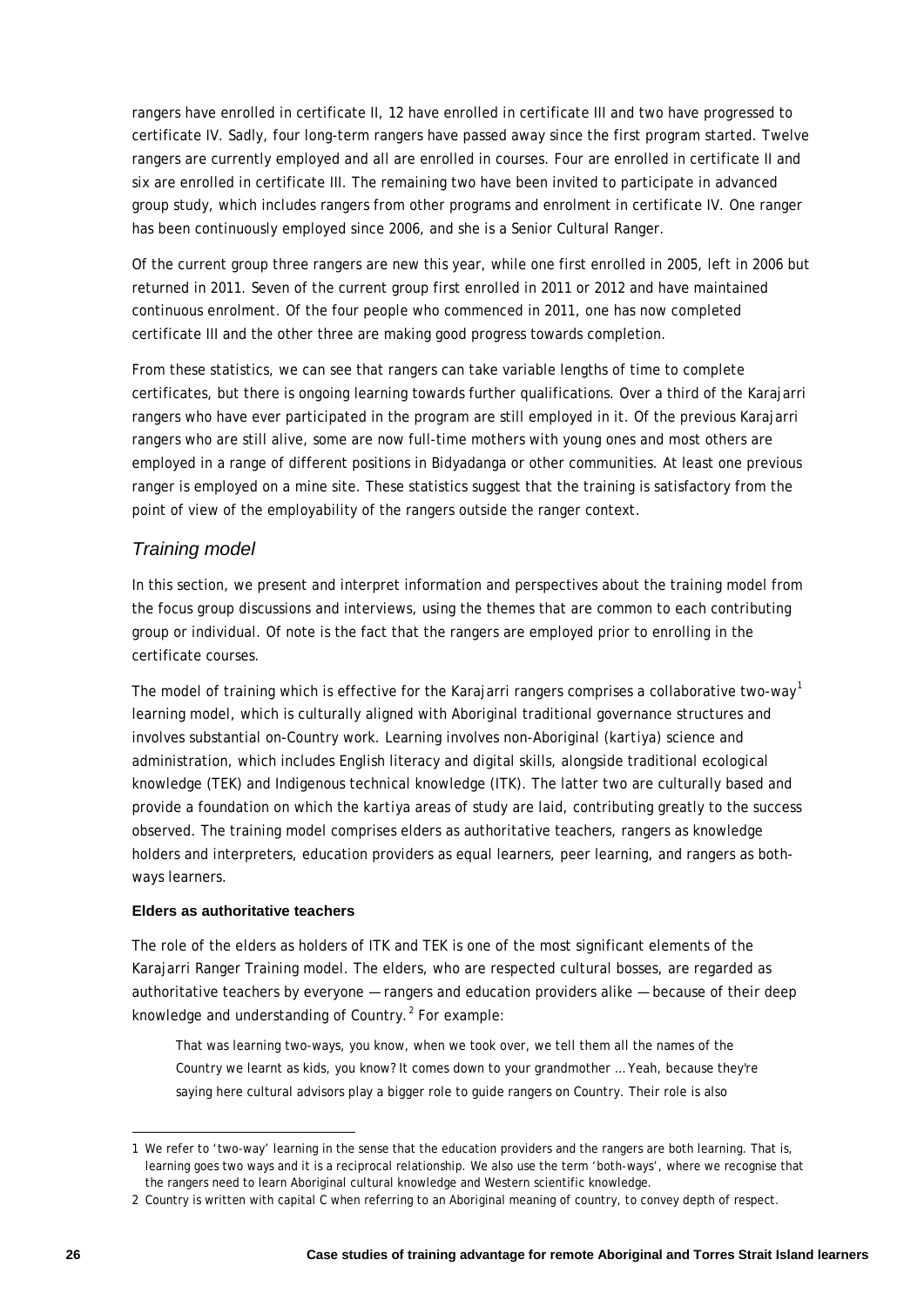trainers, natural trainers, because of their knowledge, their cultural knowledge. They have to be the guidance, right through all this Country here. It's big. Some of the important places, we've got a lot of sacred sites around here. These old people worry about that. Some people, they're just going anywhere, creating roads and stuff. Why I know about this Country with sacred places, I've been with my grandmother and my husband with his grandmother. He tells me not to go there; don't take kids to that area. (Cultural advisor group)

To reinforce the significance of the elders' cultural knowledge to Karajarri Ranger Training, we elaborate on the term 'Country', which in the Kimberley is used in a different way from the standard English understanding of the word. In this report, Country (spelled *kandri* in Kriol<sup>[3](#page-26-0)</sup> contexts) carries Aboriginal meanings about the relationship between people and place. By comparison, in English the word 'country' refers to the land itself, irrespective of human activities in the landscape. In Aboriginal languages, people are understood to be in inalienable, mutually supportive relationships of care and nurturing with the land; Country is seen to be alive with spirit and soul; wholesome and reciprocally responsive with human and more-than-human animals. As such, stories, songs and rituals can explain and be explained by landscapes, and need to be cared for by highly qualified elders who are cultural knowledge-keepers.

Hence, the immutable people—place relationships and the status of the elders that are so significant to this study. Bird-Rose uses the term 'nourishing terrain' to explain this understanding of Country (1996). Young people acquire this cultural knowledge about Country slowly — formally and informally — over a lifetime, and rangers are often known to have considerable cultural knowledge by the time they enrol in courses. Their knowledge is recognised by other rangers, elders and the training coordinators, as the following quote shows:

Because we know when they're out on Country, they also want to be the front person because they carry a lot of knowledge. They find out, they wait there patiently and find out a time where it's right for them to share. It's not just the coordinators teaching them, it's vice versa; you learn from that too. Some of them are like walking libraries but they don't know how to speak their mind. That's why the relationship between rangers and coordinators and training people and service delivery, they need to feel that and it takes time. Once they get to that time, you're probably amazed what they can deliver. (Cultural advisor group)

#### **Rangers as knowledge holders: both-ways learning**

Of significance in this study about training models is the fact that the rangers are recognised by the TAFE teachers and education providers as knowledge holders about Country. They can lead and teach, as well as follow and learn. In a Western society, which is replete with reference to the deficit model of Aboriginal people and the education system, this position is powerful in the learning outcomes that the rangers thus achieve. The following vignette illustrates this from a cultural advisor perspective:

A lot of our rangers have knowledge culturally. Getting the skills and understanding of how land management works both-ways is very important and getting them to understand when they're going out bush, they know what you can do and some of the stuff, they've got the skills to learn from traditionally and the skills that they can work in with some of the *kardiya* skills that come with that. **Example 20** is a set of the control of the control of the control of the control of the control of the control of the control of the control of the control of the control of the control of the control of the co

-

<span id="page-26-0"></span><sup>3</sup> Kriol is a Kimberley creole language derived over generations by Aboriginal language speakers using English in Aboriginal contexts.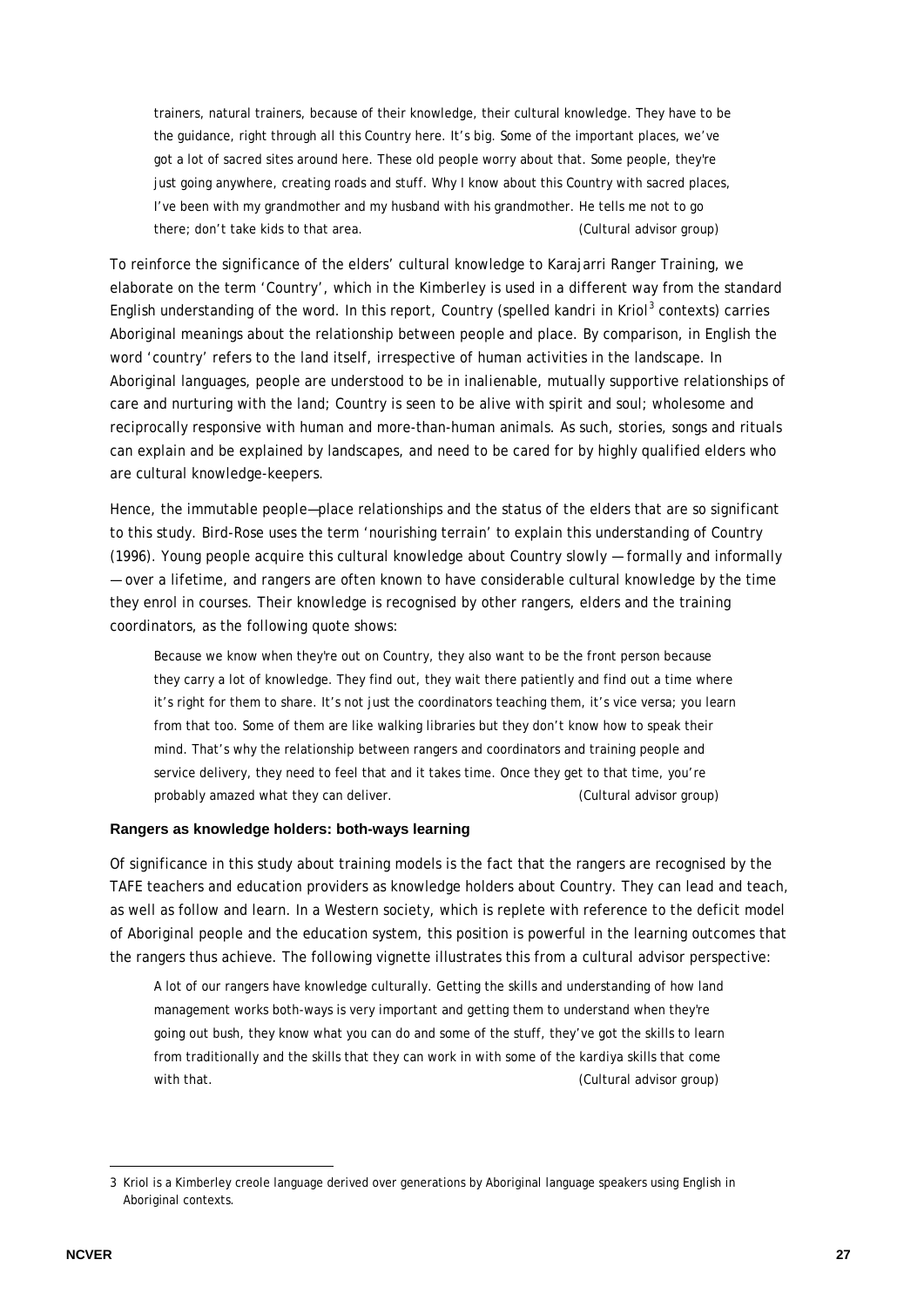The education providers are regarded as knowledge holders about *kardiya* way, and it is acknowledged by everyone that the rangers need 'both-ways' knowledge to succeed as rangers.

#### **Education providers as learners: two-way learning**

For this reason, it is important that the education providers acknowledge that they also have much to learn from the rangers and elders, whether they are out on Country or in Bidyadanga community itself for training, and that the education providers go on Country to learn as well is appreciated by all, as reflected in this quote:

[Education providers] also getting an understanding of what some of the stuff, the issues they've got here that we're dealing with, you know, on Country. It's good for them to come out and go on Country. I think it's very important to come out and go on Country. If there are things they want to do here, it's very important for the trainers to actually come out here and see what our trainers do for their Country. (Cultural advisor group)

The data have many references to two-way learning, in the sense that both the education providers and the rangers are simultaneously learners and teachers, learning from and with each other. However, learning two sets of knowledge — both-ways learning — is not always easy for the rangers, many of whom have taken some time to arrive at a position of open-minded learner, as is reflected here:

He knew the land and he was, he had his own diploma; advanced diploma, naturally, by acknowledging Country. That was his training and that was his way. It was the Karajarri way. He didn't know about the TAFE and other training coming in from Broome town to actually train him to do [both-way] learning. He had to build up a relationship to try and share, to find new skills of different ways, the *kardiya* way and the blackfellow way. He was a little bit headstrong, you know? Sometimes he was very stubborn and not going through the *kardiya* way. It took him a long time to eventually understand this [both-way] learning. I think in his mind, he wanted his skills to be recognised. (Cultural advisor group)

This acknowledgment of two-way learning was not always valued in the early days of the program by the education providers, with some rangers and elders expressing their frustration to this. An example below illustrates this perspective:

As a cultural land manager, it's part of our tradition, doing cultural land management before there was any ranger program. We were doing it naturally. He's been doing it naturally. For myself, when I was studying to be a ranger, I had to do Aboriginal land management, you know? I didn't really like to do it because it was talking about my skills, my cultural skills that I have to tick a box for. I didn't find it appropriate for me, you know? We needed to recognise his skills, not the *kardiya* skills. You know what I mean? We're always the subject first before the other way around. (Cultural advisor group)

This has changed substantially over the last decade and today cultural knowledge in the rangers is acknowledged and respected by the education providers.

#### **Peer learning**

The importance of peer learning was described in each dataset and, in the case of the Karajarri rangers, peer learning is where more experienced rangers mentor junior rangers. The quotation below illustrates peer learning from an education provider point of view:

Oh yeah, it definitely does, just hearing the same information, I hope it's the same or very similar from different voices but very reassuring and just reinforces the safety aspects and also how to do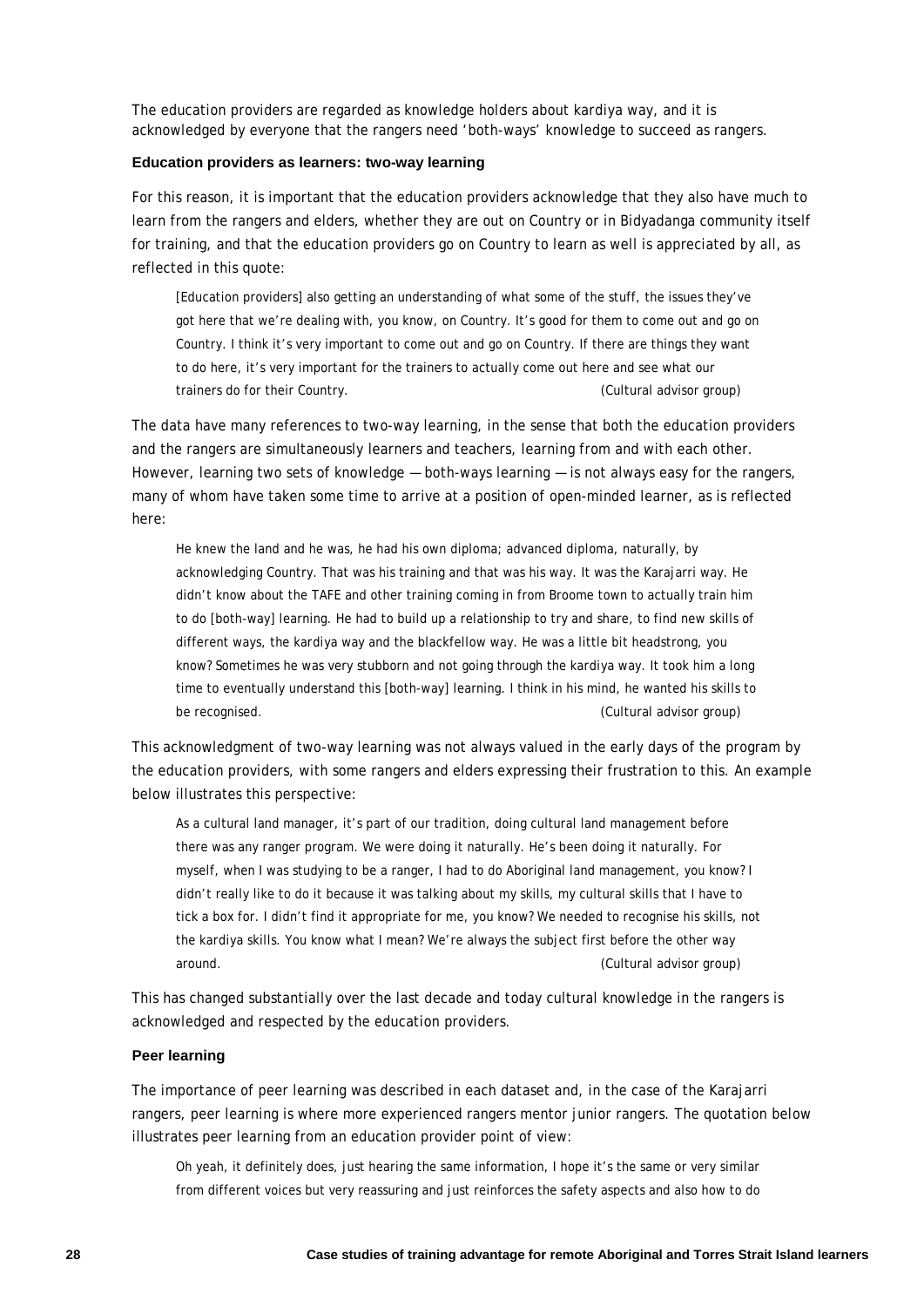it properly. It also, when they start to become mentors, they're also learning to be leaders as well. The fact that a lot of the Karajarri guys … they do this certificate II, they do certificate III and they're up to about three and a half, four years worth of work. They've got the avenue or pathway to go into employment through KLC and just having that experience behind them allows the guys that are still doing their training as a pathway for them, moving forward.

(Education provider group)

In the Karajarri ranger case study, peer learning involves teaching by a more experienced mentor, which supports the learner, as well as learning by the mentor, who can review and revise information. A speaker in the men's ranger focus group explained the advantages of peer learning and learning on-Country (learning out of the classroom) this way:

When they're training you, you're not allowed in the classroom doing it. You're dozing off and you're missing out on words. When you're out there and they're showing you how to do it, you're learning from the boys who were doing it before, they're showing you how and why to use something. It's hard work.  $($ Men ranger group)

Thus, peer learning is a vital part of the Karajarri ranger training model.

The information presented above illustrates elements of the training model, including the essential role played by elders as authoritative teachers; the connected importance of the education providers recognising rangers as cultural knowledge holders and as 'both-ways' learners, whereby they are learning *kardiya* sciences, as well as further cultural knowledge; the significance of the education providers being learners themselves through a two-way learning process, in which they learn cultural perspectives on caring for Country; and the effectiveness of peer learning.

#### *Adult learning principles: purpose and relationships of care*

The following section distils key elements related to the concept of 'relationships of care' associated with the adult learning principles. To derive these, we have used material about the individual rangers' experiences of learning. Each of these elements is discussed below.

#### **Rangers as individual learners in a collaborative, supportive setting**

Individual agency plays a significant role in the learning relationship: because it is a holistic learning program that encompasses cultural and *kardiya* elements, a safe framework for individual success and achievement is provided. For example, the outstanding achievement of the following ranger was described by the cultural advisor group:

[Name], he got an award last year, trainee of the year award for safety ranger, the OH&S award. He got sent to Kununurra to receive that award and got a certificate … That was pretty good. He's a quiet achiever. He doesn't say much but he works hard and he's been here for a long time. He's one of the longest. Even [another name], going around places like Darwin and with [company name], as a young leader, you know? It's good to see young leaders like that coming up. They'll be up here one day. He'll never leave us. (Cultural advisor group)

It makes them feel important, you know? It makes them feel they have a role to play. It makes them feel like they're somebody; that they have a job to do. That's where that leadership role comes in with their personality. They see them grow. They just grow to becoming a ranger. That will be a part of them for the rest of their life or even if they move along to other jobs, they still play a role at their station back home to work on Country no matter what they do.

(Cultural advisor group)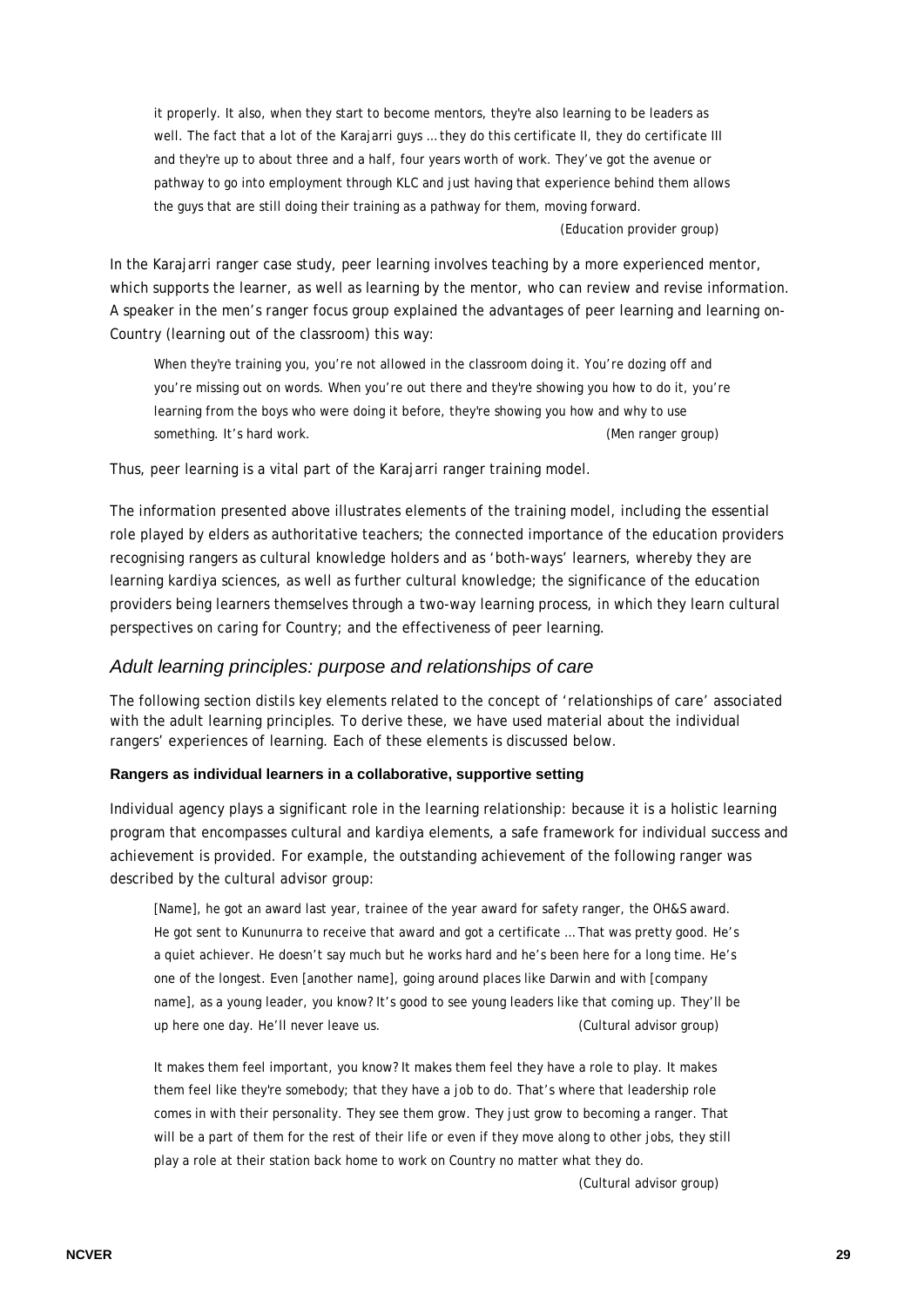While the training model is collaborative in nature, individual success is enabled and encouraged by all participants — elders, peers, education providers and cultural advisors. Some previously quiet young people have delighted and surprised their elders and families when they have shown their skills in delivering oral presentations at local events, festivals and council meetings; the rangers are confident of their knowledge and know what to say. Families are proud of their relatives who have become rangers, and urge them to stay with the job as it brings pride and respect.

#### **Culture, elders and cultural attachment to Country: Mapu Ngarlu or Pilyurr**

Culture, elders and cultural attachment to Country are key success factors in this case study. There were numerous references from the rangers and cultural advisors relating to the importance of Caring for Country and the benefits to one's own *ngarlu* (spiritual inner feelings or in Karajarri, *pilyurr*, heart). One of the cultural advisors explained it like this:

Karajarri people have cultural obligations from one of our very senior elders who passed away, to do this type of work because our heart (our *pilyurr*) is connected to this country as well. (Cultural advisor interview)

This was also explained by one ranger respondent during one of the individual interviews:

I feel good when I am out on Country, I feel really comfortable learning different things from the old people that is why I am always around the old people from growing up from little time. When I am working with the old girls and working with [senior cultural woman ranger], because when I am stuck with anything they help me, I get my little information what I need to know about things on Country and what I need to do. (Woman ranger interview)

Country, cultural knowledge and old people are integral to the rangers — it is an assumed connection. The cultural knowledge is what they are learning, and the place to learn it is on Country. For instance, the quote below from a cultural advisor describes this information, and while doing so incorporates the Western science perspective into it, which shows a connection between the knowledge systems.

This is their Country, they want to preserve and look after the environment and the culture, and look after their Country. It's their obligation … One of the things that I really like when you were talking about archaeology before is not necessarily the dating stuff but when you can connect the stories with what you find on Country and you know, when there are stories about people moving through the landscape and that they stopped in certain places and then we find the evidence of that. It just kind of reinforces exactly what everyone is already talking about.

It's what old people did. They were living here. People are surprised to find paintings over there. That thing was just a little cave, a little hill and it goes down and they've got all the paintings there. They've never seen it before. (Cultural advisor group)

#### **Digital literacies**

Digital literacies represent an important workplace skill for the rangers, and is an essential part of ranger training. A range of databases are used, such as Cybertracker and Karajarri's own cultural database, both capturing information which needs to be transferred into other computer programs for archival purposes and analysis. For example, the clear purpose for learning digital literacies is described in this quote from the men's ranger group:

We do database training. They only just started recently and what we do is get the data, subtract and put it into the computer like for future reference or for traditional owners to look at. Some of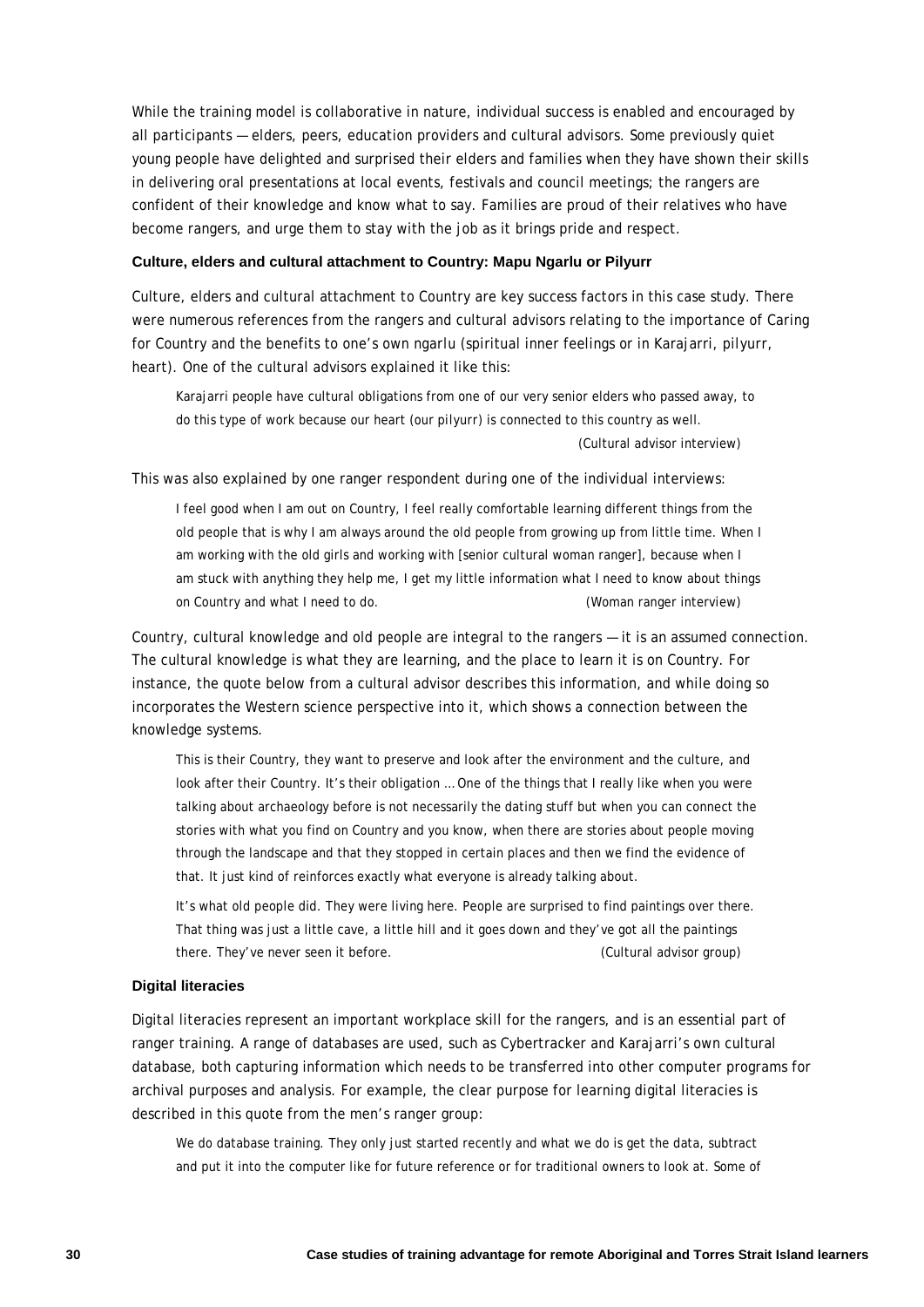us rangers, we go out, mainly the women rangers go out and take photos of plants and that that they also record on the database. They're working on a booklet. (Men ranger group)

As far as the rangers and participants involved in the research project are concerned, the reason the rangers are engaged in cultural natural resource management (CNRM) learning is to further assist them to care for Country in the ways that their ancestors and elders have done for millennia. The driving force of ranger work is highly significant — it is the protection of Country, stories, culture and place to link past, present and future. The importance of this purpose for ranger training cannot be overstated.

Thus, in relation to the adult learning principles that apply to the Karajarri ranger training program, six principles are adhered to. The first is relational learning, specifically, relationships of care in the sense of Caring for Country and peers, while being cared for by elders, cultural advisors and education providers. The second principle is a clear purpose for learning, which is Caring for Country through culture. In line with Aboriginal ways, this purpose is understood by everyone and this learning is ongoing and lifelong. The third principle is that individual learners are collaboratively supported, which provides a safe environment for individual success. The fourth is learning by doing, in a Caring for Country cultural knowledge context. The final and fifth principle is learning at the time of need: to undertake a task which needs doing. Digital literacies support on-Country activities by producing data suitable for conveying information to traditional owners.

#### *Indicators for employability*

Within the caring relationships theme embedded in the Karajarri Ranger Training model, the indicators that demonstrate the employability of rangers trained in the Karajarri program across several professions have been elaborated. These include self-confidence, knowledge of Country and Caring for Country skills; the relationship these elements have with indicators for employability is briefly presented below.

#### **Increased self-confidence**

Increased self-confidence, a key indicator for employability, is recognised throughout this study, for example:

You're sharing that knowledge too with each other. We don't have any shame, we don't feel shame. We just do it. There's confidence. Yeah, we're confident, we build our confidence every week, every day we come to work.  $(1, 0, 0)$  week, every day we come to work.

Increased personal confidence was widely reported and discussed throughout the interview process. It undoubtedly contributes to an individual's employability, leading to skills such as public speaking through chairing meetings and delivering public presentations, in addition to an understanding of and participation in cultural governance structures. These workplace skills lead to employability across a range of occupations in remote communities.

#### **Knowledge of Country, Caring for Country skills**

Across the region, and northern Australia more generally, knowledge of Country and Caring for Country skills add significantly to a person's employability in such industries as tourism, environmental science and heritage protection, and in other positions requiring cultural natural resource management, such as mining companies, as well as in local employment opportunities, such as in schools, which value on-Country knowledge.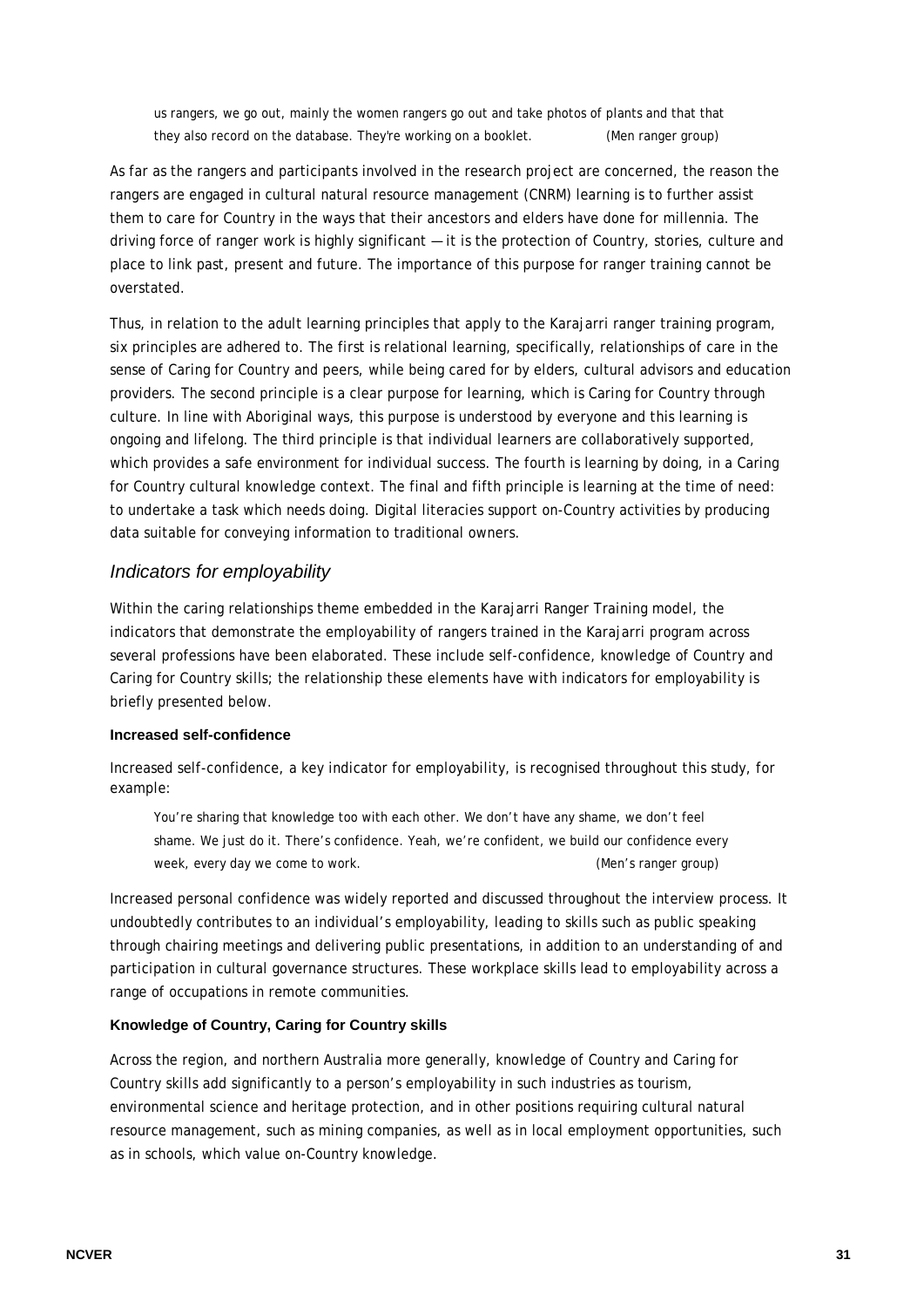#### **Cultural knowledge**

Cultural knowledge is highly valued in remote communities and is a crucial central element in any successful program. With growing interest in sustainable and cultural conservation economies — in addition to this context — cultural knowledge is essential and transferable across employment pathways and increases employability in other traditional Western positions in these locations, such as in schools and councils, where employees need cultural governance knowledge and skills and community liaison experience.

This study shows that increased self-confidence, knowledge of Country, Caring for Country skills and cultural knowledge — together with the sharing of this knowledge and skills — are seen by the various participant groups to be key employability skills in this trainee group. These indicators are essential for ranger work, and are highly valued by community members and the other agencies who have employed program graduates.

#### *Literacies and the funding challenge*

Acknowledged throughout the process were the issues faced by all in relation to both English language literacy and the ever-present problem of funding. While literacy was identified as a challenge in the training programs, support is constantly garnered and the obstacle is addressed in various ways. However, funding shortfalls are less straightforward to deal with.

#### **English literacy**

For these Kriol and Aboriginal English speakers, English language literacy is acquired formally and informally as part of the learning program. TAFE lecturers visit Bidyadanga to deliver units of work formally, as well as provide a range of less formal opportunities to develop skills. The extra literacy needed can be problematic, as the following quote shows:

They need to be enrolled in a unit in order for the literacy and numeracy lecturers to get out there. That's hard to attach. We've actually had to enrol people in kind of units, not necessarily, the done thing but in order for them to get their literacy and numeracy support.

(Education provider group)

According to the education provider group, literacy levels can hold back a ranger from progressing past certificate III and onto certificate IV. One of the interviewees explained that visual learning of literacy worked effectively for them. In general, it seems that literacy learning is conducted on an asneeds basis. While this is a challenge, there are rangers in the overarching Kimberley Ranger Program who have now passed or are about to pass certificate IV, and some of these are now preparing to continue their studies at university in areas such as environmental science.

Literacy is a component of a successful learning context. Interestingly, during the interviews, there were discussions with both the cultural advisory group and the educators group indicating that, in addition to overcoming the literacy hurdle, some thought needs to be given to turning the learning model upside down, so that literacy and Western learning frameworks are on the periphery and Aboriginal knowledge and frameworks are central.

#### **Funding**

Funding appears to be an ongoing issue in both the ranger program itself and in some areas of the provision of training, a similar situation to other remote contexts. The following quote illustrates the creativity that has arisen because of funds scarcity: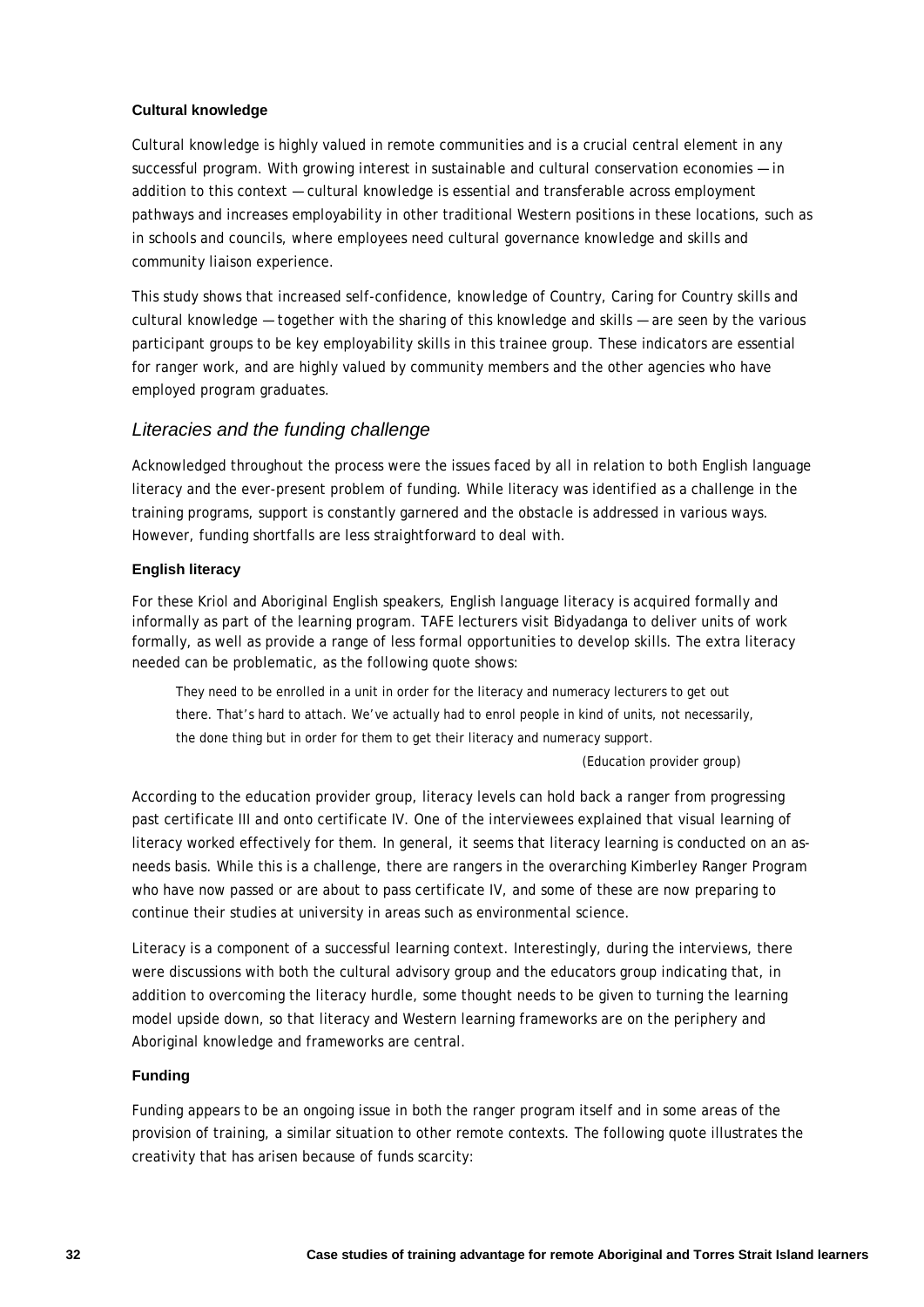Funding can stop that happening out of the community. We need resources and funds to actually fund positions. I guess at the most basic level, funding and the equals is a barrier and more so for some groups. I think we're getting better at partnerships. That ... mob over there with resources, there will always be some kind of … in Bidyadanga. It will change names but if that means there's always a potential source of rangers there, if we can strike up a partnership. You can strike up a partnership with the school. People want to do work experience to become a ranger for a couple of weeks, like that. It's just about us having the capacity to host people in a good way. We need to keep them interested. (Cultural advisor group)

Clearly, there would be many more rangers if funds for ranger training — and ranger positions — were more readily available.

#### **Discussion**

The close relationships observed between the education providers and rangers has not always been smooth; however, these connections now underpin the success of the project. Some of this 'corporate' knowledge about ranger training has been built up over the decade since the Karajarri program started and the decade prior as they endeavoured to secure a program. The accumulation of knowledge about ranger training in the community held by the rangers and the education providers is both a testimony to all those involved and an indicator of the time needed by programs to demonstrate success and impact. Learning to work together — two-ways at the organisational level using methods that align with cultural governance — takes time and considerable process. Put simply, it takes time to work out the 'right way'.

We now return to the key questions being addressed in this case study. The first is: how can retention and completion in post-school training be improved (to improve employability) for Aboriginal and Torres Strait Islanders living in remote communities?

The Karajarri Ranger Training model is holistic, culturally aligned and collaborative, so extracting single elements to improve employability is not valid; nonetheless, relationships of care seem to be a fundamental part of the success of the program. The real-life, practical purpose of Caring for Country, responsibility for which is enacted through a commitment to effective sharing and receiving both cultural and scientific knowledge, is also highly significant to the success of the project. This is because rangers themselves are collaboratively supported within a safe framework for their individual success and achievement, which is recognised and acknowledged by family and community members. An important component of the answer to this question of improving retention, completion and employability is that of the time it takes to properly refine a culturally aligned program. In other words, improving employability in remote communities needs culturally aligned community participation, which needs time, resources, cultural knowledge and funds to establish.

There were two sub-questions, as follows:

 Which models of adult training work well (or not) to achieve completion and employability outcomes in each site?

This study of the Karajarri Ranger Program shows that, in remote communities such as Bidyadanga, retention and completion can be improved with an effective on-the-job training model based upon collaborative, supportive two-way learning. The model is aligned with cultural governance in terms of cultural purpose, which is Caring for Country. An essential element is the recognition by the education providers of the cultural knowledge of the trainees. Within this model, elders are teachers of cultural knowledge. Rangers learn 'both-ways' knowledge: *kardiya* knowledge, such as science, and cultural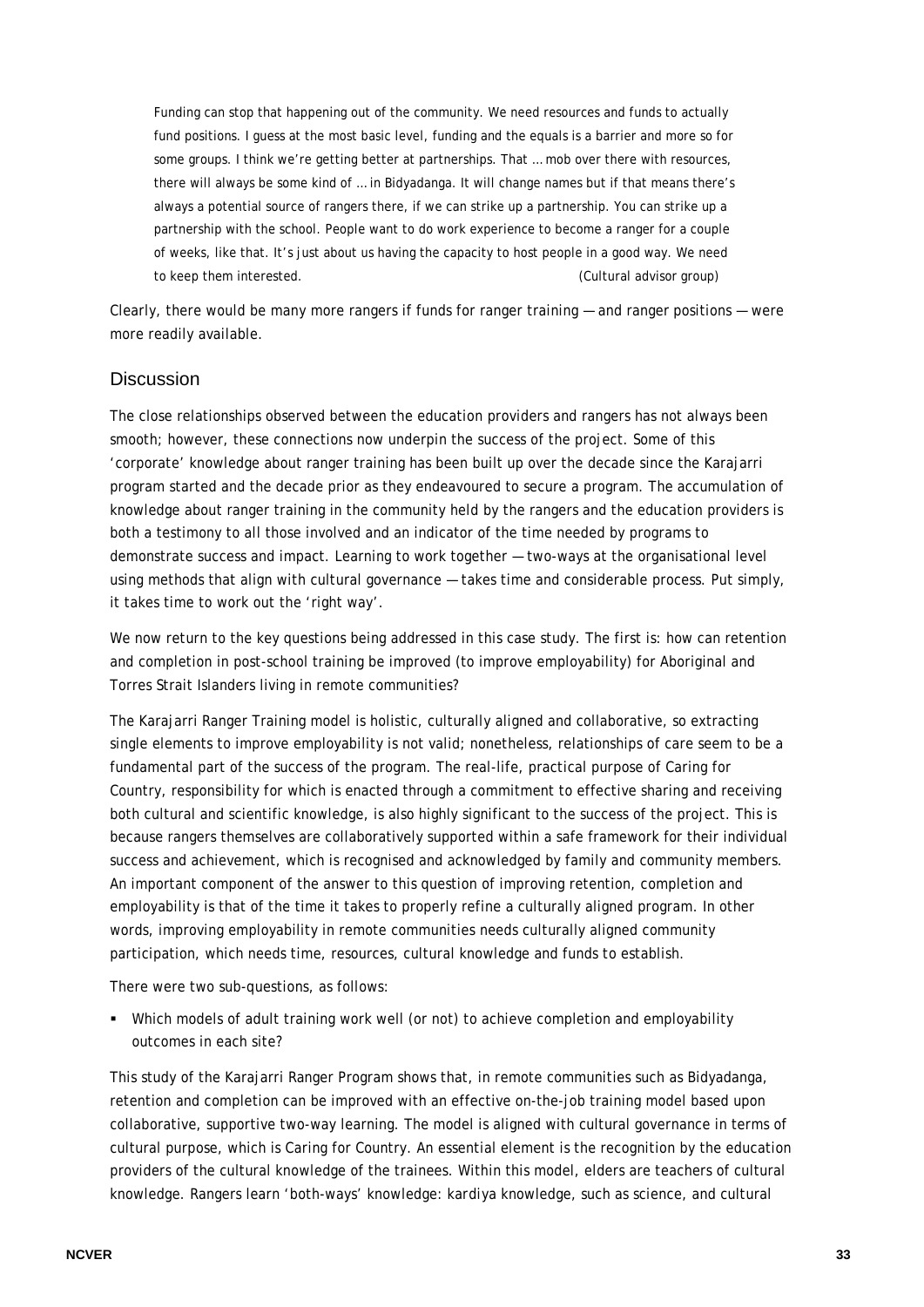knowledge of Country as core content for learning. While we call it a training model, it is really a facilitation model of learning and the incorporation of knowledge that is valued by all.

How do factors of funding, andragogy, individual agency, cultural attachments, geography, employment service delivery, English language literacy, digital literacies, and job availability effect improved engagement, retention and completion of training?

In summary, these factors each form part of a holistic, culturally aligned adult learning approach. Thus, individual learning within a collaborative support structure and which is culturally based on-Country is expected to bring about improved engagement, retention and completion.

The second overarching question asked: what indicators of success other than completion would be important for training in remote communities (to improve employability)? In this instance, the Karajarri Ranger Training study showed that, in the Bidyadanga remote community, success factors other than completion include increased personal confidence, knowledge of Country, cultural knowledge and Caring for Country skills, as well as the transmission and sharing of this cultural knowledge, language, skills and responsibilities.

### Conclusion

A study of the data from five focus groups and the 12 individual recorded interviews for the purposes of evaluating the Karajarri Ranger Training Program highlights the operation of a strong culturally aligned on-the-job ranger training model, comprised peer learning, two-way learning by all parties, both-ways learning by rangers, elders as authoritative teachers and education providers being regarded as learners when on-Country.

Key elements of the adult learning methodology include: relationships of care that encapsulate Caring for Country through culture; a clear, shared purpose for learning; individual learners being supported collaboratively, thus providing an encouraging environment for individual success; learning by doing in a Caring for Country cultural knowledge context; and learning on an as-needed basis when the job needs doing.

Beyond the answers to the questions asked as part of this study, the program has benefits in and of itself to the community, to participants, to elders and to Country. By virtue of the training model and the learning principles that are implemented in such a way that enables Aboriginal knowledge from the past to inform the present and create future pathways, this program has a massive impact. It demonstrates what can happen within government program provisions when elders and communities are empowered to incorporate cultural governance principles, and when cultural knowledge is valued alongside Western science. Beyond narrow goals relating to retention and completion of training and employability, this strengths-based approach builds upon learning models that have been successful since time immemorial: this case-study demonstrates what success can look like when programs are implemented 'Aboriginal Way'.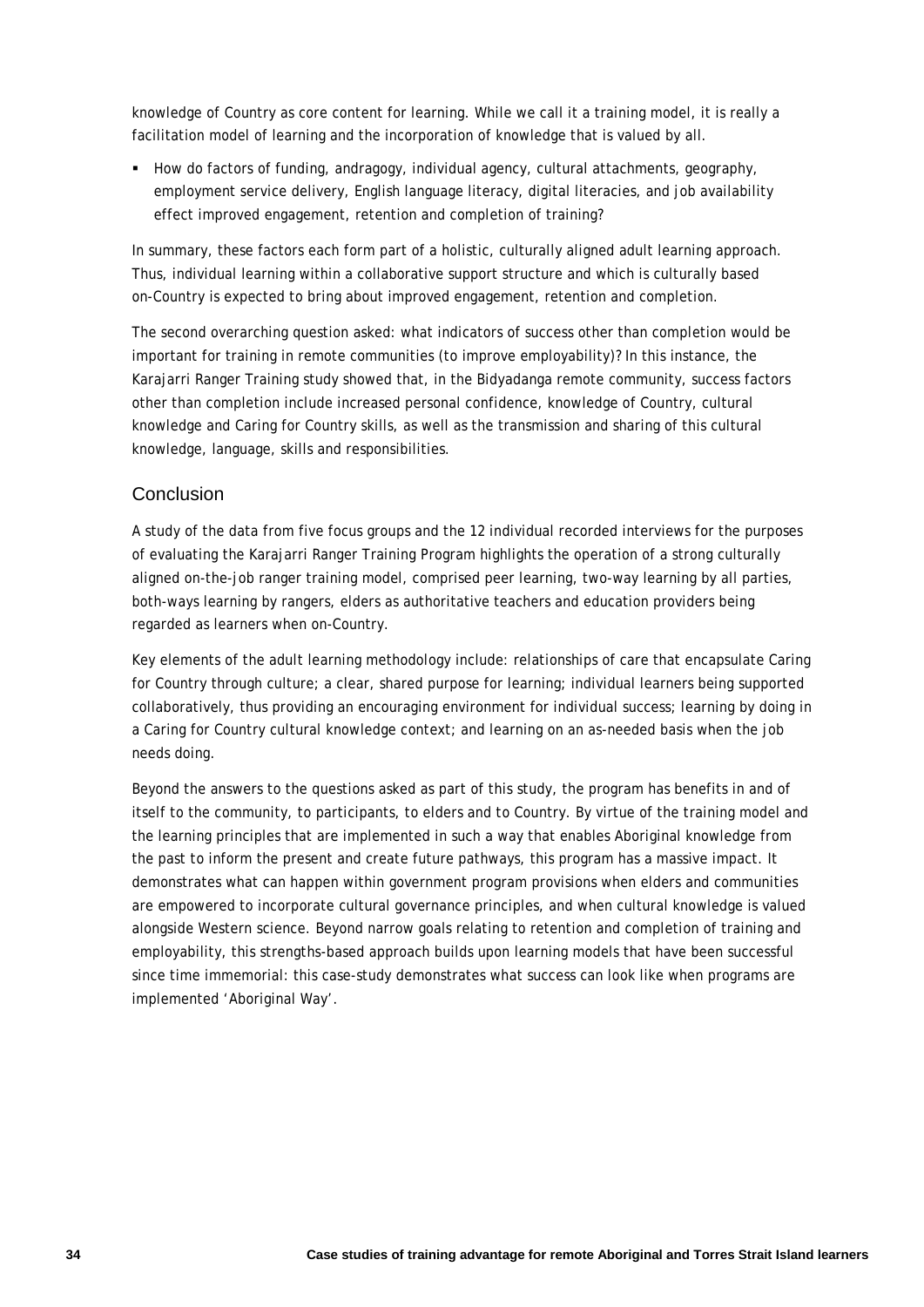# Case study five

# Training in Indigenous Mental Health (Suicide Prevention): the work of a Cairns-based Aboriginal College

# Introduction

This is a case study of a Cairns-based Aboriginal training college's delivery in 2015 of the Certificate IV in Indigenous Mental Health (Suicide Prevention) (IMH). The college is located in far north Queensland. It is an Aboriginal and Torres Straits Islander-founded and -controlled registered training organisation and has been providing adult education since 1983. The college was originally established to deliver theological courses but diversified in 1992 to community development studies. Today it proudly promotes courses that train people to work in front-line community service roles. Courses have included the Community Organising and Development Certificate III, Alcohol and Other Addictions, Certificate III; Alcohol and Other Addictions Counselling, Certificate IV, and presently, Addictions Management and Community Development, Certificate IV. The addition of the Indigenous Mental Health course complements the repertoire of skills and training opportunities offered at the college. The course is an ASQA-accredited program and is approved for ABSTUDY under the *Indigenous Tertiary Programs Team: Indigenous Education (Targeted Assistance) Act 2000*.

This case study reports upon the retention and the learning outcomes for employment of college graduates. The enrolment data of the 2015 cohort were audited and seven interviews with students conducted, as well as interviews with employers, trainers and one withdrawn student (in person and by telephone and via one focus group).

The case study found higher than national average course completion rates, with 65% of 2015 Indigenous Mental Health graduates completing the course. The study also found employers in the human service sector regard college graduates as both well trained and job-ready. The students who commenced the course reported having and maintaining high levels of motivation to undertake training and receiving relevant and engaging coursework materials from supportive and culturally sensitive trainers. The causes of early withdrawal most commonly pertained to family responsibilities and health concerns and, as such, were beyond the influence of the college trainers or support staff to remedy.

## Retention and completion

Suicide accounts for a much higher proportion of all Indigenous deaths than in the Australian population, up to 2.5 times the rate for non-Indigenous people in some Australian regions. The rates for Indigenous females are higher than for females in the general population; Indigenous people commit suicide at much younger ages, with more cases involving children and youth reported. While rates vary over time and across Australia, some locations are known to have a marked cluster (Department of Health 2011) and these include communities located in far north Queensland. Against this background, the students and college staff were highly motivated to generate greater personal, community and professional awareness of mental health illness and disorder — identification and treatment options, as well as suicide prevention strategies.

The course completion rates of 65% well exceeded the national average. Twenty-six students commenced the course; of these 20 were women and six were men; 17 completed. The profile of the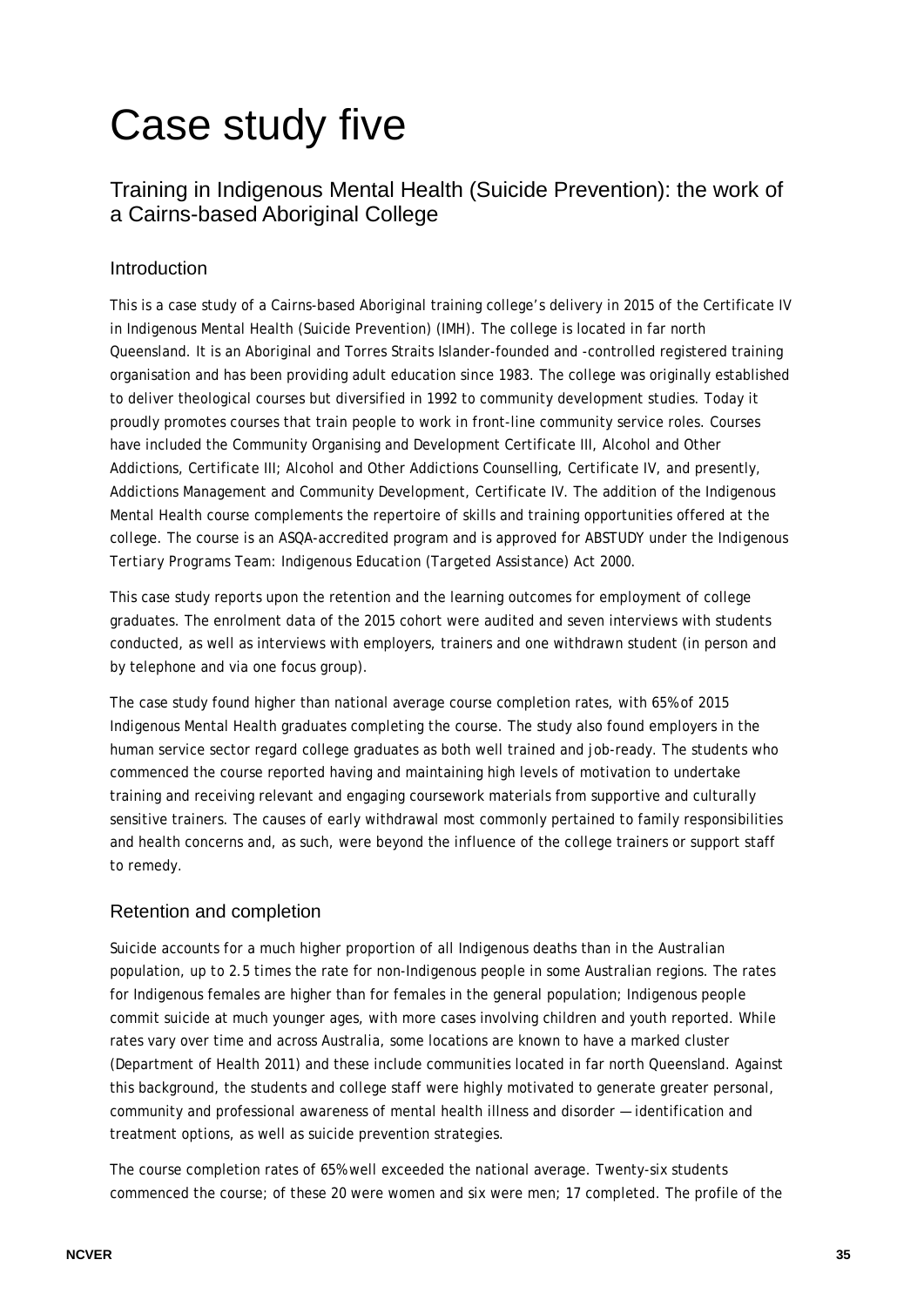cohort is typical for the college's intake. The college attracts on average mature-age students. The age average age of this cohort was 49 years. Ten people identified as employed in full- or part-time occupations at the time of their enrolment; half the cohort had a post-secondary qualification and one person had a bachelor degree.

The course attracted enrolees from across Australia, with the majority of students derived from the college's principal service areas, Cape York, the Torres Straits, Western and regional Queensland. Students travel to Cairns for four two-week residential blocks. They complete individual modules between blocks, representing a total of 500—550 hours of study over one year.

The students demonstrated high levels of motivation to complete the training. Several students reported needing certification to retain their positions in the service organisations in which they were currently employed. Others were wanting to upskill as part of their professional development. Nine students were unemployed and seeking full- or part-time work at the time of enrolment; there were also mature-age women who wished to improve their understanding of suicide and mental health to be better equipped to serve their community (as a volunteer, elder, or through their church).

Students reported wanting to develop their skills and knowledge to respond to mental health and suicide issues in a culturally appropriate manner and this includes having a greater understanding of their young, the causes of self-harm and contemplation of suicide, and where to refer people for professional help: 'I need to know more about suicidal prevention in our youth. As much knowledge as possible'.

Table 6 presents an overview of the course structure. Upon completion, students had an introduction to suicide cause and prevention, alcohol, tobacco and other drug misuse, community and domestic violence, industry skills development in counselling and relationship support, research skills and firstaid. Several local Aboriginal health services were visited to speak to staff about the management of community-controlled Indigenous health services and the primary care of community mental health (Stephens 2015).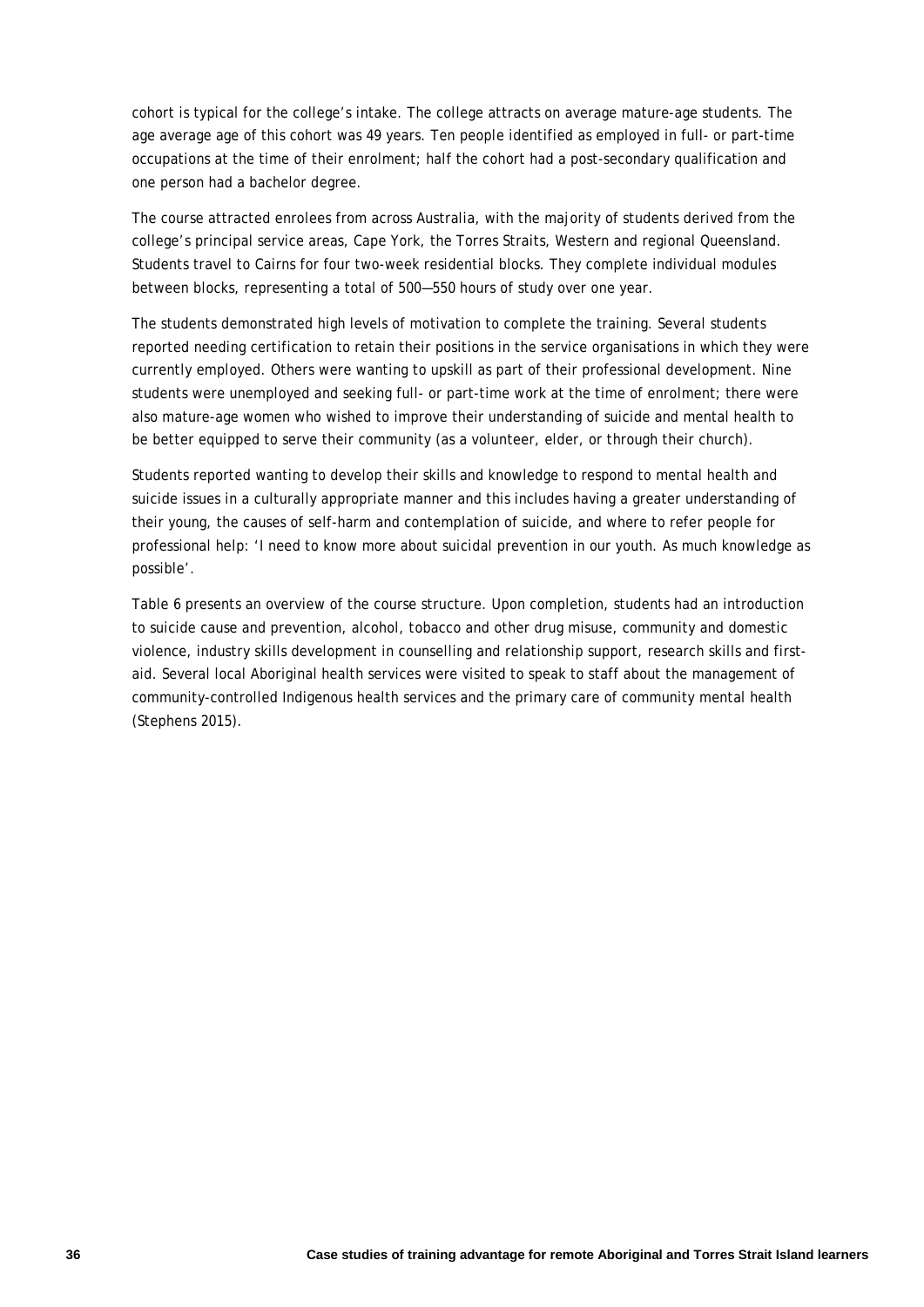|  | Table 6 Course structure for the Indigenous Mental Health (Suicide Prevention) program |  |
|--|----------------------------------------------------------------------------------------|--|
|--|----------------------------------------------------------------------------------------|--|

| BLOCK 1            | Introduce hope and healing: moving beyond trauma                                           |
|--------------------|--------------------------------------------------------------------------------------------|
|                    | Support adult children of alcoholics                                                       |
| Local study        | Project 1: Research adult children of alcoholics                                           |
|                    | Project 2: Research addiction                                                              |
|                    | Apply first aid                                                                            |
| BLOCK <sub>2</sub> | Work effectively in mental health settings                                                 |
|                    | Apply understanding of mental health issues                                                |
| Local Study        | Research Mental Health Issues                                                              |
|                    | Research recovery processes                                                                |
|                    | Engage respectfully with young people B                                                    |
| BLOCK <sub>3</sub> | Establish and maintain communication and relationships to support the recovery process     |
|                    | Assess and respond to individuals at risk of suicide                                       |
| <b>Local Study</b> | Establish and maintain communication and relationships                                     |
|                    | Community Project 4: Research/Support DFV needs, or Project 5: AOD work experience 2       |
|                    | Assess and respond to individuals at risk of suicide B (110)                               |
| <b>BLOCK 4</b>     | Conduct assessment and planning as part of the recovery process                            |
|                    | Assess and respond to individuals at risk of suicide                                       |
|                    | Provide crisis intervention and support to those experiencing domestic and family violence |
|                    | Work effectively in the alcohol and other drugs sector                                     |
| Local Study        | Conduct assessment and planning as part of the recovery process                            |
|                    | Assess and respond to individuals at risk of suicide                                       |
| Elective units     | Work effectively in the alcohol and other drugs sector                                     |
|                    | Support community action                                                                   |
|                    | Recognise and respond appropriately to domestic and family violence                        |
|                    | Work effectively with young people and their families                                      |
|                    | Work with clients with complex alcohol and-or Other drugs issues                           |

The modules were carefully selected by the college and modified to meet the needs of the Indigenous cohorts the college expected to enrol. As such, the course content met students' expectations and they in turn reported high levels of engagement and support. The regularity of residential blocks enabled students to seek additional learning support from college staff. The authenticity of learning activities, the relationships formed between students and their trainers and the serious and personal nature of the content they were examining encouraged higher levels of determination to complete the course. Many students reported changes in personal self-awareness, as the following students attest:

I'm just blown away. I'm learning about myself. My past. My dysfunction. Addictions. Domestic violence. I already knew from experience but now I'm actually doing the work. My life changes after every time I go to Cairns … My life had to change as well so I can help others. So my whole life has changed. More limits but amazing freedom and a different world has opened to me. My mind has expanded.

At first I thought this hasn't got much to do with MH … At the end I could see there's so much more about MH. After working in it for 12 years I knew I was good working with people. The information was new and things I hadn't heard — opened up a whole new thing to me. I was inspired. The knowledge of what the students all brought in, doing, I was inspired by everyone and the teachers. And I was motivated by my passion to see people with MH issues/illness get the right support and care they need. That's what motivates me to be trained and stay in this field.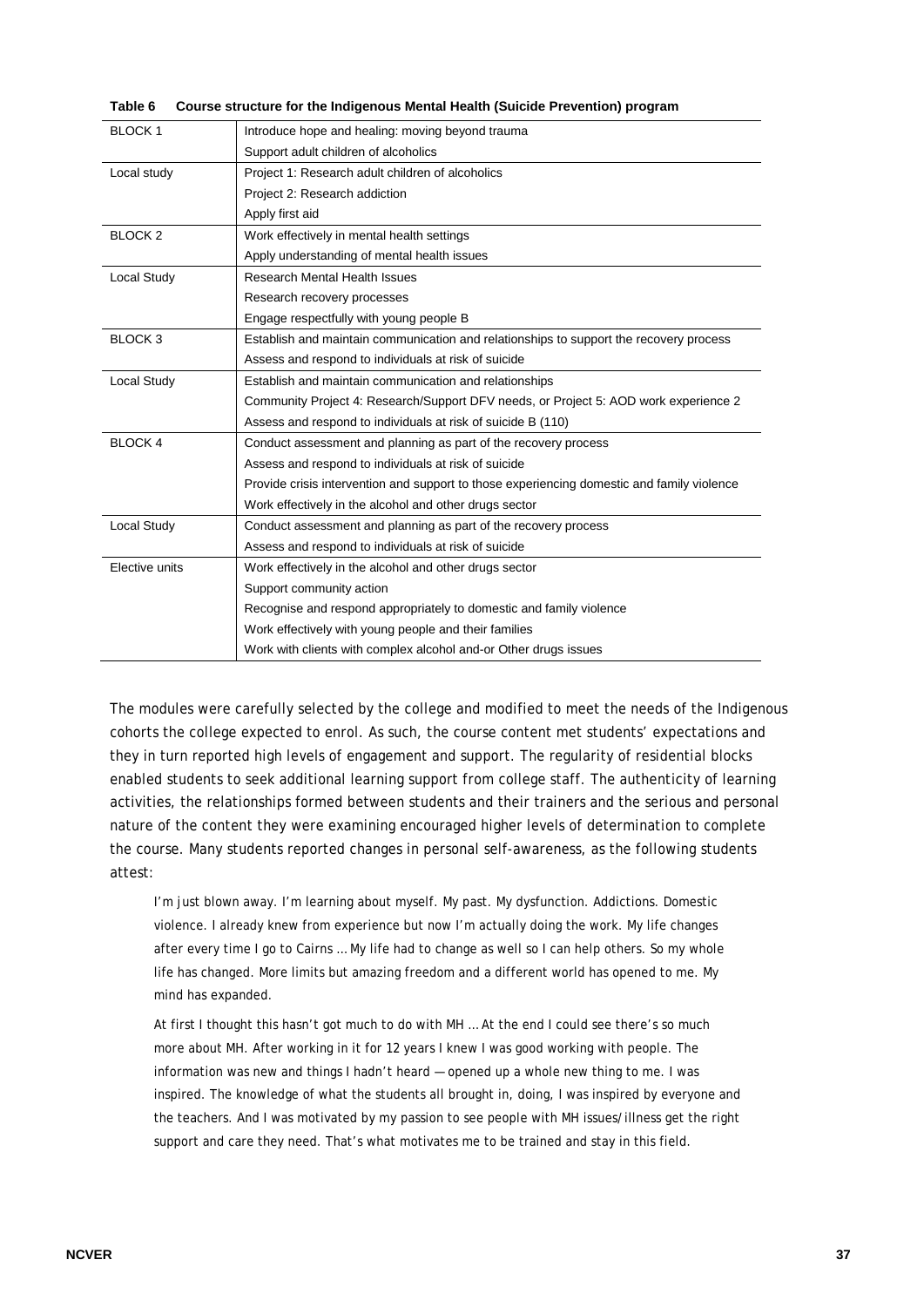The primary reasons for early withdrawal were due to family and cultural commitments, health issues, or course relevance and literacy demands. According to the Australian Institute of Health and Welfare, Australian Aboriginal and Torres Strait Islander people are three times more likely to report diabetes than the general Australian population. Other chronic diseases, including end-stage kidney disease, heart disease and asthma, result in higher rates of hospitalisation and death than non-Indigenous Australians (Australian Institute of Health and Welfare 2014). The families of people living with chronic disease, which at times is highly intrusive in their lives, carry this burden. The college reports frequent occasions where 'sorry business' disrupts students' progress and learning. Traditional funeral arrangements in some communities can last for weeks. The administrators report such events as delaying the start dates of other courses and causing postponement of residential blocks or the forced early withdrawal of students who were unable to attend. An interviewee for this case study reported attempting the Indigenous Mental Health course in 2014 but had withdrawn due to the double burden of providing in-home care for a loved one, as well as managing her own chronic disease. She reported her progress in 2015 as being better and was determined to complete the course, but her success remained contingent upon good health and managing family commitments.

I attended all the session and work at home. It is self-paced so I do a little in the morning but mostly at night … I work at my own pace. It will take me a while as I'm a carer for my husband and I'm a diabetic and not been very well.

On principle, students are welcome, and encouraged, to return to study. As one employer interviewed commented:

People drop out due to family conditions. They are told they have the opportunity to come back when things get better. An example of a family condition: Child-minding. People might try but have to defer training, and wait till their child is in school. (Employer)

Literacy and pastoral support are strong components of the college's course delivery mode. A literacy support teacher is available during all residential teaching blocks. Similarly, peer-to-peer learning is modelled and encouraged. When asked what additional support could be provided, students largely felt that the support provided was adequate in Cairns but they required additional support from peers or tutors when in their home communities.

People felt they couldn't complete course they couldn't understand the written stuff. So I'd help them … The knowledge is all there but they just couldn't do the literacy skills. If they didn't have anyone back at home to support them they'd have problems finishing the workbooks. I don't know if they had tutors in the remote communities. (Employer)

[The college] supports numeracy and literacy issues really well. In my experience of supporting students to do the training, it is normally unresolved issues of their own — addiction or mental illness that is not managed. Bamaga is 1000 km from Cairns. It's the big smoke and a 2-week block there is exciting. Some get carried away doing other things and are not ready to study so they might muck around for a couple of weeks. It's been their own personal troubles — drug, alcohol, jail. (Employer)

College staff understand their students and their needs and are particularly concerned to support students through difficult and challenging times. As college staff at a focus group interview for this study stated:

The teachers, and the college is Indigenous controlled. We are flexible with students and they are comfortable to come here. We know the community people and the issues they face i.e. funerals. Our students have issues. If they get it in their head that they're going to take off, they just do. It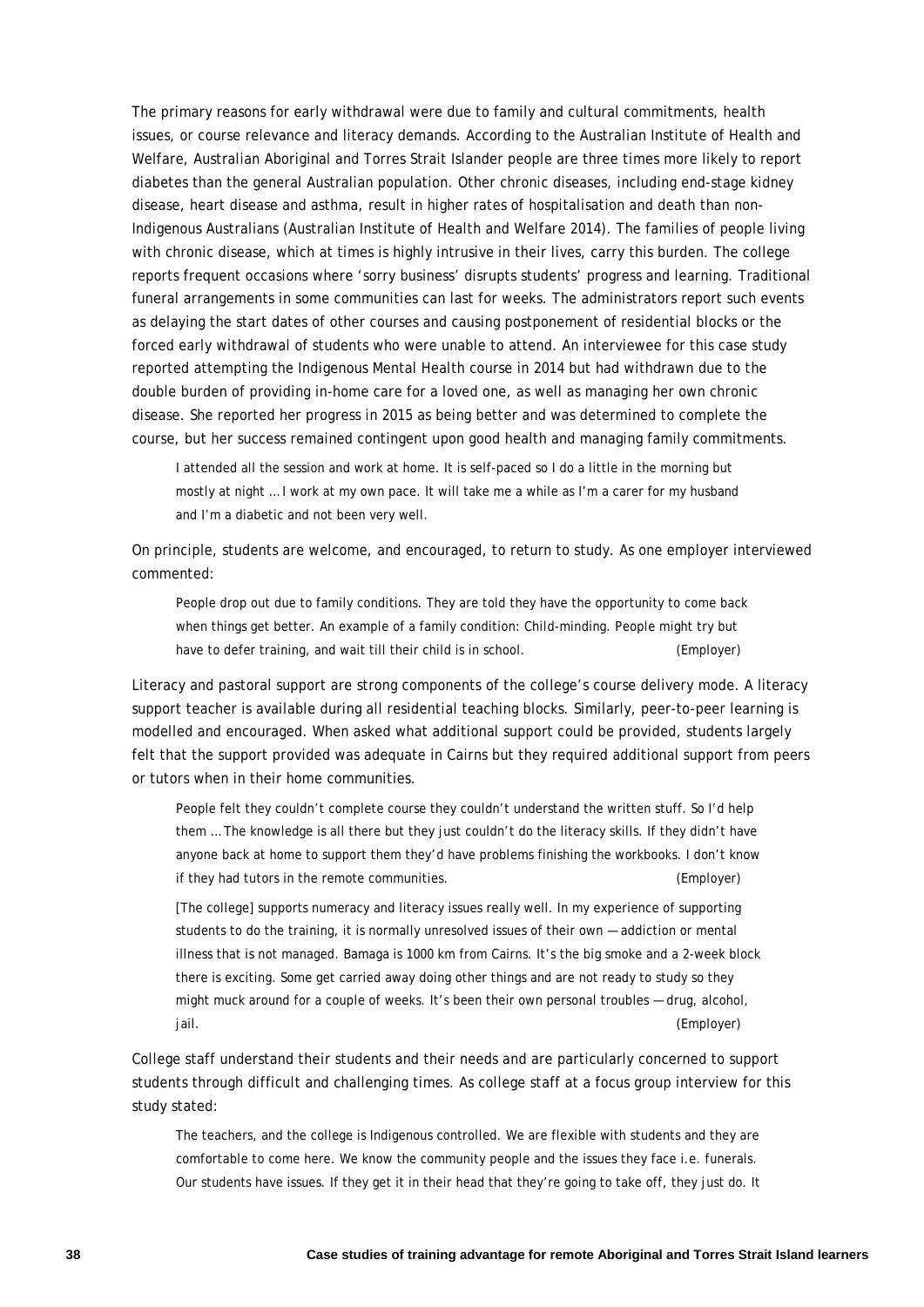is really hard to talk them into staying — we often try and do that. We spend hours with them to help them get through it … (Trainers' focus group)

#### Indicators of success

In my view the training at [the college] is very good ... The trainers are very good. It works for 4 reasons. 1. The environment. 2. The lecturers accommodate learning styles. 3. They meet individual needs. 4. Most importantly, people don't get disconnected from their community. Sometimes people leave here to go to a residential block or the trainer comes here but either way the community connection is maintained. (Employer)

With evidence of widespread support for the Indigenous Mental Health course from employers and students, and a completion rate of 65%, the delivery of the training at the college is regarded as successful. Table 7 presents a summary of the core skills developed during the training. Employers have confidence in the trainers and seek trained Indigenous people to fill community-based positions. They bring: knowledge of the communities in which they are working; community spirit and engagement with community; professionalism; and an understanding of the requirement to maintain patient confidentiality.

Students can fit right into a range of services that are now opening up for Indigenous people to tackle issues of mental health, suicide, community and domestic violence, and family dysfunction generally.

The students return to their communities with vision and passion. They stay connected to community. They don't disconnect. They can function well and offer the services they have learnt. They get answers to their communities' specific issues and they respond to them immediately on their return. Other training might give people big ideas but they are not relevant to this community. The college's training enables people to apply exactly what they have learnt.

#### **Box 1 Summary of core skills gained through the Indigenous Mental Health Certificate IV**

- An overview of mental health illness and disorders and common treatments
- Legislation and governance of service organisations
- Workplace health and safety, including the mental health of service sector workers
- An overview of counselling skills group therapy, one-on-one interview techniques, active listening
- How to identify addictive personality types
- How to identify people at risk of suicide
- Knowledge of where to refer people for support
- How to talk to community leaders, council, Elders and government agencies
- Project planning, research and evaluation skills
- Public speaking, reading aloud and teaching
- In-class leadership and mentoring roles
- Conducting interviews
- Short answer writing
- Consultation community and target group
- **•** Conflict negotiation.

Returning to communities which have rates of unemployment beyond the national average, at 12.6% across Cape York (ABS 2016), graduates from the college were regarded by employers to have an 'edge'. However, as one interviewee for this case study explained, in a small Cape York community she had 17 college graduates apply for a single three-month contract position. The impact of the Indigenous Mental Health course is intended to go beyond employment measures alone. According to the course coordinator, the college is committed to providing a holistic approach to community-based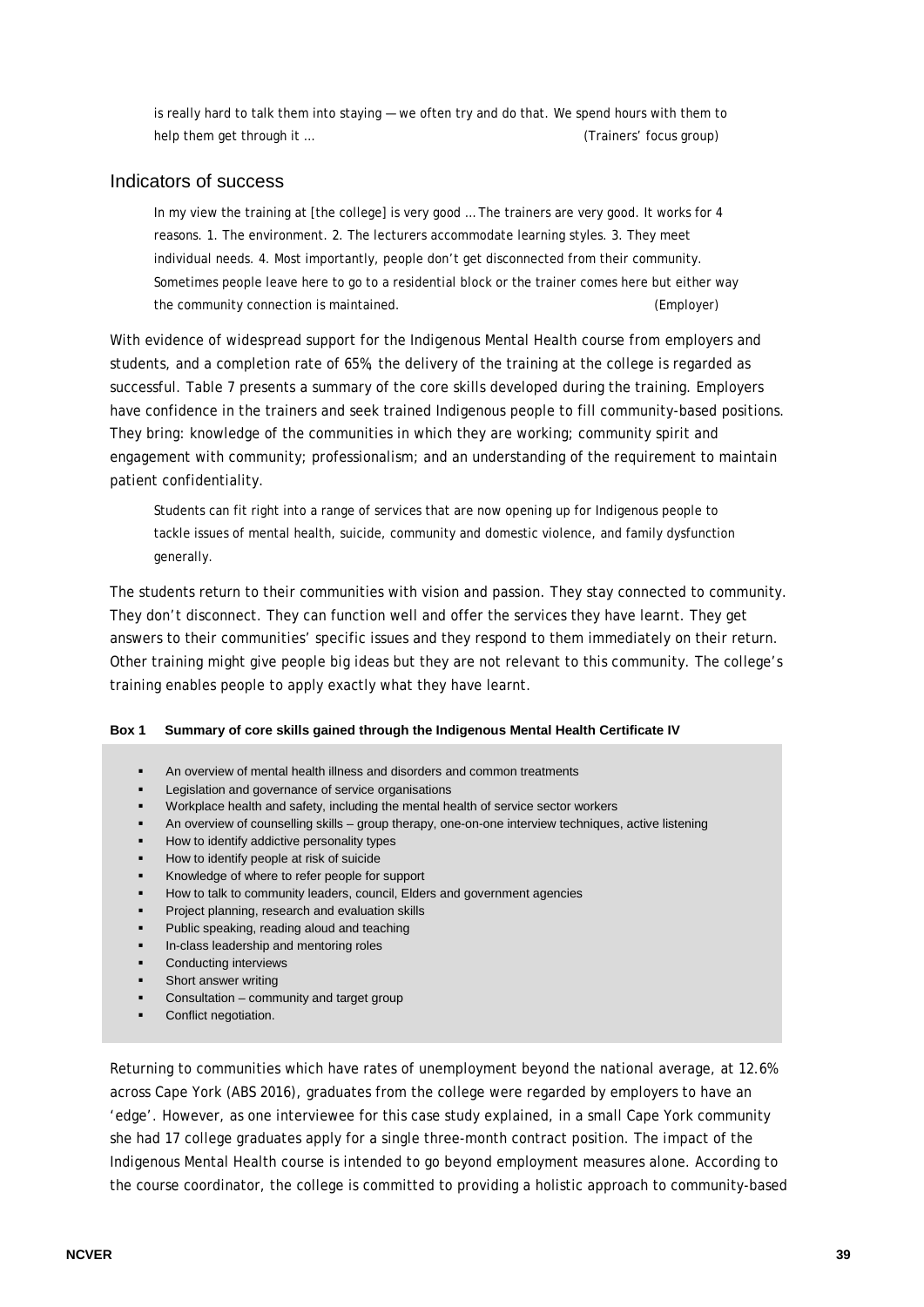amelioration of the harm caused by mental ill health and to reducing the incidence of suicide by providing communities with well-trained and qualified people to work for their communities in paid and voluntary capacities.

[The course has been] challenging for some but it has to be for some. We need the right people who are qualified. If it's too easy we'll be damaging our communities by sending out anyone to communities. We pushed each other and supported each other. Want people whose hearts are in it. (Stephens 2015, p.25)

Beyond these practical skill outcomes, students graduate with an enhanced sense of personal empowerment, control and mastery over their lives, environment and circumstances. This feature of the college's pedagogy is a core factor, which contributes to the success of student learning and course completion and is prevalent throughout the college's model of training delivery (Stephens, Baird & Tsey 2012).

Several key indicators of success can be observed. Firstly, the mature age of the cohort, at 49 years, translates into a learning community of concerned citizens, who are already in, or on the cusp of being, community leaders and mentors. In addition to this, a third of the students occupy professional or quasi-professional community service positions and bring their experience and knowledge of the course material into the classroom discussions. Several students were highly motivated to be more effective community elders, leaders and youth mentors and have multiple community roles, such as parents, grandparents, church leaders, or volunteers in the community organisations, including in the school and health centre and with the local justice groups. Motivated by an imperative to act, one Indigenous Mental Health graduate stated that:

I've been working on a plan that'll take a couple of years. I'm working with my generation. We need to be role models and mentors. It's up to us. Some of our Elders aren't doing it … The elders are dying fast. We need to find the culture, dance, language, song. And we need to reach out to our youth. They realise they are not the babies but they are not the role models. It's a shock to many. (Student interview in Stephens 2015, p.26)

A second indicator of success is attributable to the focus on literacy as a core skill to be developed through training. Boughton (2000) makes the link between literacy and health outcomes. Durnan, Beetson and Boughton (2013) argue that literacy education is a socially transformative practice: how people learn to read, speak and write words gives people power.

Thirdly, the trainers establish a functional and genuine community of learners, which involves highly respectful student—trainer relationships and a 'two-way' approach to teaching, which is heuristic and student-focused. Such a culture fosters the peer-to-peer teaching and mentoring. This is a skill set required for work in the service sectors.

Fourthly, the student support provided during the residential blocks is a strong factor in helping struggling students resist the urge to withdraw. Beyond the classroom, the college maintains communication and relationships with students past and present. This includes alumni communities, the return of students to undertake other courses, and graduates as trainee-trainers. Additionally, the college staff will provide:

- graduate and student advocacy: the provision of references on request and character references for court appearances
- mentoring and support to pursue university pathways, with all trainers committed to lifelong learning (several staff have or are working towards higher research degrees)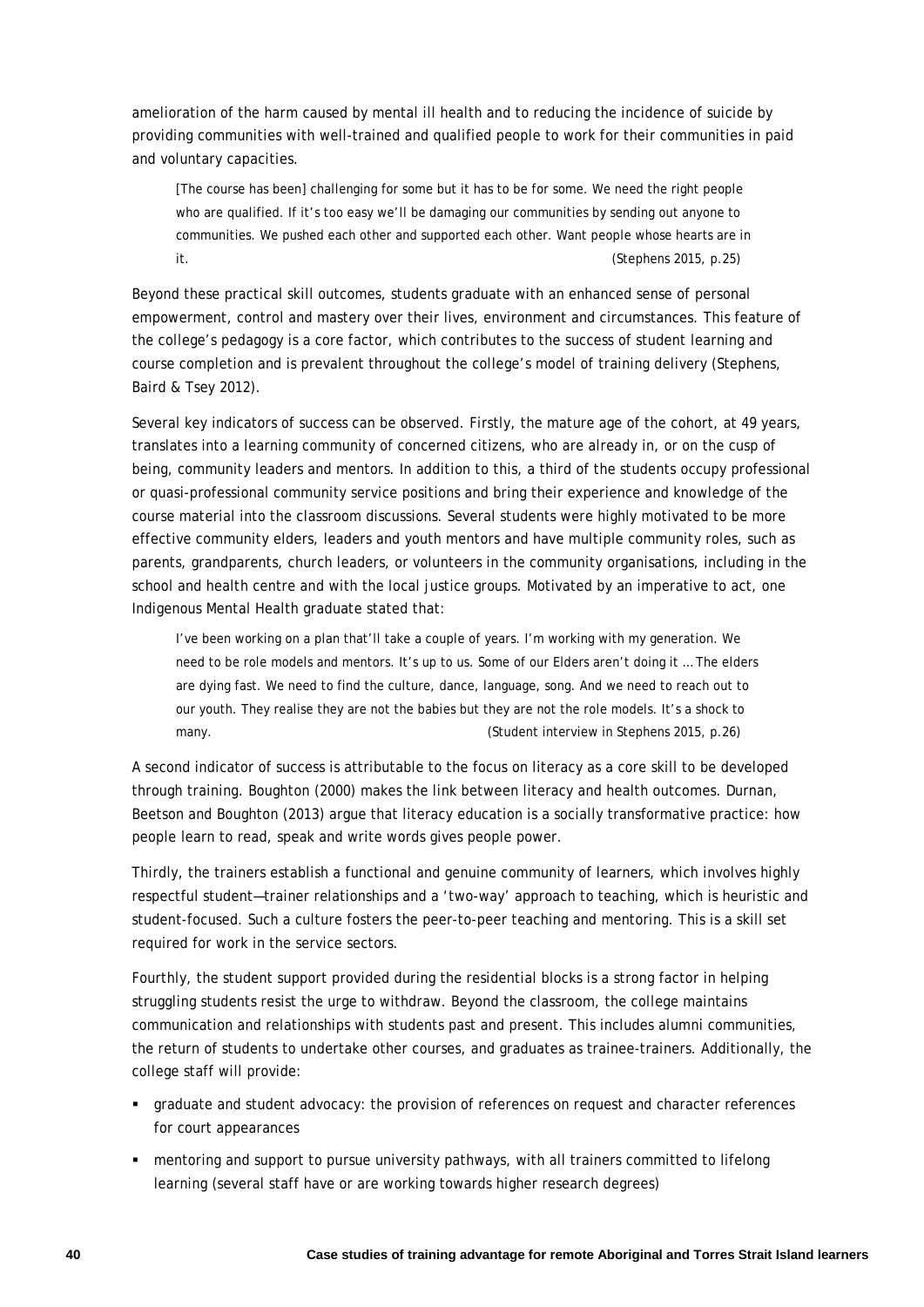student assistance to access community funding, grants or other sources of project start-up capital.

### Critical learnings

The college is an Indigenous-controlled RTO employing Indigenous trainers and staff. The trainers are well liked and trusted by the students and they present and deliver culturally relevant and appropriate training from an Australian Indigenous perspective. The college has established a strong reputation for providing supportive training relevant to the needs of Indigenous Australians. It has been operating for over 30 years.

Despite its experience in the sector, the college reports ongoing constraints to its capacity to fulfil its training potential for Indigenous students residing in the remote and very remote communities of northern Australia. Funding is sourced from across the Australian Government, although the physical constraints of course delivery imposed by seasons and the topography of places like Cape York, the Torres Strait Islands and other remote locations is often ignored by the government funding (Zoellner et al. 2016).

As noted, many students undertake the training to be better community role models, recognising from the outset that they will work in a voluntary capacity. Although the college welcomes returning students, the current policy may preclude individuals returning after previously failed efforts. An evaluation of the Indigenous Mental Health delivery (Stephens 2015) over a two-year period also identified concerns with funding to support long-term plans for course delivery: the college has reported difficulty in providing certainty of employment to its own staff or security of course delivery for the sector. The evaluation recommended that funding be allocated to ensure the provision of travel and accommodation for all enrolled students attending from remote areas. The evaluation also recommended that flexible funding arrangements be put in place to enable the college to travel to clusters of students in remote locations or regional hubs (for example, Thursday Island). In relation to literacy, a recommendation was also made for additional literacy support personnel for the periods of the residential modules (Stephens 2015). In the college's present arrangements, literacy support is often provided by volunteer retired teachers drawn from the Cairns community.

Student-fee support to induce students to pay more for VET certification (that is, VET FEE-HELP) will not be introduced at the college, with college staff expressing concerns about the social and financial impact of income-contingent loans for training at the college (Zoellner et al. 2016). The college staff will work with students, the community and college stakeholders to find other sources of funding to support the participation of students with particular barriers.

Clearly, the Indigenous Mental Health course is providing highly beneficial individualised learning. Students are likely to make an impact on their places of work and in their communities, reducing the stigma and shame of mental health illness and disorder in both Indigenous and the Australian populations. College staff are acutely aware that these issues are entangled with post-colonial trauma, social marginalisation and contemporary manifestations of racism. The following comments by students capture the extent of the problem facing graduates as they return with the intent to enacting change.

[I've learnt] new stuff. About mental health. I was working with alcohol and other addictions training on … but I didn't know about mental [illness and disorders] and alcohol and other disorders and I need more knowledge about it [and its link to suicide]. Our kids are causing a ruckus. In hospitals [there is] often not a liaison officer and [they] rely on the family and Aunties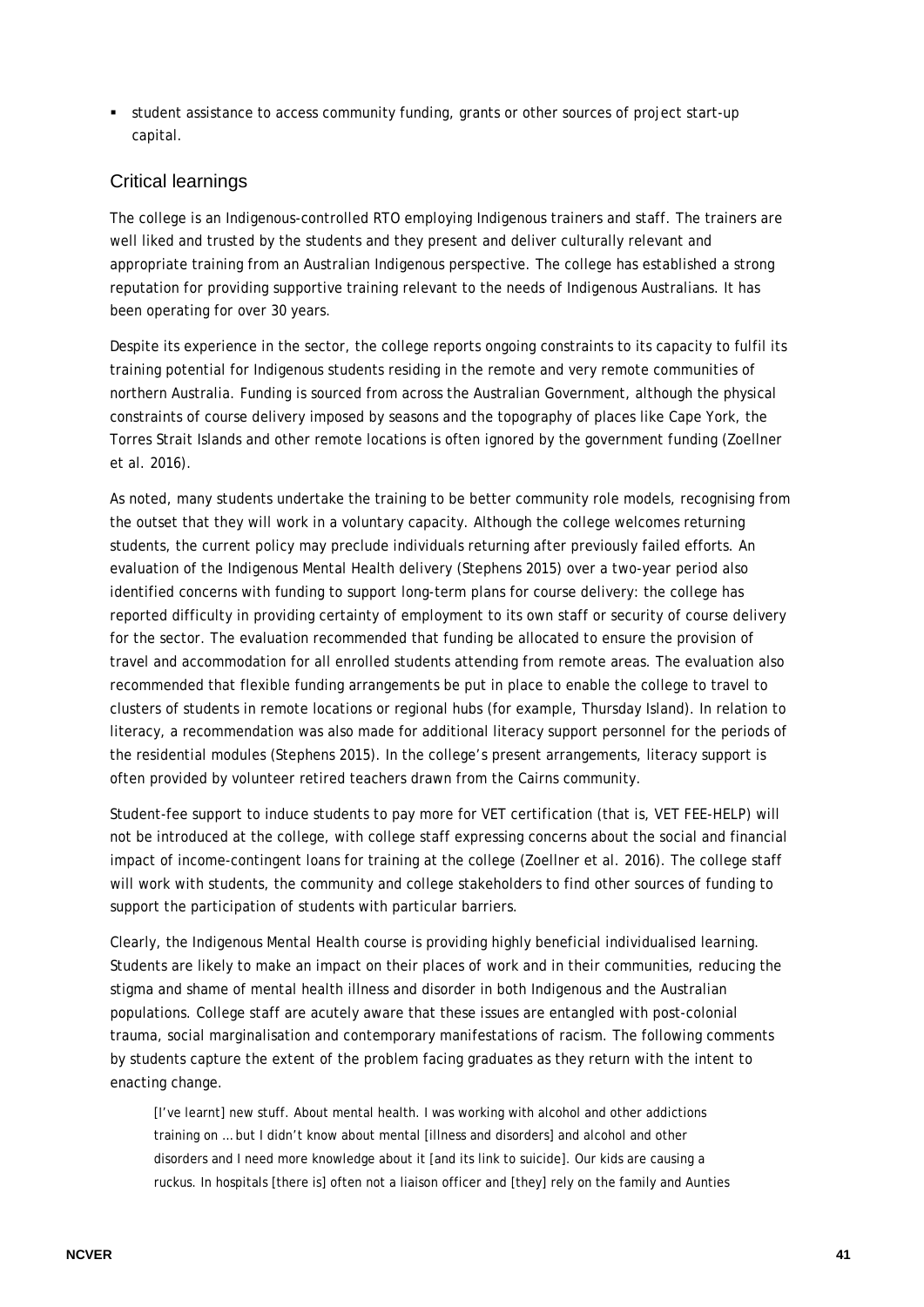and need to follow up that this child's in danger. I had an incident with a nephew. But we had no knowledge with him. We need to get to the core issue. But [the course has] helped me. But I can't explain it to Aunties. It can be really damaging [talking about suicide and mental health]. They deal with it their way which means that they don't talk about stuff and are in denial and don't face their own core issues and we have to bring it out and work on that. The pain of going way back to colonisation and finding out where we come from, it hurts and we're fighting to keep our language and song. I learnt about my Grandmother fighting to stay on her land and trying to teach her language and song to children and couldn't. It got lost. We identify through our last names and who is married to who etc., but we don't know all of who we are. If affects us in public ways. (Quoted in Stephens 2015, p.26)

Our men in our communities were big staunch warriors. In Western society they are nothing. I grew up in a white home. I grew up racist because I was not educated in aboriginal culture. Western culture is very individualistic and the communities are not. It's a completely different ball park. We have to live in both cultures and educate people to live in both. In our eyes we see them, who they are, when they have culture, song and dance. We see them for who they are. They don't have to have the shame. (Quoted in Stephens 2015, p.27)

Government Western law. Children wouldn't be doing this if they abide by the cultural lore. The Western law has taken our power away to handle our own youth. So the children are lost cause they know they can work it. But they really want those boundaries. Trying to live by spirit and the conflict in each of us is abiding by one Western law and the cultural lore is amazing and we could put a stop to this. (Quoted in Stephens 2015, p.27)

Despite the challenges of a complex milieu, the college courses are in high demand, and their graduates enjoy employer respect. The last word is a message to the college itself from an employer:

Don't stop doing what you are doing. They are doing a good job. Some of our students are hard. They have a lot of trauma and issues but the lecturers are doing a great job with them. Keep going don't give up.